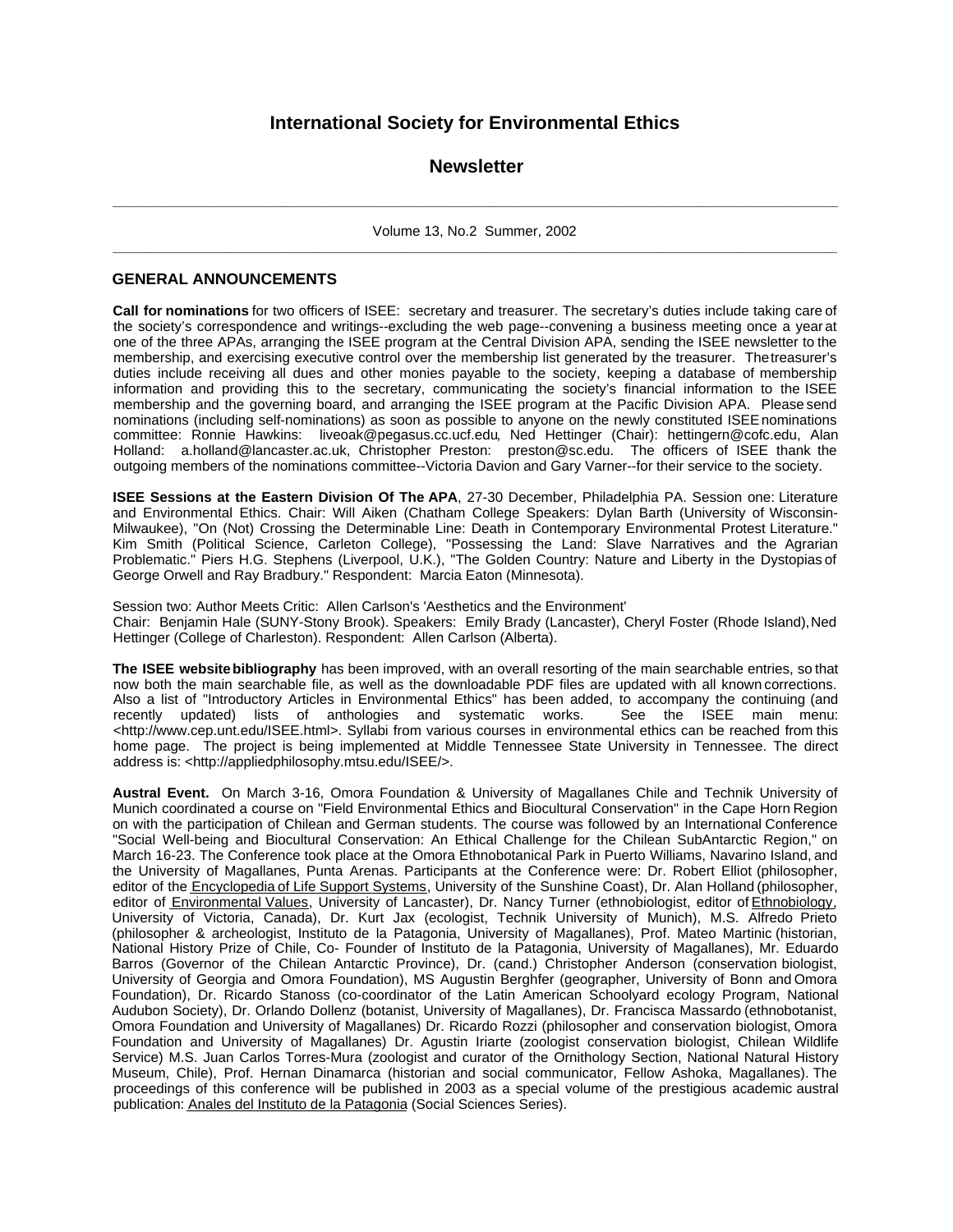**Rolston Honored.** Holmes Rolston, III received an honorary doctorate of letters from Davidson College, North Carolina, at graduation ceremonies there on May 19. Rolston graduated from Davidson in 1953 with a degree in physics and mathematics. In June, Rolston received the environmentalist of the year award at the national General Assembly of the Presbyterian Church in Columbus, Ohio.

**Rachel Carson.** The Program for Ethics, Science, and the Environment, Department of Philosophy, Oregon State University, is commemorating the 40<sup>th</sup> anniversary of the publication of Silent Spring by devoting a special issue of its newsletter Reflections to the subject. 15 contributors -- historians, literary critics, wildlife scientists, ethicists, ecologists -- have contributed essays to "Giving Voice to Silent Spring: The Legacy of Rachel Carson." For a free copy of this 44-page special issue, please send an email request, with mailing address, to Courtney Campbell at ccampbell@orst.edu.

**Ricardo Rozzi** has been hired as assistant professor of philosophy at the University of North Texas in Denton, Texas. Rozzi, a Ph.D. ecologist and environmentalist from Chile, fills a new position in Latin American environmental philosophy.

**New TIAA-CREF Retirement Fund.** Back in the 80s, a national group of professors and staff lobbied TIAA-CREF (TC) for five years before it set up a socially responsible fund. Now they've lobbied again to improve that fund so that it would not only avoid certain companies, but would invest in particularly responsible ones and in low-income area housing/business, This is becoming more standard in socially responsible investing and is viable financially. Besides academic and activist group endorsements, they're supported by Benjamin Barber, Noam Chomsky, Sandi Cooper, Ursula Goodenough, and Howard Zinn. TC has now publically stated that they will set up a new fund that moves them in this direction, but it requires members commitment to transfer some of their assets to the new fund, should it<br>be established. As of late May, they already had over \$8 million in pledges. Go to As of late May, they already had over \$8 million in pledges. Go to <http://www.manchester.edu/academic/programs/departments/peace\_studies/fund/> to learn more about the proposed new fund and to submit your pledge.

**Richard Evanoff** was awarded a Ph.D. degree on May 22, 2002 for the thesis, "A Constructivist Approach to Intercultural Dialogue on Environmental Ethics" from the Institute for Environment, Philosophy, and Public Policy at Lancaster University in the U.K. Alan Holland and John O'Neill were advisors; Vernon Pratt was the internal examiner; Philip Sarre of the Open University was the external examiner. Evanoff is a professor in the School of International Politics and Economics at Aoyama Gakuin University in Tokyo, Japan and can be contacted at <evanoff@sipeb.aoyama.ac.jp>.

The thesis argues that current trends towards globalization are creating entirely new social and environmental problems which require the development of a new global ethic. The main problem the thesis investigates is how cross-cultural dialogue on a global ethic can be effectively conducted among cultures with differing epistemological, value, and ethical orientations. The thesis argues that an adequate framework for intercultural dialogue is provided by neither foundationalist nor relativist theories of ethics and proposes an alternative constructivist theory which acknowledges the historically contingent and socially situated nature of cultural discourses but contends that the current global situation creates an entirely new situs in which intercultural dialogue on environmental ethics becomes not only possible but also necessary. The thesis proposes a global ethic which adopts human flourishing, social justice, and environmental integrity as its guiding objectives. Since current forms of development are unable to meet these objectives, an alternative bioregional paradigm is developed which calls for the creation of economically selfsufficient and politically decentralized communities delinked from the global market but confederated at appropriate levels to address problems that transcend cultural borders.

# **OPPORTUNITIES**

**New Doctoral Program.** Religion helps shape environmental attitudes and practices in virtually every culture, and environments themselves shape human cultures and religions. Understanding the complex, reciprocal relationships among human cultures, religions, and the earth's living systems is vital to addressing contemporary environmental problems. In the fall of 2003 the University of Florida's Department of Religion will inaugurate the first US doctoral program to respond to the urgent need to critically examine human attitudes, values, and behaviors related to nonhuman nature. The Department of Religion boasts four recognized scholars in this emerging field. Bron Taylor is known in particular for his work on radical environmental movements, and is currently editing The Encyclopedia of Religion and Nature. Anna L. Peterson has published widely on social and environmental ethics, including the recent comparative study Being Human: Ethics, Environment, and Our Place in the World. Richard Foltz, who specializes in the study of Islam, has edited the important recent anthology World Views, Religion, and the Environment. Vasudha Narayanan, a scholar of religion in South Asia, has published several articles and chapters on Hindu environmental values. Students will have an opportunity to do interdisciplinary work with the many environment-related programs at the University of Florida, including the College of Natural Resources and the Center for Tropical Conservation. For more information and application materials visit their website at <http://web.religion.ufl.edu/> or contact Gene Thursby, Graduate Coordinator, Department of Religion, University of Florida P.O. Box 117410, Gainesville, Florida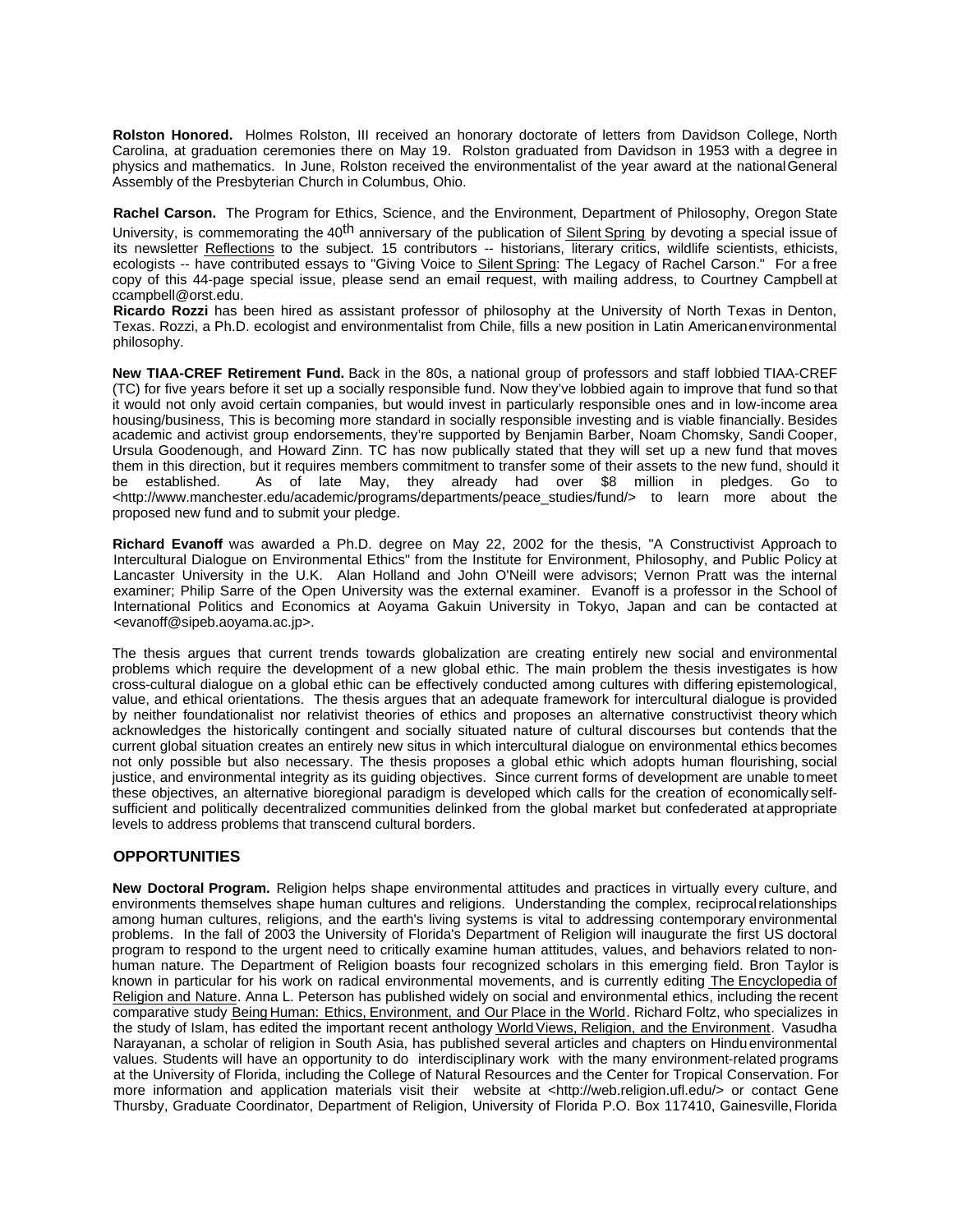32611 email: gthursby@religion.ufl.edu phone: 352-392-1625 ext. 238.

**Institute for Advanced Study Grants to Study Bioethics.** Program Number: 59286. Title: Visiting Member Awards in the School of Social Science. E-mail: ssapps@ias.edu.> Program URL: http://www.sss.ias.edu/home/applications.html>. SYNOPSIS: The sponsor provides support to visiting scholars at the junior and senior levels to pursue research in the social sciences. The focus of this year's program is bioethics. Deadline(s): 11/15/2002 Link to full program description: <http://www.infoed.org/new\_spin/spin\_prog.asp?59286>.

**The Center for Environmental Citizenship** is a non-partisan/ non-profit organization dedicated to building leadership and igniting youth power for the environment. They invite college students to their Summer Training Academy and ECO Campaign School, two trainings in political skills to protect the environment. The Summer Training Academy is a week long training where students learn how to organize and run winning campaigns on their campuses, network with professionals in environmental, social justice, and political fields, and much more! At ECO Campaign School, students gain hands on experience that can guide them to a career when they are sent to work on critical ballot measure campaigns across the country after a week of training, straight through the November elections. The STA and ECS will be held in Boston, MA at Emerson College, from August 1-6. There is a \$75 fee which includes food, housing, and all of the trainings. To find out more and apply today, check them out @ <http://www.envirocitizen.org>.

**The Environmental Journalism Academy** is a five-day intensive conference and practicum on environmental journalism sponsored annually by the Center for Environmental Citizenship. The academy gives college students from across the nation the opportunity to learn and apply the principles and techniques of environmental journalism. Participants will gain skills in brainstorming, pitching, and investigating complex stories through an integrated program that combines workshops and lectures with hands-on experience. Interaction with renowned professionals in seminars is coupled with field experience dealing with community advocates and industry and government officials. At the conclusion of the training participants will have produced real written and recorded stories that are published on the internet. Apply now at <http://www.envirocitizen.org>.

# **CONFERENCES AND CALLS FOR PAPERS**

**ISEE Group Sessions**. Proposals are invited for individual papers or group sessions for the APA Western, Central and Eastern Division meetings. For the Western, contact ISEE newsletter editor Phil Cafaro, acting for ISEE treasurer Max Oelschlaeger. For the Central, contact the ISEE secretary, to be elected at the end of this year. For the Eastern, contact ISEE Vice-President Dale Jamieson. Addresses at the end of the newsletter. The deadline for proposals is September 1 for the Western and Central, March 1 for the Eastern.

**Philosophy Facing World Problems** is the theme of the XX!st World Congress of Philosophy, to be held in Istatnbul, Turkey, August 10-17, 2003. The WCP is held every five years and is the largest philosophy conference in the world. The conference website is <http://www.wcp2003.org>. Plenary sessions will include "New Developments in Science and Technology: Ethical and Philosophical Challenges" and "Globalisation and Cultural Identity."

**13th meeting of the Society for Philosophy and Technology.** July 7, 8 and 9, 2003 Park City, Utah. Conference Theme: "Technology and Global Society." The SPT has sponsored conferences on philosophical aspects of technology since the late 1970s. Current conferences are held every other year, rotating between North America and Europe. The Society welcomes a broad range of papers from various philosophical perspectives and schools. This year, the program committee especially invites submissions on the following topics: "Security and Information Systems", "Biotechnology, Trade and Development", "Democracy, Trust and Global Institutions", "The Global Village Revisited", "Technology and Environment", "Technology, Sport and the Olympics Movement." Submissions on all aspects of philosophy and technology are always welcome. Submission may be made with an abstract of between 200 and 400 words. Electronic submissions in a standard word-processing or Adobe format may be forwarded to: pault@purdue.edu>. Abstracts in triplicate may also be mailed to: Paul B. Thompson, Program Chair, SPT XIII, Philosophy Department, Purdue University, West Lafayette, IN 47907-1360. Early Notification Deadline: Presenters desiring early notification of acceptance should send abstracts before September 1, 2002. Notification of acceptance will be made by October 10, 2002. Final Deadline: All abstracts must be submitted by November 30, 2002. Notification of acceptance will be made by February 10, 2003. Persons interested in serving as respondents or chairing sessions should contact Paul Thompson at the e-mail address listed above. Final papers for the program should not be more that 12 pages, double-spaced. Completed papers will be required by May1, 2003.

**Art, Nature, and Social Critique**: a special issue of Ethics & the Environment. The editors invite philosophical writing on environmental ethics and art, especially art that critically engages the ethics and politics of human relations with nature. They are looking for philosophical explorations of art that are ethically or politically interesting or important, especially from the perspective of socially-aware environmentalism. Ethics & the Environment is a philosophical journal on all topics encompassed by the broad term environmental ethics. For this special issue, editors invite articles in a wide range of topics, including the following: the relationships between (environmental) ethics and aesthetics, politics and art; how conceptions of nature are embedded in artforms; art as a form of moral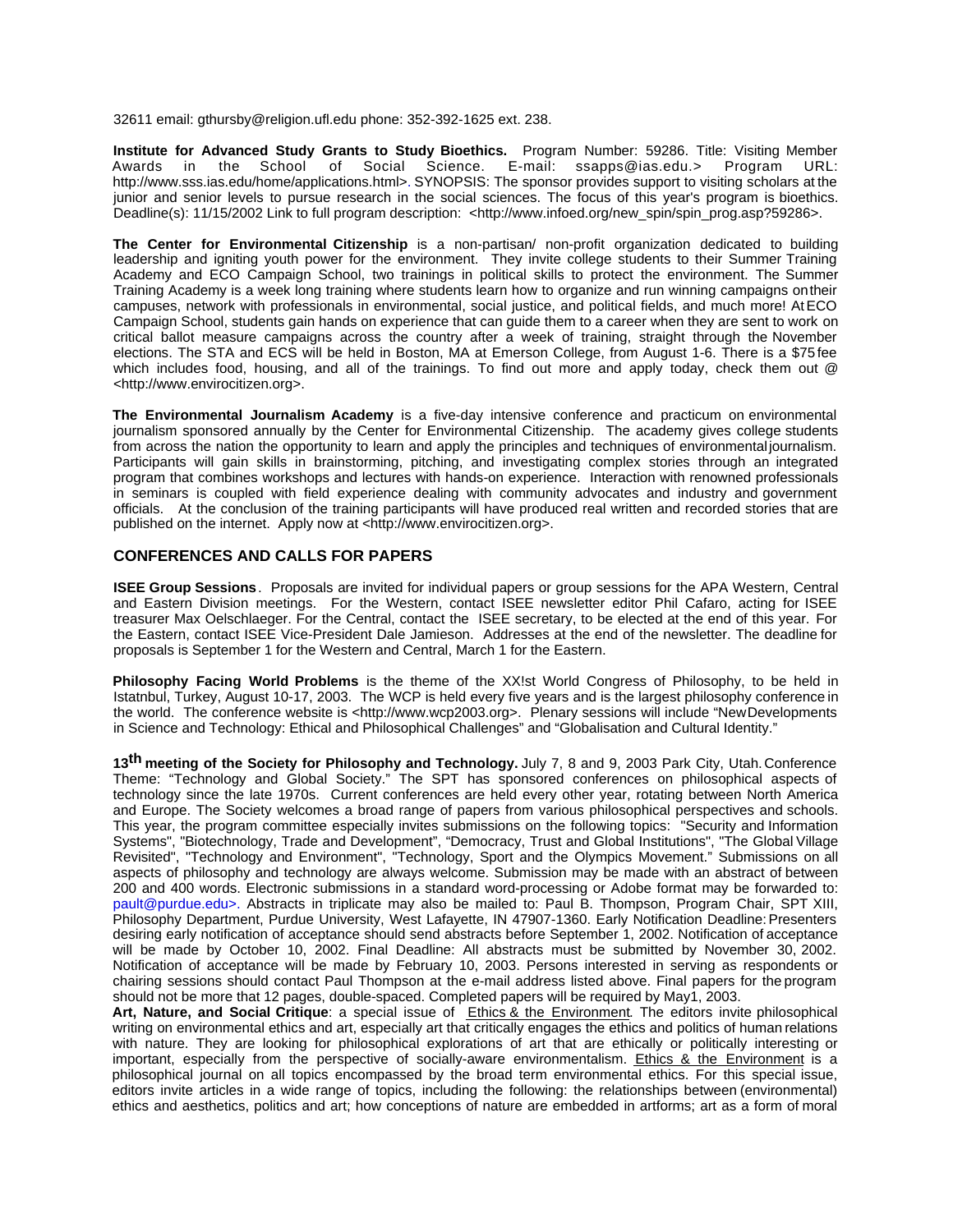education and communication; ecofeminist art and aesthetics; eco-music; eco-art and community activism; how do particular artists and art movements engage the matter of environmental ethics? is eco-art just another consumerism? They hope to be able to include a limited number of photos or images in this special issue. However, each submission should include no more than two images for consideration. Send submissions of no more than 7,500 words by June 30, 2002, to: Chris Cuomo, Associate Professor of Philosophy, ML 374, University of Cincinnati, Cincinnati, OH 45221. Please feel free to email questions or ideas to <cuomocj@email.uc.edu>

**Narrative Approach to Environmental Ethics**: a special issue of Ethics & the Environment. During the last three decades a handful of American philosophers, including Cora Diamond, Karen Warren, Jim Cheney, David Abram and David Strong, argued that narrative makes important and unique contributions to our moral appreciation of nonhuman animals and ecosystems. Contributors who have a special interest in narrative are invited to respond to, expand on, or experiment in the narrative approach to environmental ethics. Topics might include the following: Does environmental narrative persuade or morally educate or somehow engage readers in ways the analytic argument cannot? Should narrative supplement or supplant the philosophic argument? Are there moral insights that argument can somehow capture that get lost in narrative? Is narrative "philosophy"? Is there anything to recommend firstperson over third-person narrative and vice versa? What new narrative genres might we invent that best explore human-nonhuman relationships? Analytic treatments of a particular topic, literary exegeses, or narrative experiments are all welcome, so long as submissions are relevant to the subject of environmental narrative and contain fresh insights. Submissions should be limited to 15-20 pages. Mail hard copy by August 30, 2002, to: Professor Deborah Slicer, Department of Philosophy, L.A. 148, University of Montana, Missoula, MT 59812. Email questions to: ds7p@selway.umt.edu or call (406) 243-2725.

**Biotechnology and Environmental Justice:** a special issue of Ethics & the Environment. The editors invite papers that address any area of biotechnology as it relates to environmental justice. Topics might include:

\* Who should control the evolution of biotechnology and who should benefit from biotechnology? Should efforts be made to benefit the least well-off first and most?

\* What are the consequences of biotechnologies in terms of health, the environment, social justice, and democracy?

\* What are the ethical and/or political strategies for analyzing the plural and conflicting values associated with biotechnology and for resolving conflicts?

\* How far is it reasonable/acceptable/legitimate to go in genetically modifying organism? What are the normative differences, if any, between genetically modifying plants, genetically modifying nonhuman animals, and genetically modifying humans? Should there be limits and if so, what justifies those limits?

\* Should individuals who can afford it be permitted to develop biotechnologies of their choice? Are there ethical, political, social limits to personal uses of biotechnology? When, if ever, is the government justifies in intervening with the private pursuit of biotechnological ends?

\* What sort of reconceptualization of our relationships to each other, to other animals, and to the natural world does biotechnology require and what are the advantages and disadvantages of this reconceptualization?

\* What is the moral importance of public education and participation in decision making about these technologies? Send abstracts by June 30, 2002; submissions by September 30, 2002 to: Lori Gruen, Department of Philosophy Wesleyan University, Middleton, CT 06459. <Lgruen@wesleyan.edu>.

**Process and Education**, a seminar-based conference for educators seeking to change current practice and theory, will take place July 11-14, 2003, in Saint Paul, Minnesota. This conference will have a special focus on environmental education and process philosophy. Seminar leaders will include Peter Gunter of University of North Texas and George Allan, professor emeritus at Dickinson College. Rather than the traditional focus on conference papers, dialogue among mature professionals is the preferred mode. Sponsored by the American Association for Process Philosophy. To register contact Malcolm Evans, 1481 Sheldon Street, St. Paul, MN 55108. Phone/fax: 651- 917-9279. Email: <mevans-appe@worldnet.att.net>.

**Progress and Evolution: the next Terra Nova Book.** Terra Nova books are anthologies that encourage innovative writing and art on nature and culture, presented in a serious and engaging way. Terra Nova crosses the borders between disciplines to show how serious discussions occur in many fields of creative inquiry. They are currently seeking contributions for a new book on Progress and Evolution. They want pieces that creatively examine change. Is society moving anywhere in particular? Is nature improving? Are people improving? Is change put in motion by randomness, or is there other forces as work? We don\_t want pop science writing, but creative exploration of the issues. The history of nature. Chance vs. plan. Genetic engineering. Biodiversity. Cultural diversity. Changes in language, music, art, animals into people, people into animals, technology getting faster, or slower, people running out of time, or finding more time. Submissions should be rigorous but comprehensible, written for the generalist in a literary rather than academic style. Use as few footnotes, citations, and references as possible. For prose, they prefer pieces that are between 2,500-6,000 words and art that will reproduce well in black and white. Poems can be any length. Please e-mail your contribution, or print it out and mail it, to: Wandee Pryor, managing editor, Terra Nova, Cullimore 318, Humanities Dept. NJIT, Newark, NJ 07102. Tel: (973) 642-4673. Fax: (973) 642-4689. Email: terranova@njit.edu. DEADLINE: October 1st, 2002. <www.terranovabooks.org>.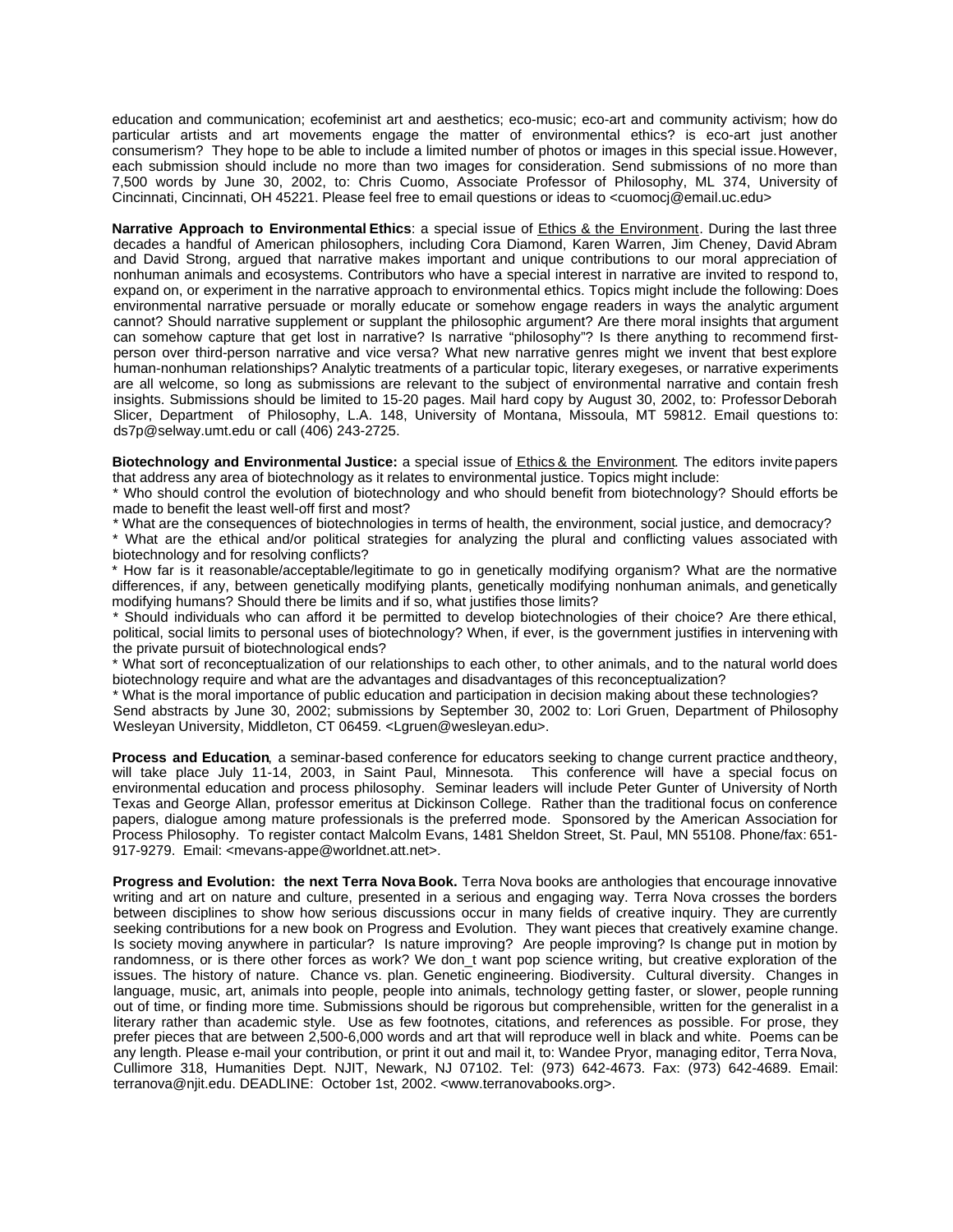# **THE TALLOIRES DECLARATION**

Composed in 1990 at a conference in Talloires, France, this is the first official statement of a commitment to environmental sustainability by administrators in higher education. The declaration is a 10-point action plan for incorporating sustainability and environmental literacy in teaching, research, operations and outreach at colleges and universities throughout the world. At last count, it had been signed by 275 presidents and chancellors in over 40 countries. To learn more about the declaration, how it has been implemented around the world, and how your institution can sign on, see the website for university leaders for a sustainable future: < www.ulsf.org>. The Declaration runs as follows:

We, the presidents, rectors, and Vice-Chancellors of universities from all regions of the world are deeply concerned about the unprecedented scale and speed of environmental pollution and degradation, and the depletion of natural resources. Local, regional, and global air pollution; accumulation and distribution of toxic wastes; destruction and depletion of forests, soil, and water; depletion of the ozone layer and emission of "green house" gases threaten the survival of humans and thousands of other living species, the integrity of the earth and its biodiversity, the security of nations, and the heritage of future generations. These environmental changes are caused by inequitable and unsustainable production and consumption patterns that aggravate poverty in many regions of the world.

We believe that urgent actions are needed to address these fundamental problems and reverse the trends. Stabilization of human population, adoption of environmentally sound industrial and agricultural technologies, reforestation, and ecological restoration are crucial elements in creating an equitable and sustainable future for all humankind in harmony with nature. Universities have a major role in the education, research, policy formation, and information exchange necessary to make these goals possible.

The university heads must provide the leadership and support to mobilize internal and external resources so that their institutions respond to this urgent challenge. We, therefore, agree to take the following actions:

1. Use every opportunity to raise public, government, industry, foundation, and university awareness by publicly addressing the urgent need to move toward an environmentally sustainable future.

2. Encourage all universities to engage in education, research, policy formation, and information exchange on population, environment, and development to move toward a sustainable future.

3. Establish programs to produce expertise in environmental management, sustainable economic development, population, and related fields to ensure that all university graduates are environmentally literate and responsible citizens.

4. Create programs to develop the capability of university faculty to teach environmental literacy to all undergraduate, graduate, and professional school students.

5. School deans and environmental practitioners to develop research, policy, information exchange programs, and curricula for an environmentally sustainable future.

6.Encourage the involvement of government (at all levels), foundations, and industry in supporting university research, education, policy formation, and information exchange in environmentally sustainable development. Expand work with NGOs to assist in finding solutions to environmental problems.

7.Convene school deans and environmental practitioners to develop research, policy, information exchange programs, and curricula for an environmentally sustainable future.

8. Establish partnerships with primary and secondary schools to help develop the capability of their faculty to teach about population, environment, and sustainable development issues.

9. Work with the U.N. Conference on Environmental and Development, the U.N. Environment Programme, and other national and international organizations to promote a worldwide university effort toward a sustainable future.

10. Establish a steering committee and a secretariat to continue this momentum and inform and support each other's efforts in carrying out this declaration.

### **RECENT ARTICLES AND BOOKS**

Thanks to Greg Pritchard, Deakin University, Australia for editorial help on this (and many previous) newsletter bibliographies.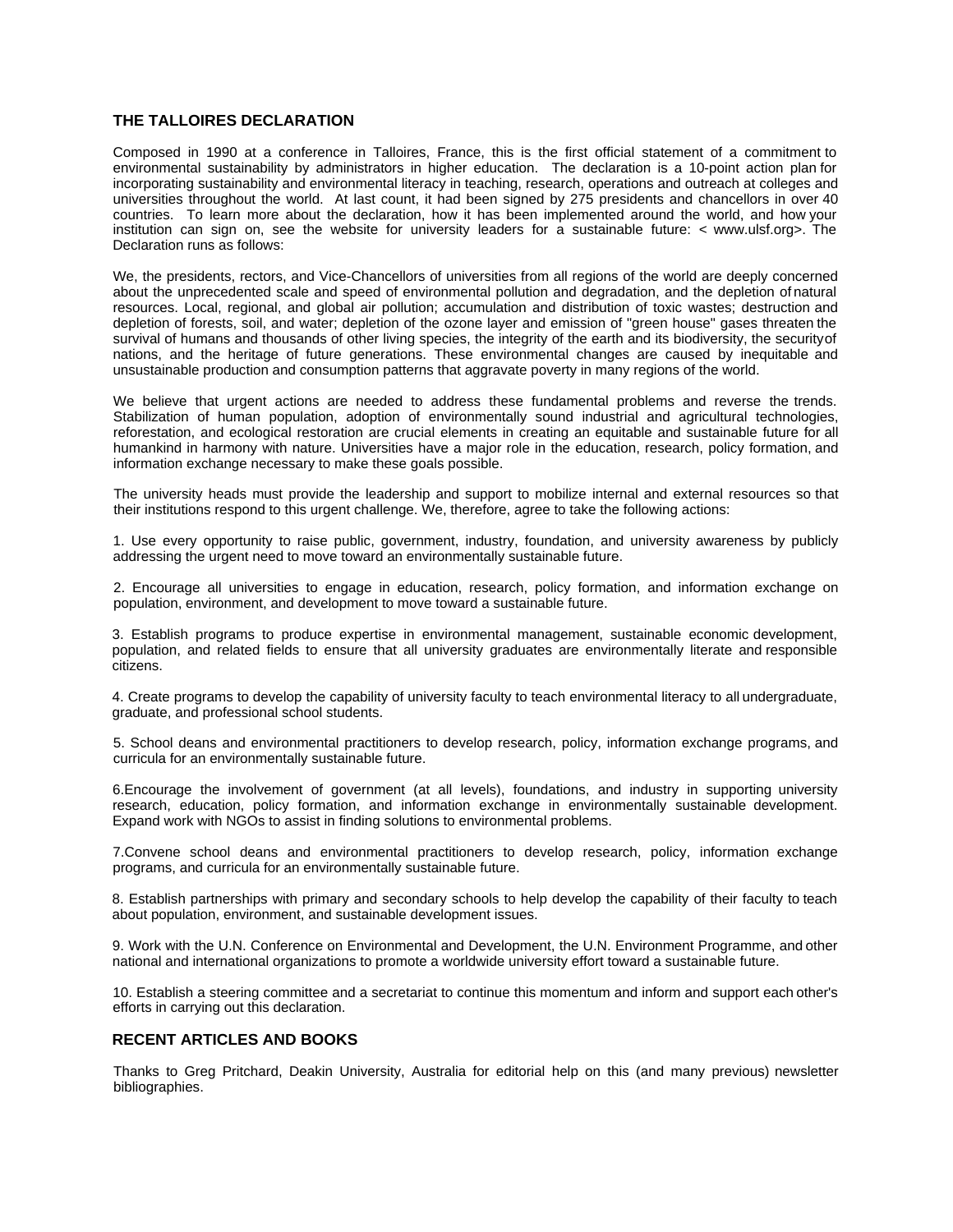--Abakerli, Stefania, "A Critique of Development and Conservation Policies in Environmentally Sensitive Regions in Brazil," Geoforum (Pergamon): 32(2001):551-565. The current model of protected areas originated in the capitalist U.S., with development on most of the landscape but some protected areas. This has been unsuitably exported to Brazil as a "politically viable rationale." Such protected areas have been implemented by a top-down authority, with no serious attention to the ways in which local peoples' livelihoods were connected with the designated reserves. In English, but the English needs considerable copy-editing. Abakerli lives in Rotterdam, Netherlands.

--Adamson, Kerry-Ann. Review of Chris Hables Gray, "Cyborg Citizen: Politics in the Posthuman Age", Organization and Environment 14 (No. 4, December 2001) pp. 472-4. Adamson is a Marie Curie Fellow with the Technical University of Berlin, researching socio-political issues in relation to the future of the fuel cell market.

--Adler, Matthew, "Incommensurability and Cost-Benefit Analysis," University of Pennsylvania Law Review 146(1998):1371-1418. "Cost-benefit analysis is a flourishing practice, desperately in need of a justification" (p. 1371). This is a theme issue on incommensurability and law. Adler teaches at the University of Pennsylvania Law School.

--Alexander, Anthony Edward. Review of Fikret Berkes, "Sacred Ecology: Traditional Ecological Knowledge and Resource Management", Organization and Environment 14 (No. 3, September 2001) pp.377-80. Alexander holds an MA in communication studies from Leeds University, England, and is currently a freelance working on the communication of ecological ideas through television and the Internet.

--Arai, A. Bruce "Science and Culture in the Environmental State: The Case of Reactor Layups at Ontario Hydro", Organization and Environment 14 (No. 4, December 2001) pp.409-24. The widespread concern about the declining state of our physical environment is often accompanied by frustration about what to do to prevent or even reverse such deterioration. In the past, policy makers, legislators, and the general public have usually turned to scientists and scientific knowledge for answers. But recently, theorists and others have re-emphasized the importance of culture in understanding the environment. In this article, this culturalist critique of scientific knowledge is discussed and is then related to the decision by Ontario Hydro to lay up seven of its nuclear reactors. This situation is used to illustrate the continuing relevance of scientific knowledge for addressing environmental concerns. Arai is associate professor in the Department of Sociology and Anthropology at Wilfred Laurier University, Waterloo, Ontario.

--Arkow, Phil, "Application of Ethics to Animal Welfare," Applied Animal Behaviour Science 59(1998):193-200. Veterinarians face ethical dilemmas for which there are few analogs in human medicine. In a theme issue on Ethics, Ethology, and Animal Welfare, resulting from sessions at the 25th World Veterinary Congress. Arkow is a veterinarian, Stratford, NJ.

--Barry, John. Review of Matthew A. Cole, "Trade Liberalisation, Economic Growth and the Environment", Organization and Environment 14 (No. 4, December 2001) pp.477-80. Barry is a reader in politics at Queen's University Belfast, and has published extensively on normative aspects of green politics.

--Bavington, D., "Review of: Earth, Air, Fire, Water: Humanistic Studies of the Environment, Jill Ker Conway, Kenneth Keniston, and Leo Marx, editors," Environments 29(no.1, 2001): 143-45.

--Bendik-Keymer, Jeremy, "Analogical Extension and Analogical Implication in Environmental Moral Philosophy," Philosophy in the Contemporary World 8 (Number 2, Fall-Winter 2001):149-158. Two common claims in environmental moral philosophy are that nature is worthy of respect and that we respect ourselves in respecting nature. In this paper, I articulate two modes of practical reasoning that help make sense of these claims. The first is analogical extension, which understands the respect due human life as the source of a like respect for nature. The second is analogical implication, which involves nature in human life to show us what we are like. These forms of reasoning are relevant to environmental virtue ethics in that both help us conceptualize how respect for nature can be part of our sense of humanity, and not opposed to our sense of humanity.

--Berkson, J., and Harrison, A. L., "An Integrative Capstone Course for the Conservation Biology Curriculum," Conservation Biology 15(no.5, 2001): 1461-63.

--Blakeley, Donald, "Neo-Confucian Cosmology, Virtue Ethics, and Environmental Philosophy," Philosophy in the Contemporary World 8 (Number 2, Fall-Winter 2001): 37-49. This paper explores the extent to which the Confucian concept of ren (humaneness) has application in ways that are comparable to contemporary versions of environmental virtue ethics. I argue that the accounts of self-cultivation that are developed in major texts of the Confucian tradition have important direct implications for environmental thinking that even the Neo- Confucians do not seriously entertain. Blakeley is in the Department of Philosophy, California State University, Fresno.

--Blaustein, A. R., Belden, L. K., Olson, D. H., Green, D. M., Root, T. L. and Kiesecker, J. M., "Amphibian Breeding and Climate Change," Conservation Biology 15(no.6, 2001): 1804-09.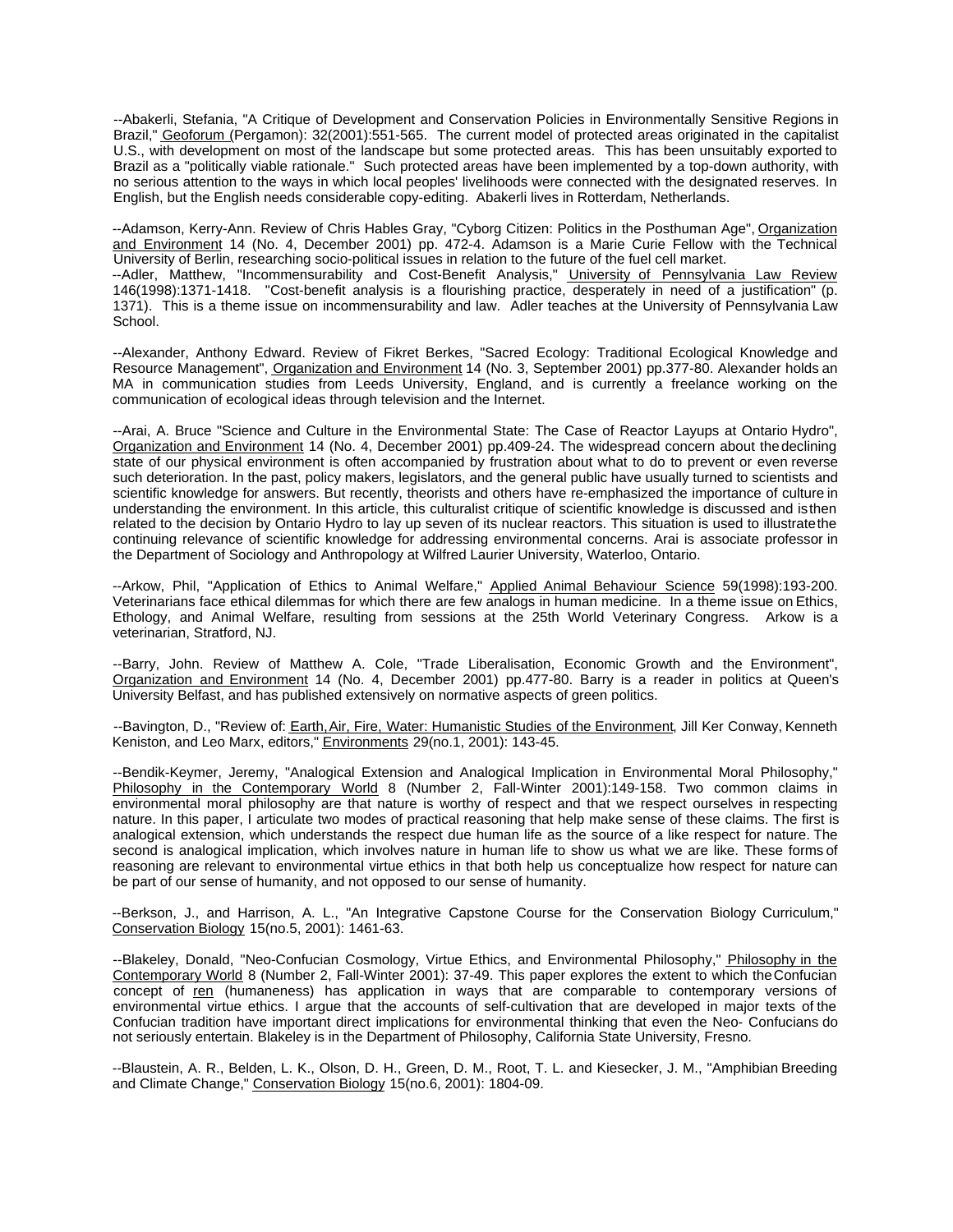--Blichfeldt, George, "An Insight into the Ethical Arguments [against Whaling]," Pages 12-16 in Blichfeldt, Georg, ed., 11 Essays on Whale and Man (Lofoten, Norway: High North Alliance, 2nd ed., 1994. The scientific conclusions about the sustainability of whales will not support a ban on harvesting whales of certain kinds. So activists switch increasingly to ethical arguments, when the science will not give them the conclusions they want. And other articles on whether whales have rights, intelligence in whales, and interests at stake in the whaling controversy.

--Blossey, B., Skinner, L. C. and Taylor, J., "Impact and Management of Purple Loosestrife (Lythrum salicaria) in North America," Biodiversity and Conservation 10(no.10, 2001): 1787-807.

--Bostock, S. S. C., "Review of: Stephen R. L. Clark, Biology and Christian Ethics; and Daniel A. Dombrowski, Not Even a Sparrow Falls: The Philosophy of Stephen R. L. Clark," Journal of Applied Philosophy 18(no.3, 2001): 312- 13.

--Brewer, C, "Cultivating Conservation Literacy: "Trickle-Down" Education Is Not Enough," Conservation Biology 15(no.5, 2001): 1203-05.

--Brose, P., Schuler, T., van Lear, D. and Berst, J., "Bringing Fire Back: The Changing Regimes of the Appalachian Mixed-Oak Forests," Journal of Forestry 99(no.11, 2001): 30-35.

--Buhrmann, J., "Review of: Hofrichter, Richard, ed. Reclaiming Environmental Debate: The Politics of Health in a Toxic Culture," Society and Natural Resources 14(no.10, 2001): 927-28.

--Bulte, E. H. and van Kooten, G. C., "State Intervention to Protect Endangered Species: Why History and Bad Luck Matter," Conservation Biology 15(no.6, 2001): 1799-803.

--Burton, L. and Williams, T., "This Bird Has Flown: The Uncertain Fate of Wildlife on Closed Military Bases," Natural Resources Journal 41(no.4, 2001): 885-918.

--Butry, D. T., Mercer, D. E., Prestemon, J. P., Pye, J. M. and Holmes, T. P., "What Is the Price of Catastrophic Wildfire?," Journal of Forestry 99(no.11, 2001): 9-17.

--Buttel, Frederick H., Dickens, Peter, Dunlap, Riley E., and Gijswijt, August, Sociological Theory and The Environment. Lanham, MD: Littlefield, 2002. With attention to Marx, Durkheim, Weber in the past, and to contemporary issues, individual and society, modernity, culture and the natural world; consumption, lifestyles, and the environment; globalization vs. localism.

--Byrne, M. L., "Review of Using Statistics to Understand the Environment, C. Philip Wheater and Penny A. Cook," Environments 29(no.2, 2001): 109.

--Cafaro, Philip, "Environmental Virtue Ethics: An Introduction," Philosophy in the Contemporary World 8 (Number 2, Fall-Winter 2001):1-3. Introduction to a special double issue of the journal devoted to the topic of environmental virtue ethics. Articles by Geoffrey Frasz, John O'Neill, Louke van Wensveen and eleven other contributors. 160 pages total. To order a copy, contact the Philosophy Documentation Center.

--Cafaro, Philip, "The Naturalist's Virtues," Philosophy in the Contemporary World 8 (Number 2, Fall-Winter 2001):85- 99. This paper argues that studying natural history helps make us more virtuous; that is, better and happier people. After sketching a broad conception of virtue, It discusses how naturalizing may improve our moral character and help develop our intellectual, aesthetic and physical abilities. It asserts essential connections between nonanthropocentrism and wisdom, and between natural history study and the achievement of a non-anthropocentric stance toward the world. Finally, it argues that the great naturalists suggest a noble, inspiring alternative to the gross consumption and trivial pleasures offered by our destructive modern economy: the exploration, understanding and appreciation of nature. It concludes that a better understanding of our enlightened self-interest would do as much to further environmental protection as the acknowledgment of nature's intrinsic value.

--Cafaro, Philip, "Rachel Carson's Environmental Ethics," Reflections 9 (Number 2, Spring, 2002):17-21. Lays out Carson's environmental ethics based on a careful reading of Silent Spring and the natural history writings.

--Cafaro, Philip. Review of Conscious Cinema's "Suits and Savages: Why the World Bank Won't Save the World", Organization and Environment 14 (No. 4, December 2001) pp.463-5.

–Campbell, Courtney and Lisa Sideris (eds.), "Giving Voice to Silent Spring: the Legacy of Rachel Carson." A special issue of Reflections, the newsletter of the program for ethics, science and technology at Oregon State University, devoted to Rachel Carson's legacy for conservation and environmental ethics (volume 9, number 2, May, 2002). Contributors include Linda Lear, William Howarth, Phil Cafaro, Lisa Sideris and Peter List. 44 pages. For a free copy write Courtney Campbell at ccampbell@orst.edu.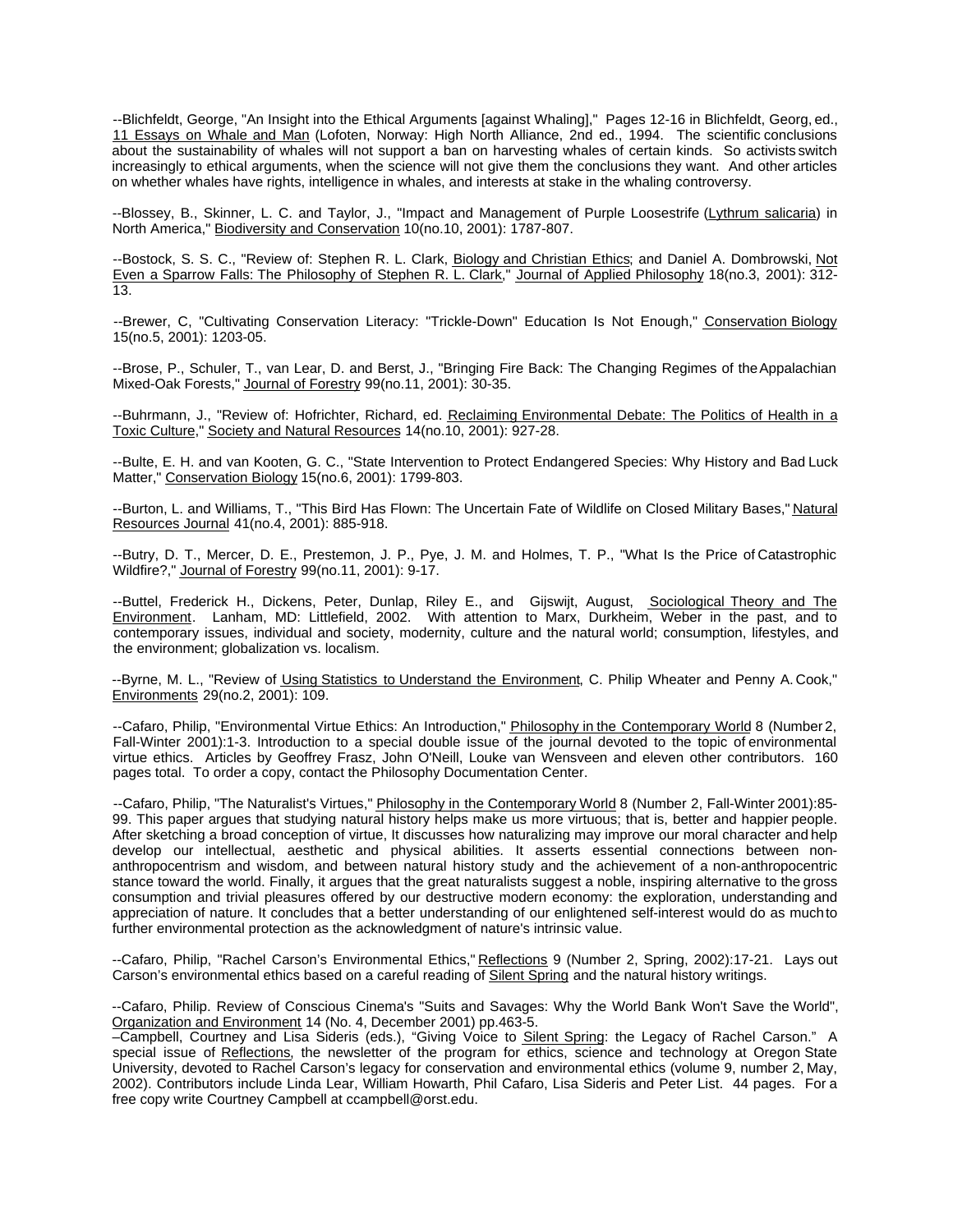--Canan, P, "Review of Andresen, Steinar, Tora Skodvin, Arild Underdal, and Jorgen Wettestad, Science and Politics in International Environmental Regimes: Between Integrity and Involvement," Society and Natural Resources 14(no.8, 2001): 734-36.

--Cannavo, Peter F. "American Contradictions and Pastoral Visions: An Appraisal of Leo Marx's `The Machine in the Garden'", Organization and Environment 14 (No. 1, March 2001) pp.74-92. This article discusses the significance of Leo Marx's 1964 "The Machine in the Garden" in environmental studies, and how Marx's ideas have evolved in later essays, noting especially Marx's insight into the contradictory relationship with nature embodied in American pastoralism. Americans celebrate nature and rural values and yet embrace industry and commercialism as means to a pastoral utopia, even though these are ultimately destructive of the natural environment. Given these contradictions, Marx argues that American pastoralism ultimately fails as a viable cultural and political ideal. This article is critical of such pessimism but also shows how Marx revises his prognosis in later essays and comes to see the pastoral ideal, particularly as manifested in environmentalism, as offering a key political alternative to contemporary industrial society and its social and ecological pathologies. Cannavo recently received his PhD in political science from Harvard University.

--Carter, N. and Rootes, C., "One Step Forward? Greens and the Environment in the 2001 British General Election," Environmental Politics 10(no.4, 2001): 103-08.

--Carvalho, G. O., Nepstad, D., McGrath, D., del Carmen Vera Diaz, M., Santilli, M. and Barros, A. C., "Frontier Expansion in the Amazon: Balancing Development and Sustainability," Environment 44(no.3, 2002): 34-45.

--Catton, T., "Review of: Karl Jacoby, Crimes against Nature: Squatters, Poachers, Thieves, and the Hidden History of American Conservation," Environmental History 7(no.1, 2002): 141-42.

--Ceballos, Gerardo and Ehrlich, Paul R., "Mammal Population Losses and the Extinction Crisis," Science 296(3 May 2002):904-907. The disappearance of populations is a prelude to species extinction. No geographically explicit estimates have been made of current population losses of major indicator taxa. Here we compare historic and present distributions of 173 declining mammal species from six continents. These species have collectively lost over 50% of their historic range area, mostly where human activities are intensive. Australia is the continent with the largest number of mammal species extinctions. Worldwide, this implies a serious loss of ecosystem services and goods. It also signals a substantial threat to species diversity. Ceballos is in the Instituto de Ecologia, Universidad Nacional Autonoma de Mexico.

--Chamberlain, J. L., Bush, R. J., Hammett, A. L. and Araman, P. A., "Eastern [U.S.] National Forests: Managing for Non-timber Products," Journal of Forestry 100(no.1, 2002): 8-14.

--Chambers, P. E. and Jensen, R. A., "Transboundary Air Pollution, Environmental Aid, and Political Uncertainty," Journal of Environmental Economics and Management 43(no.1, 2002): 93-112.

--Cheddadi, R., Guiot, J. and Jolly, D., "The Mediterranean Vegetation: What if the Atmospheric C0<sub>2</sub> Increased?," Landscape Ecology 16(no.7, 2001): 667-75.

--Christoff, P., Dryzek, J. S., Eckersley, R., Goodin, R. E. and Plumwood, V., "Green Thinking--from Australia," Environmental Politics 10(no.4, 2001): 85-102.

--Clark, Brett. Review of Adam S. Weinberg, David N. Pellow & Allan Schnaiberg, "Urban Recycling and the Search for Sustainable Community Development", Organization and Environment 14 (No. 1, March 2001) pp.120-24. Clark is a sociology doctoral student at the University of Oregon.

--Clark, Stephen R. L., Biology and Christian Ethics. Cambridge: Cambridge University Press, 2000. Clark is concerned to challenge those who claim too much in the name of science, to unmask the ideological commitments of those who imagine that they carry none. By reducing ethics simply to evolutionary or sociobiological impulses, writers such as Richard Dawkins and E. O. Wilson produce a highly distorted account of what it is to be moral, let alone a religious human being. They proffer a highly questionably series of "scientific" explanations.

Clark is further concerned to challenge scientists and theologians alike. Many of us have a deeply distorted and contradictory relationship with other animals. In Clark's theological account of creation all animals are our neighbors. Scientists should not regard animals as the proper subject of experiments, or of biotechnological manipulations, and the rest of us should not eat them. Instead, we should learn to value and respect them as neighbors who share to a greater or lesser degree many of the qualities and capacities that we regard as characteristically human. Clark has a theological commitment to both ecology and vegetarianism. Clark is in philosophy at the University of Liverpool, UK.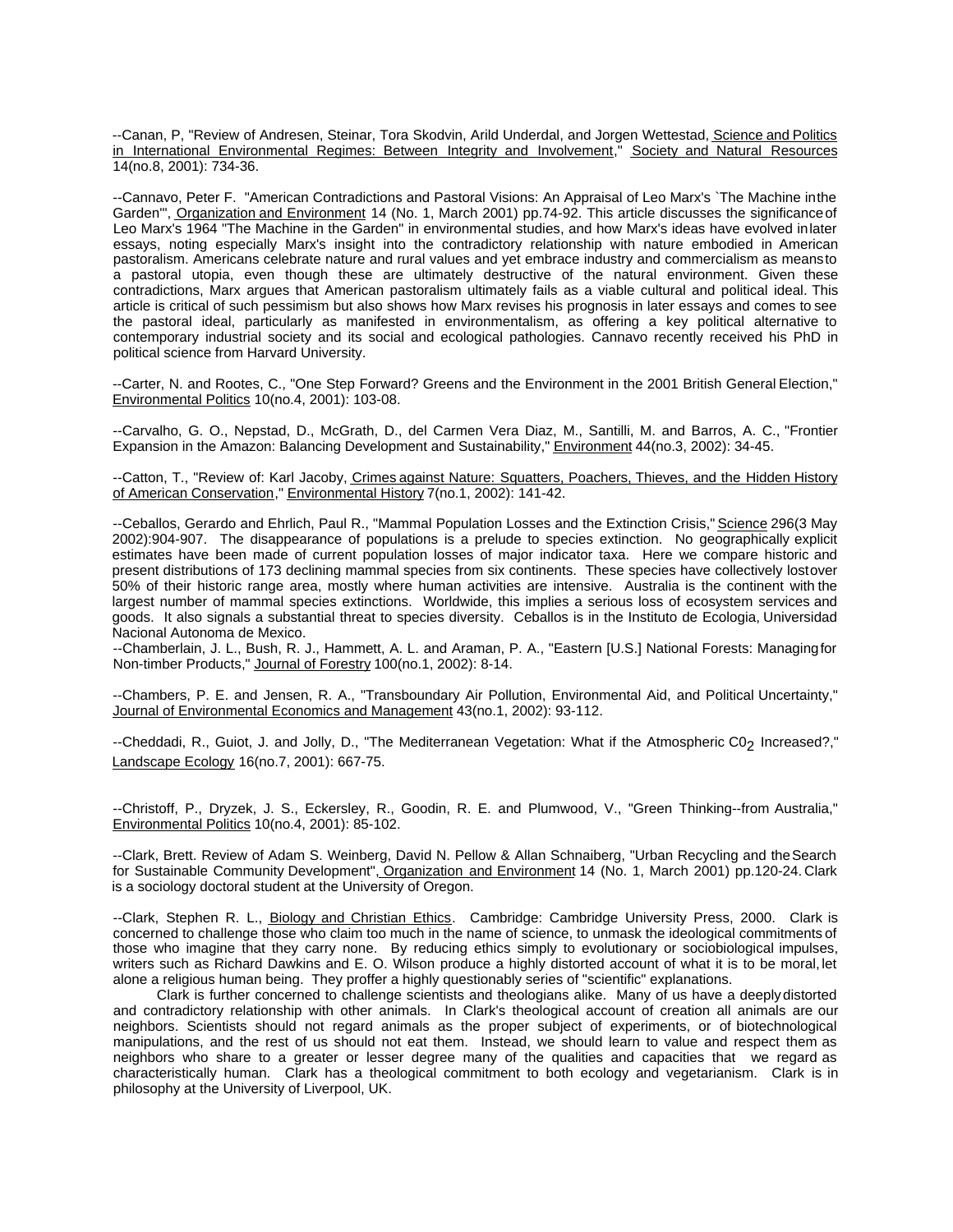--Cohn, J. P., "Resurrecting the Dammed: A Look at Colorado River Restoration," Bioscience 51(no.12, 2001): 998- 1004.

--Conservation Genetics is a journal that promotes the conservation of genetic diversity, especially the application of genetic methods towards resolving problems in conservation. Both paper and online. Kluwer Academic journal and therefore not cheap. \$ 218 for four issues. One free online copy. www.wkap.nl/journals/cons\_genetics

--Cooper, Gregory, "Teleology and Environmental Ethics," American Philosophical Quarterly 35 (no. 2, 1998):195- 207. There is a disturbing tendency in the environmental ethics literature to rely on metaphysically rich, but scientifically controversial, ideas from the sciences of ecology and ethology. Three examples are discussed; one from the animal rights camp, a second from the reverence for life perspective, and a third from the ethical holists. In each of these cases, value theory helps itself to a kind of teleology that it is not clear the science is ready to yield. Cooper is at Washington and Lee University, Lexington, VA.

--Crist, Eileen, Images of Animals: Anthropomorphism and the Animal Mind. Philadelphia: Temple University Press, 2000.

--Crist, Eileen, "Quantifying the Biodiversity Crisis," Wild Earth 12 (no. 1, 2002):16-19. Quantitative estimates of species lost are necessary, but always inadequate, due to inherent difficulties in obtaining them. Overstatement of such losses, when discovered and exposed by environmental skeptics, can be used to downplay the real seriousness of the biodiversity crisis. The numnbers game can backfire. Too much reliance on such estimates can distract from a deeper understanding of the Earth's ecological predicament. Crist is in science and technology studies at Virginia Tech in Blacksburg.

--Cunfer, G., "Review of: Randal S. Beeman and James A. Pritchard, A Green and Permanent Land: Ecology and Agriculture in the Twentieth Century," Environmental History 6(no.4, 2001): 631.

--Dasgupta, S., Laplante, B. and Mamingi, N., "Pollution and Capital Markets in Developing Countries," Journal of Environmental Economics and Management 42(no.3, 2001): 310-35.

--Davidson, P., and Black, R., "Women in Natural Resource Management: Finding a More Balanced Perspective," Society and Natural Resources 14(no.8, 2001): 645-56.

De Geus, Marius. Review of Roland Schaer, Gregory Claeys, Lyman Tower Sargent, (Eds.), "Utopia: The Search for the Ideal Society in the Western World", Organization and Environment 14 (No. 4, December 2001) pp.470-72. De Geus is a lecturer in political theory and legal philosophy at the University of Leiden, Netherlands.

--De Luca, K. and Demo, A., "Imagining Nature and Erasing Class and Race: Carleton Watkins, John Muir, and the Construction of Wilderness," Environmental History 6(no.4, 2001): 541-60.

--Deb, D., and Malhotra, K. C., "Conservation Ethos in Local Traditions: The West Bengal Heritage," Society and Natural Resources 14(no.8, 2001): 711-24.

--Dersch, E, "Feeding the World: A Challenge for the Twenty-First Century," Society and Natural Resources 14(no.8, 2001): 725.

--DeSherbinin, A., Kline, K. and Raustiala, K., "Remote Sensing Data: Valuable Support for Environmental Treaties," Environment 44(no.1, 2002): 20-31.

--DHondt, Steven, Rutherford, Scott, and Spivack, Arthur J., "Metabolic Activity of Subsurface Life in Deep-Sea Sediments," Science 295(15 March 2002):2067-2069. There is a surprising amount of life buried deep in marine sediments (to one kilometer), mostly microorganisms (procaryotes) that may constitute from one-tenth to one-third of Earth's biomass. But most of it is quite low in metabolic activity (most in the first few centimeters) and lower down the organisms are mostly inactive--just there in a suspended state until conditions change that permit metabolic activity. The authors are in oceanography, University of Rhode Island.

--Dobson, Andrew, "Genetic Engineering and Environmental Ethics," Cambridge Quarterly of Healthcare Ethics (Cambridge University Press) 6(1997):205-221. Dobson is in politics at Keele University, England.

--Dombrowski, Daniel A., Not Even a Sparrow Falls: The Philosophy of Stephen R. L. Clark. East Lansing: Michigan State University Press, 2000. Clark, argues Dombrowski, is a brilliant and overlooked philosopher. Clark ranges widely over the philosophy of religion and over the human treatment of animals, as well as social philosophy. A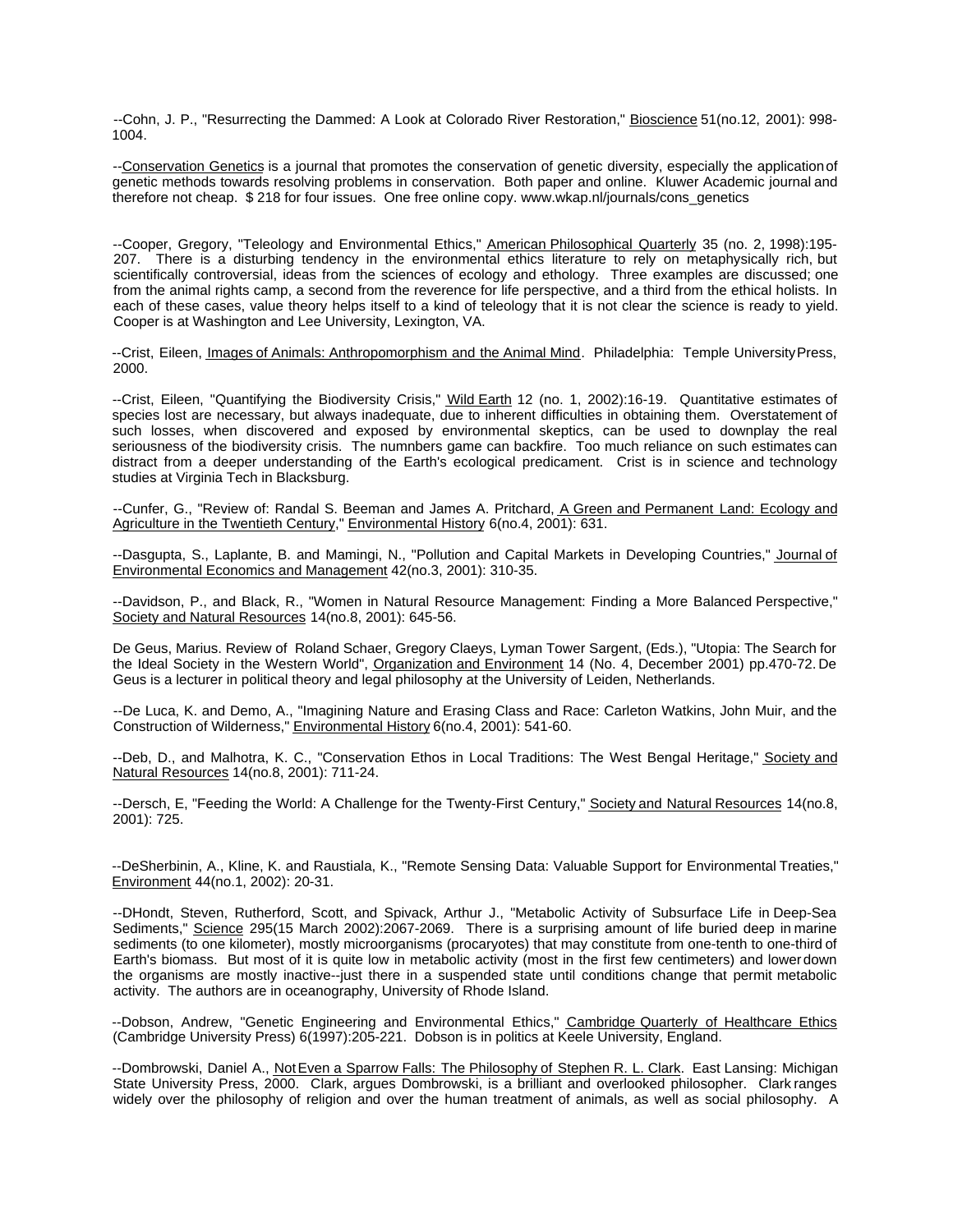synthesis of both is challenging, especially as Clark is sometimes locally obscure but globally clear. Three parts of the book analyze: (1) God, (2) animals, and (3) polis. Clark's dipolar theism has awesome originality, if also problems. Clark's treatment of animals places them in a theistic metaphysics. True community differs from mere society, the latter is the lair of liberalism. In the formation of true community, Clark returns to religion. Clark will eventually be seen as a philosopher who is very important for our generation, but the furious intensity of some of Clark's polemics as well as the broadness of some of his brush strokes sometimes get in the way of our ability to appreciate his greatness as a thinker. Dombrowski is at Creighton University.

--Doremus, H. and Pagel, J. E., "Why Listing May Be Forever: Perspectives on Delisting under the U.S. Endangered Species Act," Conservation Biology 15(no.5, 2001): 1258-68.

--Drexler, Madeline, Secret Agents: The Menace of Emerging Infections. Washington, DC: Joseph Henry (National Academy), 2002. We are under siege from microbes, germs invade our bodies. "The most ceaselessly creative bioterrorist is still Mother Nature. And her microbial operatives are still around us, thriving in the shadows, ready to pounce when conditions are right" (dust jacket). Militaristic metaphors abound in an otherwise well-organized and detailed account. And there is genuine concern for emerging diseases, partly from their rapid transportation in modern societies, partly from their evolving of resistance to drugs.

But the relation between humans and microbes is much more subtle, and the metaphor needs analysis. Tony McMichael, in a review in Science, concedes "the ecological imperatives that microbes, like all other species, display. Though the unplanned hit-or-miss processes of biological evolution, microbes often take advantage of changes in human ecology: meat-eating, livestock herding, urban living, storing of food, transfusing of blood, and so on." But "it's time to stop the war metaphor." "This perspective maligns microbial intent. ... Mother Nature does not deliberately brew bioweapons. Rather, we humans are only one species among countless millions on Earth, and most of those millions are microbes. ... 90% of the cells in our body are bacteria, many of which pay for their board by rendering useful biological support services. Without microbes, we could not ferment the fibrous component of our morning muesli, and cows could not eat grass, and termites could not chew wood. If we are to achieve a new equilibrium with an increasingly globalized microbial world, then we must think in terms of ecological balance, not ambush and arms race." Review in Science 295 (22 February 2002):1469.

--Dunlap, Riley E., Xiao Chenyang, and McCright, Aaron M., "Politics and Environment in America: Partisan and Ideological Cleavages in Public Support for Environmentalism," Environmental Politics 10(no. 4, 2001):23-48. Early environmentalism was often non-partisan, but the staunch anti-environmentalism of Reagan destroyed all pretense of environment being non-partisan. The current Bush administration, at least in the conservative wing, is strongly opposed to environmental protection. The gap between Republican and Democratic support for environmental legislation has grown substantially. But the mass public is less polarized on these issues than are political elites. Dunlap is in environmental sociology, Washington State University.

--Dunlap, Riley E. and Michelson, William, Handbook of Environmental Sociology. Westport, CT: Greenwood Press, 2002. An overview of the first quarter century of American environmental sociology. Sociological study of the built environment; energy, society, and environment; natural hazards and disasters; risk, technology, and society; human dimensions of global environmental change.

--Ehmann, William, "Environmental Virtue Ethics With Martha Stewart," Philosophy in the Contemporary World 8 (Number 2, Fall-Winter 2001): 51-57. Renewed philosophical discourse about virtue ethics motivates the search for examples to inform and extend our thinking. In the case of environmental virtue ethics, I have decided to consult "America's Lifestyle Expert," Martha Stewart. Oft dismissed as a pop icon or model of domesticity, Martha's business success is arguably a result of her claimed authority on what the good life entails and how we get it. Reviewing over 60 signed "Letters From Martha" from her monthly magazine Martha Stewart Living, I explored her presentations of current environmental topics including biodiversity, obligations to animals, gardening, global warming, and reliance on technology. I find that her work ultimately makes managing a household interesting, and encourages her public to take personal pride in everyday tasks done well. These are trademark Martha Stewart "good things." Moreover, by connecting with a large audience few philosophers or scientists ever court, she is poised to help us manage our larger planetary household and frame a quality of life for future generations. Ehmann is Director, Center for Earth and Environmental Science, Plattsburgh State University-SUNY, Plattsburgh, New York.

--Ehrlich, P. R., "Human Natures, Nature Conservation, and Environmental Ethics," Bioscience 52(no.1, 2002): 31-43.

--Ehrlich, Paul H., "Human Natures, Nature Conservation, and Environmental Ethics," BioScience 52(January 2002):31-43. Human behavior, though requiring a genetic basis, is largely culturally determined. "Our complex and flexible behavior is largely determined by our environments, and especially by the extragenetic information embodied in our cultures" (p. 32). "Cultures already have been evolving in the direction of broader environmental ethics, and that process needs to be accelerated. ... "It behooves us to try to understand how cultural evolution operates on the ethics of environmental preservation." (p. 32) "There is abundant evidence that different behaviors toward the environment are not in any significant way programmed into the human genome" (p. 36). (So much for Wilson's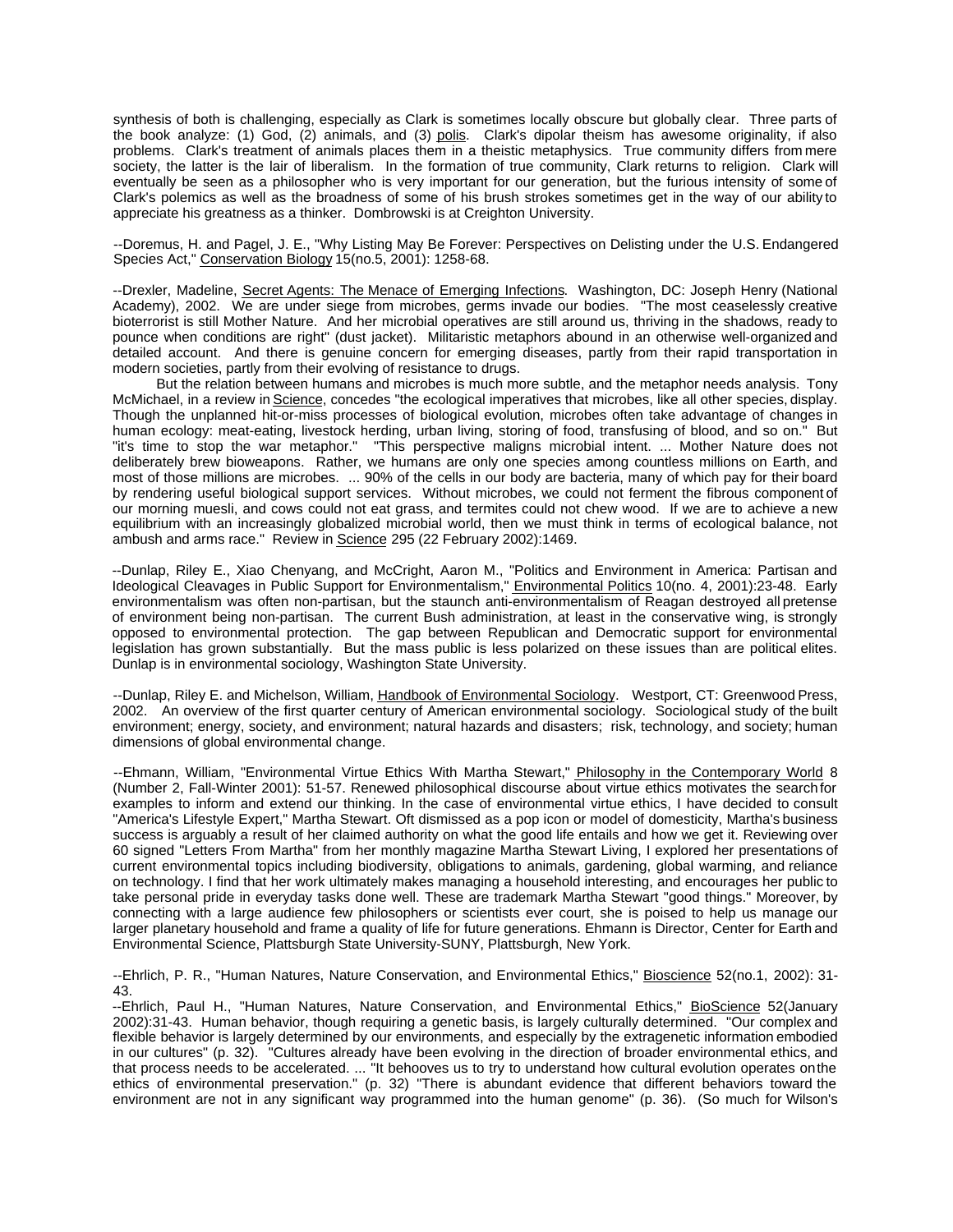#### biophilia.)

"More social scientists must join the quest for sustainability and help to construct an interdisciplinary theory of cultural microevolution that will provide background for efforts to consciously and democratically influence its trajectory" (p. 32). "I and others believe not only that, like any other citizens, environmental scientists can be advocates but also that they ethically must be advocates, at least to the extent of informing the general public about their work and conclusions." "The needed changes in ethics are underway, and with focused effort we may learn how to accelerate them while maintaining open democratic debate" (p. 40) Ehrlich is in biology at Stanford University.

--Engel, Cindy, Wild Health: How Animals Keep Themselves Well and What We Can Learn from Them. Boston: Houghton Mifflin, 2002. What bears, wolves, tigers, snow geese, and especially chimps do to medicate themselves. Examples: eating pharmaceutical plants, or eating rough grass to get rid of intestinal worms, or clay to stop diarrhea. But Engel insists that such behaviors do not reflect innate animal wisdom, but are the result of millions of years of natural selection. Engel is a lecturer in environmental sciences at the Open University in the United Kingdom.

--Essoka, J. D., "Review of Novotny, Patrick, Where We Live, Work and Play: The Environmental Justice Movement and the Struggle for a New Environmentalism," Society and Natural Resources 15(no.3, 2002): 281.

--Ewing, Rodney C., and Macfarlane, Allison, "Yucca Mountain," Science 296(26 April 2002):659-660. U.S. President Bush has recommended Yucca Mountain in Nevada as the U.S. site for the disposal of 400 metric tons of high-level nuclear waste, mainly the used fuel from commercial nuclear power plants. The Secretary of Energy claims "sound science," but these scientists have many doubts. "In our view, the disposal of high-level nuclear waste at Yucca Mountain is based on an unsound engineering strategy and poor use of present understanding of the properties of spent nuclear fuel." A main problem is that there isn't any serious alternative, and politics is driving the need for a storage facility, which is resulting in twisting the estimates of probabilities. A bigger problem is that estimates have to be made across many disciplines from atomic physics to geology, to materials science (reliability of containers, barriers), to likelihood of systems failure, across tens of thousands of years, with serious and involuntary risks. Nothing like this has ever been done before. Ewing is in nuclear engineering at the University of Michigan, Ann Arbor. Macfarlane is in security studies at MIT, Cambridge, MA.

--Fenton, Elizabeth, Wild Animal Welfare and Common Sense Ethics, M. A. thesis, Colorado State University, Spring 2002. Environmental ethics includes an ethics of respect for wild animals. There are two dimensions here, one is respect for the integrity of animal life, which includes caring for animals welfare; the other is respect for wildness. In much environmental ethics, for example in that of Holmes Rolston, valuing the wildness takes precedence over concern for animal suffering. This is similarly true when exotic (feral) animals are removed by killing in order to protect endangered species of plants, or ecosystems, also argued by William Throop. But a common sense ethic moves us to care about animal suffering; and such an ethic is, on reflection, well founded. The desire to extend humane treatment to wild animals expresses human moral compassion, and recognizes the fact that the capacity to suffer is a morally relevant characteristic shared by all sentient beings, regardless of whether they are wild. On occasions when we do encounter wild animals in distress, the moral and compassionate action is to reduce their suffering, not to let wild nature take its course. Fenton is from New Zealand.

--Fern, Richard L., Nature, God and Humanity: Envisioning an Ethics of Nature. Cambridge: Cambridge University Press, 2002. Why non-human animals and nature in general are proper objects of moral concern, and how human well-being depends on harmony with nature-as-created. Fern frames a philosophical ethics of nature, in dialogue with the principal figures in the field, assesses this ethics scientifically, finds support for it in traditional theism, and then situates it culturally. There is tension between a widespread respect for what science tells us about nature, simultaneously with a genuine conviction that there is more to nature than science reveals.

The analyses of philosophers in environmental ethics are important and insightful here. Discovering value in nature, which ought to be morally considered, is plausible and consistent with classical monotheism. In fact, the roots of the contemporary redirecting of ethics toward nature have deeper roots in the Biblical sources of Western values than is usually recognized. The insights of monotheism are important and needed to formulate positive visions of the future, visions of a just and good world, of humans in harmony with nature. Fern defends both human uniqueness and the radical otherness of God; these make possible (rather than preventing) an appropriate relation to the wild creatures with whom we share the planet and to the supporting biosphere. Fern call this a "humane holism" (p. 7, p. 65ff). "My hope is to have cleared the way for a more fully developed theistic ethic of nature" (p. 215). This book grows out of a course in environmental ethics taught for over a decade at Yale University Divinity School, from which Fern is now retired. It rivals Michael Northcott's The Environment and Christian Ethics (Cambridge, 1996) as the most philosophically sophisticated work on a theistically-oriented environmental ethics.

--Ferry, M., "The Polish Green Movement Ten Years after the Fall of Communism," Environmental Politics 11(no.1, 2002): 172-77.

--Fiechtl, R., "Know When to Hold `Em: Minimizing Disclosure of Corporate Environmental Information," Environmental Law 31(no.4, 2001): 951-80.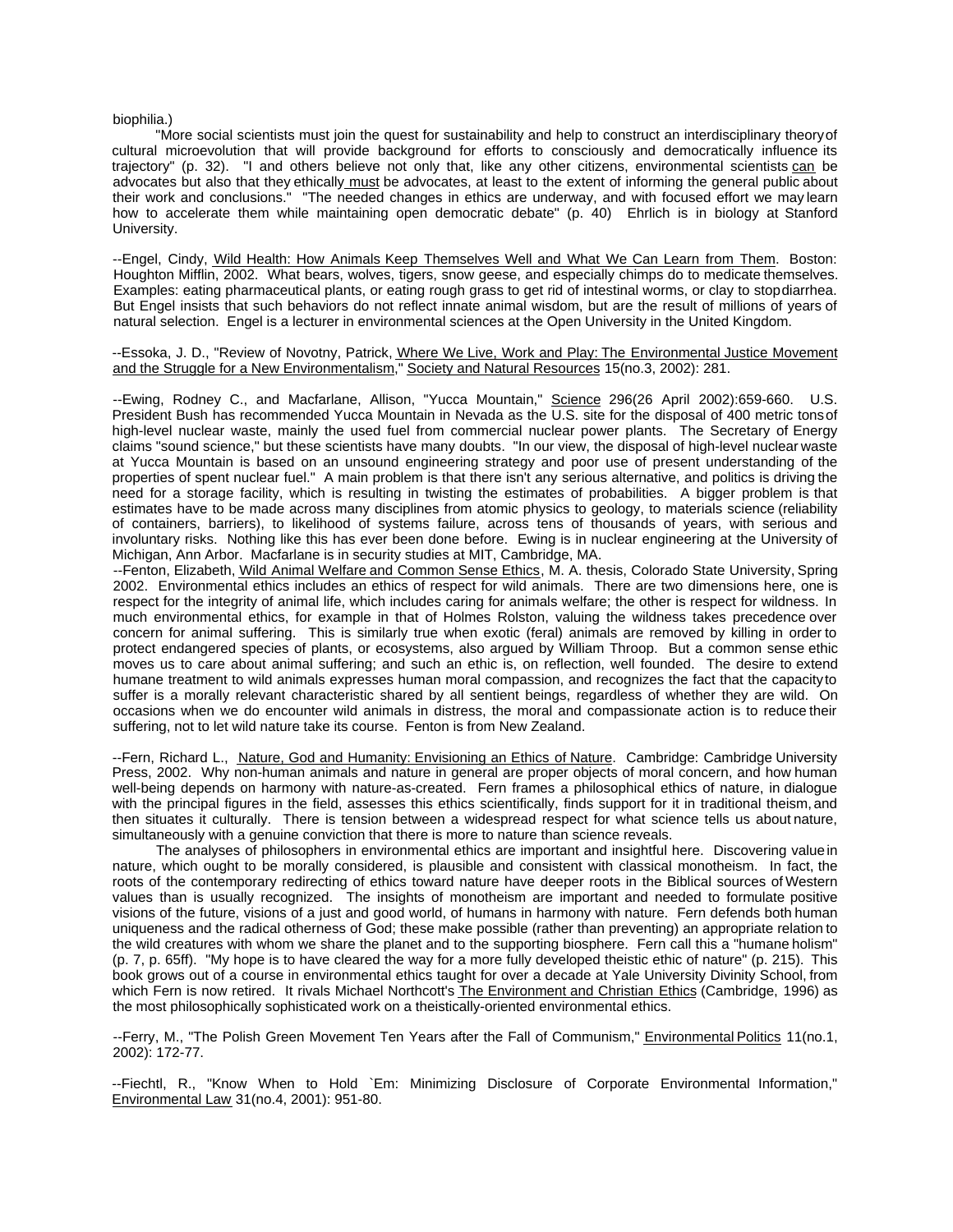--Finn, Daniel Rush, Just Trading: On the Ethics and Economics of International Trade. Nashville: Abingdon, 1996.

--Fisher, N., "PETA's Anti-Fishing Campaign Misses the Point. Anglers Do More Than Anyone Else to Look after Fish and the Rivers They Swim In," Ecologist 31(no.8, 2001): 45.

--Foster, J. B., Buttel, F. H. and Trojnar, K., "Review of: Hungry for Profit: The Agribusiness Threat to Farmers, Food, and the Environment, edited by Fred Magdoff," Journal of Environment and Development 10(no.4, 2001): 405-08.

--Frasz, Geoffrey, "What is Environmental Virtue Ethics that We Should Be Mindful of It?" Philosophy in the Contemporary World 8 (Number 2, Fall-Winter 2001): 5-14. There has been increased interest in developing environmental virtue ethics (EVE). This paper presents some of the central features of this project. The first part is a general description of EVE, showing why there is a need for it. The second part spells out the central features of EVE including an account of the good life as flourishing in an expanded or mixed biotic community, and provides a tentative list of important environmental virtues. The third part examines one virtue: friendship, showing how an understanding of it provides insight into current issues in environmental ethics. The final section addresses a challenge to the project of EVE. Frasz is in the Philosophical and Regional Studies Department, Community College of Southern Nevada, Las Vegas.

--Fullerton, D. and West, S. E., "Can Taxes on Cars and on Gasoline Mimic an Unavailable Tax on Emissions?," Journal of Environmental Economics and Management 43(no.1, 2002): 135-57.

--Gaard, Greta "Women, Water, Energy: An Ecofeminist Approach", Organization and Environment 14 (No. 2, June 2001) pp.157-72. Using contemporary examples ranging from the Arrowhead-Weston Project to Manitoba Hydro, Suma Energy 2, and the Columbia River dams, this article exposes the corporate appropriations of water power from the people and the land. Ecofeminism illuminates the way in which gendered , cultural assumptions about water, power and human relations have led to creating a water-power infrastructure that perpetuates environmental sexism, environmental racism, and environmental classism. As an alternative, an ecofeminist approach to water justice advocates strategies for bringing about an ecological democracy, an ecological economics, and a partnership culture in which water and energy flow freely. Gaard is associate professor of philosophy at Fairhaven College, Western Washington University.

--Gatesy, John and Arctander, Peter, "Hidden Morphological Support for the Phylogenetic Placement of Pseudoryx nghetinhensis with Bovine Bovids," Systematic Biology 49(2000):515-538. It's a new species of wild cow. No, maybe it's a goat. Well, at least its a saola, the common name of a newly discovered large bodied mammal in the montane evergreen forests of Vietnam (Vu Quang region), a rare event today--and apparently not the only novel mammalian species there. All are endangered species. The interpretation of morphological and molecular evidence has differed. First it seemed that it should be placed with cows and buffalos (and so it was called the Vu Quang cow). Later analysis placed it closer to the sheep, goats, musk oxen. But these authors place it back closer to the cows. Or it may be a phylogenetic relict with no close extant relatives. Gatesy is at the University of Arizona, Tucson. Arctander is at the University of Copenhagen, Denmark. The original description is: Dung, V., et al, "A New Species of Living Bovid from Vietnam," Nature 363(1993):443-445.

--Geist, H. J. and Lambin, E. F., "Proximate Causes and Underlying Driving Forces of Tropical Deforestation," Bioscience 52(no.2, 2002): 143-50.

--Geoghegan, J, "The Value of Open Spaces in Residential Land Use," Land Use Policy 19(no.ER1, 2002): 91-98.

--Gerber, Lisa, "The Art of Intimacy," Philosophy in the Contemporary World 8 (Number 2, Fall-Winter 2001):79-83. This paper is an exploration of intimacy with non-human nature. I show that intimacy is like friendship in that it is a close and familiar relationships that develops over time and is marked by care and concern. Just as we have good reasons to value and promote friendships, we also have good reasons to value and promote intimacy with nonhuman nature. Gerber teaches in the University Honors Program, University of New Mexico, Albuquerque.

--Gibbs, M, "Toward a Strategy for Undertaking Cross-Cultural Collaborative Research," Society and Natural Resources 14(no.8, 2001): 673-88.

--Gibeau, M. L., Clevenger, A. P., Herrero, S. and Wierzchowski, J., "Grizzly Bear Response to Human Development and Activities in the Bow River Watershed, Alberta, Canada," Biological Conservation 103(no.ER2, 2002): 227-36.

--Gilbert, P., "Borders, War and Justice," Journal of Applied Philosophy 18(no.3, 2001): 303-06.

--Gill, A. M., "Economically Destructive Fires and Biodiversity Conservation: An Australian Perspective," Conservation Biology 15(no.6, 2001): 1558-60.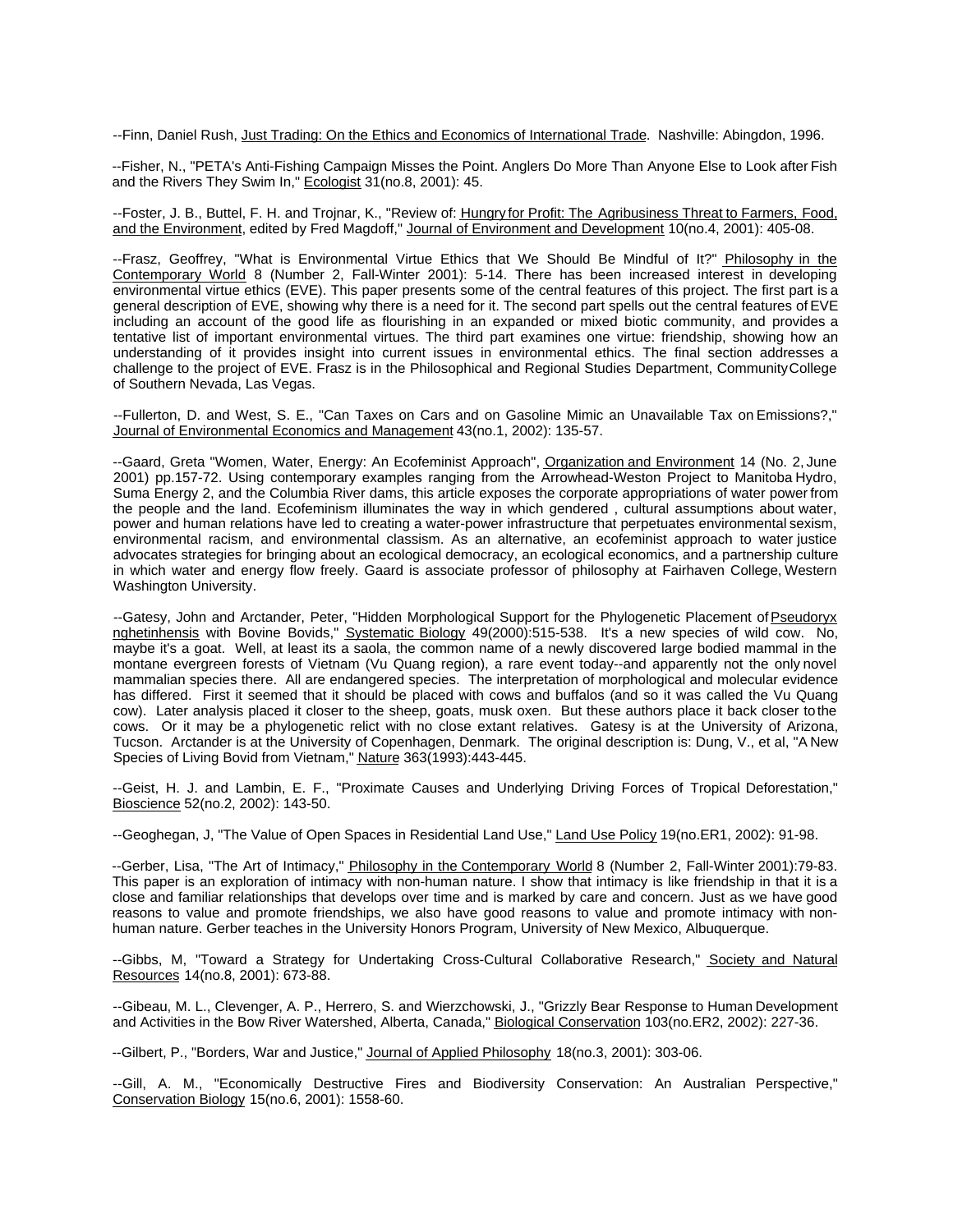--Gillespie, Alexander, International Environmental Law, Policy and Ethics. Oxford, UK: Oxford University Press, 1997, 2000. Anthropocentrism. The self-interest justification for environmental protection. Religious justifications. Aesthetic, cultural, and recreational justifications. The rights of future generations as a justification for environmental protection. The growth of new, non-anthropocentric ideals within international environmental law. The moral considerability of animals. Respect for life. The land ethic.

Anthropocentric justification are many though problematic, limited and not always coherent (roughly speaking, shallow ecology). These are dominant in international law, but they have increasingly been supplemented by nonanthropocentric considerations of the intrinsic value in nature (roughly speaking, deep ecology). These too are besieged by a number of faults and limitations that prevent them from becoming any panacea for environmental ethics. We need all the good arguments we can get, though we also must remember that summing up limited and contradictory arguments does not necessarily produce a good argument in total. Gillespie, in the Nottingham University Law School, is quite well-versed in philosophical environmental ethics and cites as many ethicists as he does legal documents.

--Gimeno, Paul, "Éthique environnementale, valeur, anthropocentrisme et démocratie," Critique: Revue generale des publications francaises et etrangeres (Paris) 54(no. 612, 1998):225-245. In French. A critical review of some basic positions in "Anglo-Saxon" envionmental ethics, Rolston, Callicott, Leopold, Regan, Singer, Taylor, Naess, and others.

--Gompper, M. E., "Top Carnivores in the Suburbs? Ecological and Conservation Issues Raised by Colonization of Northeastern North America by Coyotes," Bioscience 52(no.2, 2002): 185-90.

--Gray, P., Hodgins, E. and Veale, B., "Water, Water Everywhere? Understanding and Protecting Our Nation's Most Valuable Resource," Environments 29(no.1, 2001): 39-66.

--Grayson, Donald K., "The Archaeological Record of Human Impacts on Animal Populations," Journal of World Prehistory 15(no. 1, 2000):1-68. Humans in the past had widespread influence on wild animal populations, most dramatically in the Pacific Islands, especially Oceania. There were also evident influences on continental populations. Three main factors were involved: hunting for animal prey, humans setting fires, and human introductions, deliberately and accidentally, of nonnative animals, often carrying diseases. On islands these interruptions regularly led to extinctions, although predation alone did not. Vegetational change and the introductions of exotics were more significant. The Polynesians may have caused the extinction of half the endemic avifauna of Hawaii. Indigenous people typically overhunted the large prey first, and then turned to smaller prey. There is little evidence that indigenous peoples were good conservationists. They depleted resources almost everywhere. "Conservationists may well be clamoring for an answer to the question whether indigenous peoples conserve biodiversity, but archaeologists answered that question long ago" (p. 49).

But Grayson is equally convinced that overhunting did not cause extinctions on continents, especially not in North America and probably not in Australia. The overhunting hypothesis would require hunting a variety of now extinct mammals in substantial numbers, and there should be kill sites. But "such evidence exits only for mammoth and, far less securely, for mastodon. There is no evidence that people hunted, or even scavenged any of the other ungulates--or sloths, dayspodids (armadillos), glyptonts (armadillo-like), or rodents. ... Horses and camels are extremely well represented in the late Pleistocene record of North America, but there are no kill sites for them" (p. 37). Also the timing of the extinctions is problematic. Climate is a more likely factor.

On continents too there was no widespread change in the flora. "It is also true that there is no evidence for significant, colonization-linked anthropogenic impacts on North American vegetation of the sort that are so evident in such places as New Zealand, Hawaii, Mangaia (Cook Islands), Yap, Easter Island" (p. 42).

--Grime, K., "Review of: Tickle, A. And Welsh, I., editors, Environment and Society in Eastern Europe," Progress in Human Geography 25(no.4, 2001): 686.

--Gurd, D. B., Nudds, T. D. and Rivard, D. H., "Conservation of Mammals in Eastern North American Wildlife Reserves: How Small Is Too Small?," Conservation Biology 15(no.5, 2001): 1355-63.

--Hall, G. M. J. and McGlone, M. S., "Forest Reconstruction and Past Climatic Estimates for a Deforested Region of South-Eastern New Zealand," Landscape Ecology 16(no.6, 2001): 501-21.

--Hall, M., "Repairing Mountains: Restoration, Ecology, and Wilderness in Twentieth-Century Utah," Environmental History 6(no.4, 2001): 584-610.

--Hanna, K. S., "Review of Politics of the Wild: Canada and Endangered Species by Karen Beazley and Robert Boardman," Environments 29(no.2, 2001): 107-08.

--Hansen, A. J., Rasker, R., Maxwell, B., Rotella, J. J., Johnson, J. D., Parmenter, A. W., Langner, U., Cohen, W. B., Lawrence, R. L. and Kraska, M. P. V., "Ecological Causes and Consequences of Demographic Change in the New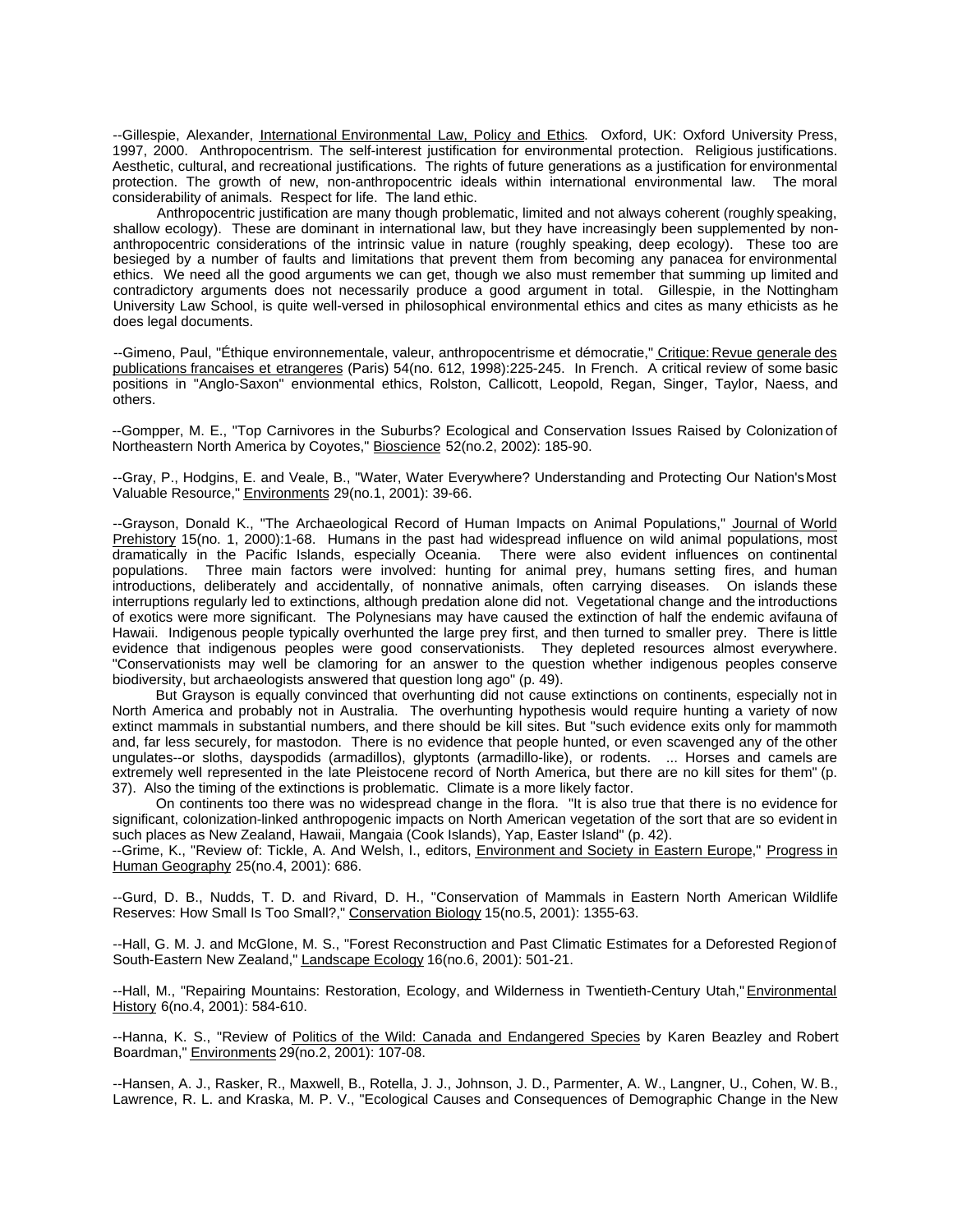West," Bioscience 52(no.2, 2002): 151-62.

--Harrington, J., "Review of: Environmental Regulation in China: Institutions, Enforcement, and Compliance by Xiaoying Ma and Leonard Ortolano," Journal of Environment and Development 10(no.4, 2001): 396-98.

--Heinrich, Bernd, Racing the Antelope: What Animals Can Teach Us About Running and Life. New York: Harper Collins, Cliff Street Books, 2001. Heinrich is a biologist and ultramarathon runner, researching exercise physiology, and especially exploring the evolutionary dimensions of intense effort. Antelope, birds, toads, dogs and cats, and what humans do or do not have in common with these animals regarding stamina, endurance, and focus.

--Herath, G., "The Economics and Politics of Wilderness Conservation in Australia," Society and Natural Resources 15(no.2, 2002): 147-60.

--Herring, Horace. Review of Mike Davis, "Late Victorian Holocausts: El Nino, Famines and the Making of the Third World", Organization and Environment 14 (No. 1, March 2002) pp.91-4. Herring is a research fellow at the Energy and Environment Research Group at the Open University, UK.

--Herring, Horace. Review of Martin Holdgate, "The Green Web: A Union for World Conservation" Organization and Environment 14 (No. 3, September 2001) pp.375-77. Herring is a research fellow at the Energy and Environment Research Group at the Open University, UK.

--Hessel, Dieter H., and Rasmussen, Larry, eds., Earth Habitat: Eco-Injustice and the Church's Response. Minneapolis, MN: Fortress Press, 2001. The churches have not institutionalized much care for creation or ecojustice ministries, but there is evidence of such care nonetheless in Asia, Africa, and America. Part I. Theology for Habitat Earth. Part II. Overcoming Eco-Injustice in the Earth Community. Part III. Environmentally Engaged Church and Community. The "heart and soul of the book" presses the question: "Who belongs to `us,' with whom are we willing to share, and for whom are we ready to sacrifice?" This volume results from a conference at Union Theological Seminary in New York. Hessel is known for his pressing for including eco-justice and environmental concerns in theological education. Rasmussen is Reinhold Niebuhr Professor of Social Ethics at Union Theological Seminary and the author of Earth Community, Earth Ethics.

--Hey, Jody, Genes, Categories, and Species: The Evolutionary and Cognitive Causes of the Species Problem. Oxford: Oxford University Press, 2001. "If there is a species of tree in the forest, and no systematist is around to diagnose it, is it still a species" (p. 153). Only halfway, argues Hey, because we humans make up species as much or more than we discover them; and, worse, our language is not at all adept for mapping species. The species problem is a consequence of linguistic confusion. "A large part of a species taxon is the human recognition apparatus" (p. 186). "What we have missed is an appreciation of our own role in devising categories, and of our own desires to have those categories be the entities in our theories. Evolutionary groups are just one major cause of our species taxa, and we are the other." (p. 157). So now we have the human (semi-) construction of species, trailing on the social construction of nature. With implications for the conservation of biodiversity that trouble Hey. Hey is in genetics at Rutgers University.

--Heyes, A., "A Theory of Filtered Enforcement," Journal of Environmental Economics and Management 43(no.1, 2002): 34-46.

--Hill, Thomas Jr., "Comments on Frasz and Cafaro on Environmental Virtue Ethics," Philosophy in the Contemporary World 8 (Number 2, Fall-Winter 2001): 59-62. Professor Hill delivered these comments as part of the International Society for Environmental Ethics panels on Environmental Virtue Ethics, held at the annual meeting of the Pacific Division of the American Philosophical Association, April 2000, in Albuquerque, New Mexico.

--Hilson, G., "An Overview of Land Use Conflicts in Mining Communities," Land Use Policy 19(no.ER1, 2002): 65-73.

--Hinchcliffe, Steve and Woodward, Kath, The Natural and the Social: Uncertainty, Risk, Change. London: Routledge, 2000. "Nature and society are indeed two sides of the same coin" (p. 3) "We have moved from thinking of nature and society as distinct realms or regions to thinking of them as interlaced or entangled" (p. 155).

--Hinchliffe, S., "Review of Bennett and Teague, eds.. The Nature of Cities: Ecocriticism and Urban Environments," Progress in Human Geography 25(2001): 665-66.

--Hines, C., "Blurred Vision: Despite the Protests and Rafts of Scientific Evidence to the Contrary, Large Swathes of the Indian Countryside Could Soon Become Guinea Pigs for a Vast Experiment in GM Agriculture," Ecologist 31(no.8, 2001): 34-37.

--Horan, Jack, Where Nature Reigns: The Wilderness Areas of the Southern Appalachians. Asheboro, NC: Down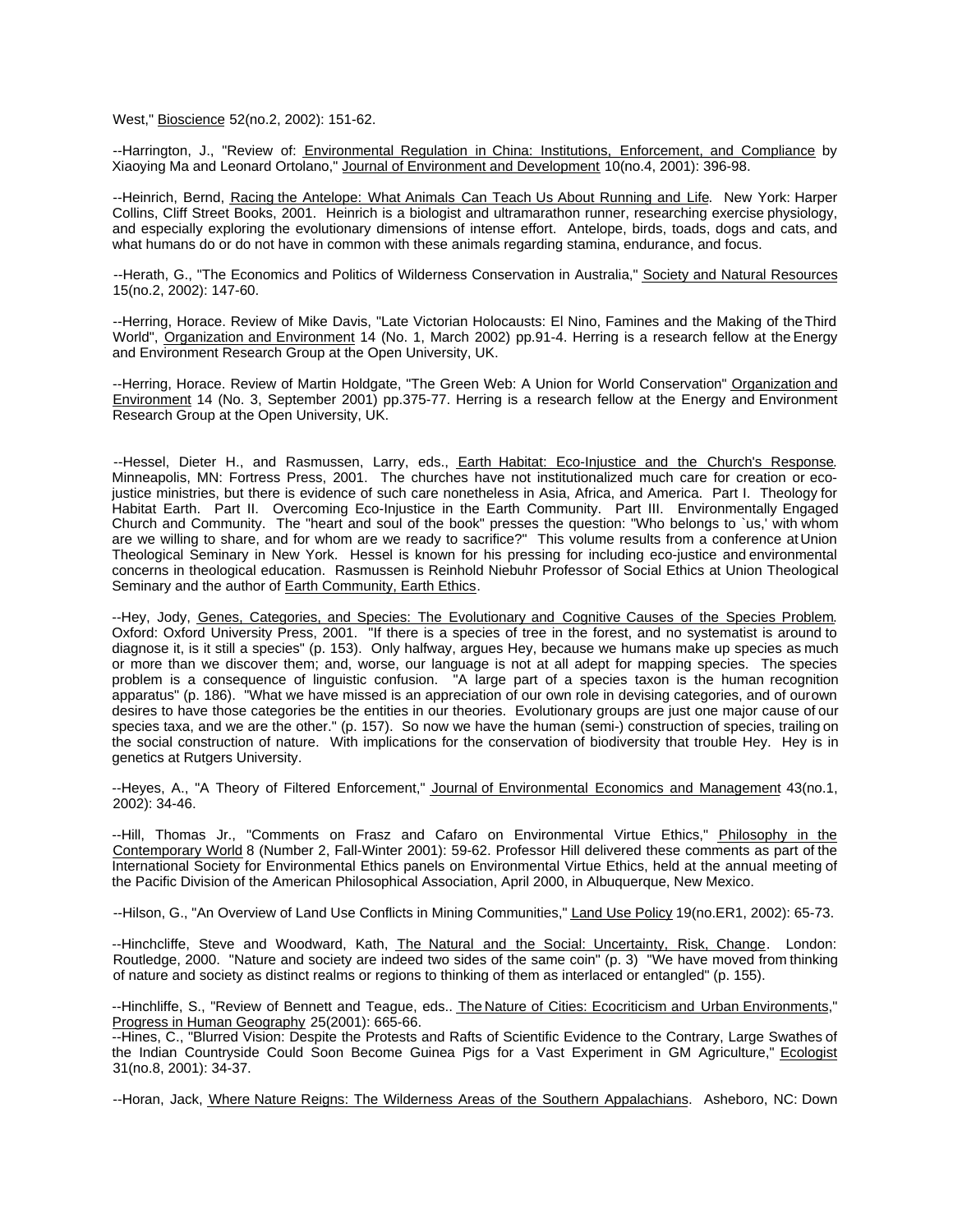Home Press, 1997. Over fifty wilderness areas in eight states. Horan, a reporter for the Charlotte Observer has won awards for outstanding environmental writing.

--Horschelmann, K., "Review of: Dodds, K. Geopolitics in a Changing World," Progress in Human Geography 26(no.2, 2002): 268.

--Humphrey, C. R., "Review of: Machlis, Gary E. and Donald R. Field. National Parks and Rural Development: Practice and Policy in the United States," Society and Natural Resources 15(no.1, 2002): 95-97.

--Hunold, Christian. Review of Frank Fischer, "Citizens, Experts and the Environment: The Politics of Local Knowledge", Organization and Environment 14 (No. 1, March 2002) pp.97-99. Hunold is in political science at Drexel University, specializing in environmental politics and democratic theory.

--Hunt, L. and Haider, W., "Fair and Effective Decision Making in Forest Management Planning," Society and Natural Resources 14(no.10, 2001): 873-88.

--Jacobs, J. W. and Wescoat, J. L., "Managing River Resources: Lessons from Glen Canyon Dam," Environment 44(no.2, 2002): 8-19.

--Jeffers, Tamar. Review of Warner Brothers' "The Matrix", Organization and Environment 14 (No. 2, June 2001) pp.238-9. Jeffers is a PhD student in the Department of Film and Television at the University of Warwick, UK.

--Jenkins, T. N., "Chinese Traditional Thought and Practice: Lessons for an Ecological Economics Worldview," Ecological Economics 40(2002):39-52. There is a need for a moral dimension regarding nature, which is lacking in the classical Western economic paradigm. The Chinese worldview, derived from Confucian, Taoist, Buddhist and popular religious practice, is based on ideals of harmony, human perfectibility and systemic fit within natural systems. However there are also strong worldly and utilitarian elements at the popular level, and environmental degradation in modern China results from increases in the importance of the pragmatic over the ideal. Chinese traditions offer conceptual resources for ecological thinking by placing economics within a wider socio-ecological fabric, emphasizing soft technologies, challenging meta-economic assumptions, and encouraging systemic wisdom. Jenkins is in Rural Studies, University of Wales, Aberystwyth.

--Jensen, Jon, "The Virtues of Hunting," Philosophy in the Contemporary World 8 (Number 2, Fall-Winter 2001):113-124.

--Jha, Prabhat et al (12 others), "Improving the Health of the Global Poor," Science 295 (15 March 2002):2036-2029. Better nutrition and the curing of diseases that are routinely cured in developed countries could save millions of lives, especially children. The cost is not prohibitive, but infrastructures to deliver the care and to prevent wasted money where there is corruption and poor governance are serious problems. The poor tend to get hooked on tobacco, and tobacco-related diseases along will kill half a billion persons in the next half century. The authors are with the World Health Organization. There are also other articles in this issue in a section on world health, especially among the poor.

--Johnson, E. A., Miyanishi, K. and Bridge, S. R. J., "Wildfire Regime in the Boreal Forest and the Idea of Suppression and Fuel Buildup," Conservation Biology 15(no.6, 2001): 1554-57.

--Johnson, K. L., "Review of: The Brazilian Amazon Rainforest: Global Ecopolitics, Development and Democracy by Luiz C. Barbosa," Journal of Environment and Development 10(no.4, 2001): 399-404.

--Jordan, A. and Fairbrass, J., "European Union Environmental Policy after the Nice Summit," Environmental Politics 10(no.4, 2001): 109-14.

--Kahn, Peter H., Jr., and Kellert, Stephen R., eds., Children and Nature: Psychological, Sociocultural, and Evolutionary Investigations. Cambridge, MA: MIT Press, 2002. Experience of the natural world has traditionally been significant in the maturing of children, and it still may be a critical component of human physical, emotional, intellectual, and even moral development. Research from cognitive science, developmental psychology, ecology, education, environmental studies, evolutionary psychology, political science, primatology, psychiatry, and social psychology on the formation of children in interaction with the natural world.

--Kallard, Arne., "Super Whale: The Use of Myths and Symbols in Environmentalism." Pages 5-11 in Blichfeldt, Georg, ed., 11 Essays on Whale and Man (Lofoten, Norway: High North Alliance, 2nd ed., 1994. Characters of various whales have been aggregated and escalated to create a mythical "super whale", as a "totem animal" for environmentalist activists. In result all whales are majestic, gentle, warm-blooded animals that mate for life, travel in family groups, feel pain, and are incredibly intelligent. Whales are thereby put in a category apart from all other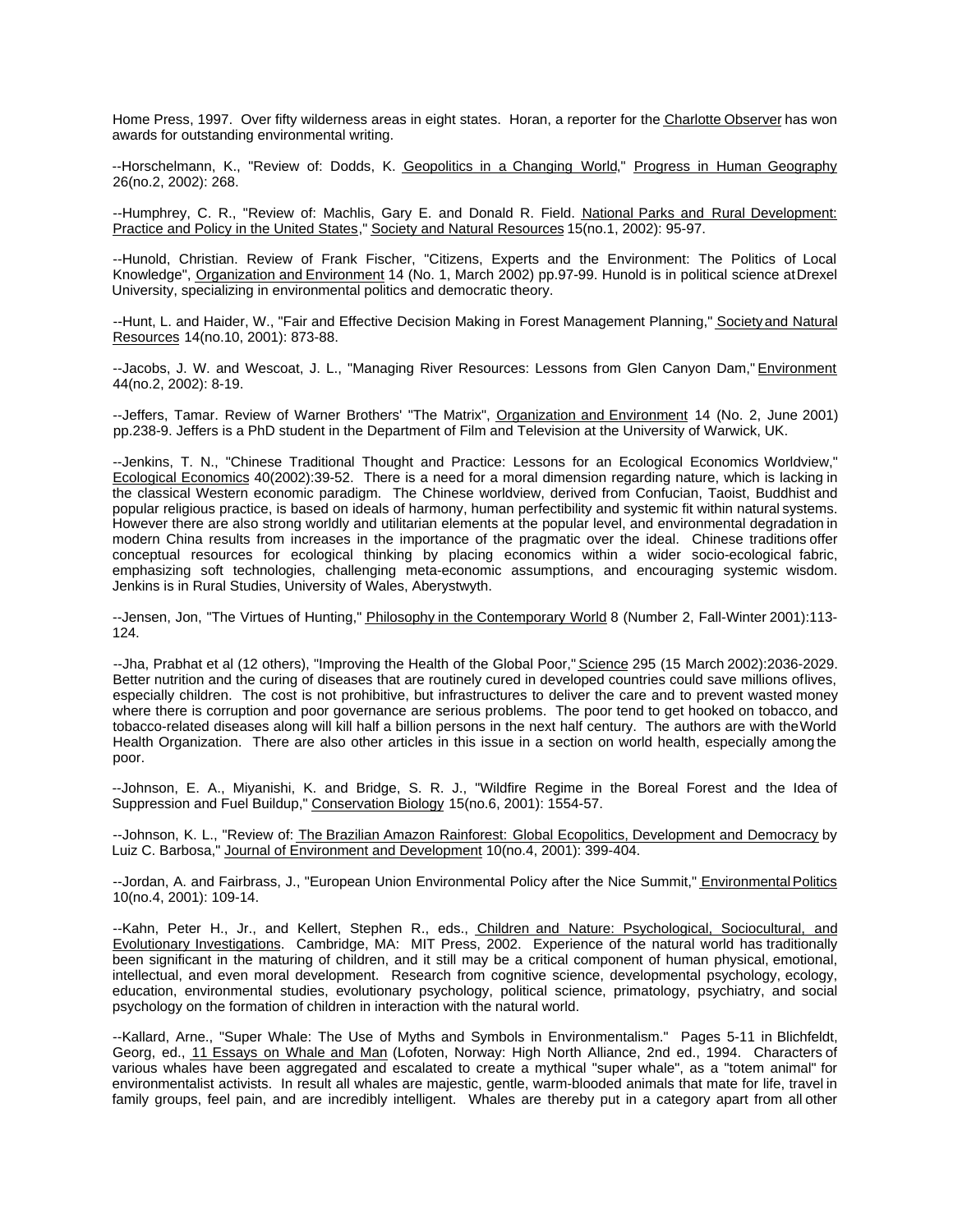animals, such as those that are otherwise routinely harvested. This is more rhetoric that serves the cause of environmentalist activists than truth about whales.

--Kawall, Jason, "Inner Diversity: An Alternative Ecological Virtue Ethics," Philosophy in the Contemporary World 8 (Number 2, Fall-Winter 2001): 27-35. Kawall proposes a modified virtue ethics, grounded in an analogy between ecosystems and human personalities. He suggests that we understand ourselves as possessing changing systems of inter-related subpersonalities with different virtues, and view our characters as flexible and evolving. Kawall is in the Department of Philosophy and Religion, University of Tennessee at Chattanooga.

--Keeley, J. E. and Fotheringham, C. J., "History and Management of Crown-Fire Ecosystems: A Summary and Response," Conservation Biology 15(no.6, 2001): 1561-67.

--Keeley, J. E. and Fotheringham, C. J., "Historic Fire Regime in Southern California Shrublands," Conservation Biology 15(no.6, 2001): 1536-48.

--Keller, D. R. and Brummer, E. C., "Putting Food Production in Context: Toward a Postmechanistic Agricultural Ethic," Bioscience 52(no.3, 2002): 264-71.

--Kier, G. and Barthlott, W, "Measuring and Mapping Endemism and Species Richness: A New Methodological Approach and Its Application on the Flora of Africa," Biodiversity and Conservation 10(no.9, 2001): 1513-29.

--Kimmerer, R. W. and Lake, F. K., "Maintaining the Mosaic: The Role of Indigenous Burning in Land Management," Journal of Forestry 99(no.11, 2001): 36-41.

--Korsching, P. F., "Review of: Elder, John (ed.) The Return of the Wolf: Reflections on the Future of Wolves in the Northeast," Society and Natural Resources 14(no.9, 2001): 831-34.

--Kraft, M. E., "Leverage and Sustainable Communities: Overcoming Policy Obstacles at the Local Level," Conservation Biology 15(no.6, 2001): 1483-84.

--Krogman, N., "Review of: Peterson, Richard B. Conversations in the Rainforest: Culture, Values and the Environment in Central Africa," Society and Natural Resources 15(no.2, 2002): 196-98.

--Kwiatkowska, Teresa, and Ricardo Lopez Wilchis, "Etica ambiental e ingenieria genetica (Genetic Engineering and Environmental Ethics," Ludus Vitalis, vol. IX, 2002, no. 161-17. Web page: www.ludusvitalis.mx. Both authors are in the Philosophy Department, Universidad Autonoma Metropolitana-Iztapalapa, Mexico.

--Langholz, J. A. and Lassoie, J. P., "Perils and Promise of Privately Owned Protected Areas," Bioscience 51(no.12, 2001): 1079-85.

--LeBlanc (Le Blanc), Jill, "A Mystical Response to Disvalue in Nature," Philosophy Today 45(2001):254-265. Holmes Rolston's account of disvalues in nature is too rationalized; it does not speak to the distress of the individual pained by the stresses of nature. For this one needs a mystical, experiential response, which involves loving all things and doing all one can to alleviate such disvalue in the world. Le Blanc is at McMaster University, Hamilton, Ontario.

--Light, Andrew, "Ecological Restoration and the Culture of Nature: A Pragmatic Perspective," in Restoring Nature: Perspectives from the Social Sciences and Humanities, ed. P. Gobster and B. Hull (Washington, D.C.: Island Press, 2000), pp. 49-70. Most environmental philosophers have failed to understand the theoretical and practical importance of ecological restoration. This failure is primarily due to the mistaken impression that ecological restoration is only an attempt to restore nature itself, rather than an effort to restore an important part of the human relationship with non-human nature. I first discuss the possibility of transforming environmental philosophy into a more pragmatic discipline, better suited to contributing to the formation of sound environmental policies, including ecological restoration. In particular, I advocate an alternative philosophical approach to the kind of work on the value of ecological restoration raised by Eric Katz and other philosophers who claim that restored nature can never reproduce the actual value of nature. Here, I will make this contrast more explicit and go on to further argue that Katz's views in particular are not sufficiently sensitive to the values at work in the variety of projects falling within the category of ecological restoration. A richer description of the ethical implications of restoration will identify a large part of its value in the revitalization of the human culture of nature. Short versions reprinted as "Restoration or Domination?: A Reply to Katz," in Environmental Restoration: Ethics, Theory, and Practice, ed. William Throop (Amherst, NY: Humanity Books (Prometheus), 2000), pp. 95-111, and in *Environmental Ethics: What Really* Matters? What Really Works?, eds. D. Schmidtz and E. Willott (Oxford: Oxford University Press, 2001), pp. 178-187. Light is in the Applied Philosophy Group at New York University, andrew.light@nyu.edu.

--Light, Andrew, "Public Goods, Future Generations, and Environmental Quality," in Not for Sale: In Defense of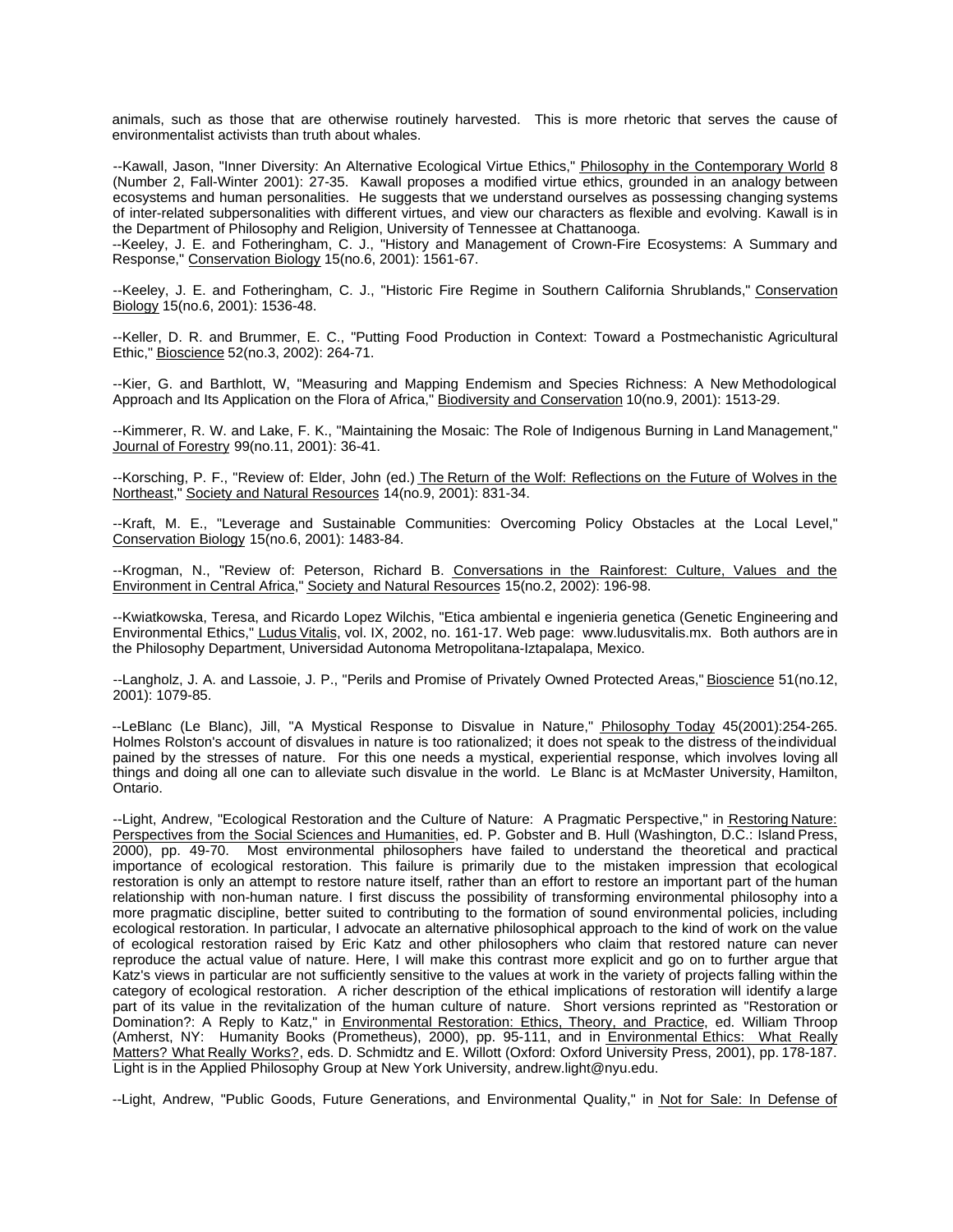Public Goods, ed. A. Anton, M. Fisk, and N. Holmstrom (San Francisco: Westview Press, 2000), pp. 209-226. Environmental quality ought to be preserved as an inviolate publicly provided good. After analyzing the relationship between publicly provided goods (such as fire or police protection) and "pure public goods," I argue that the requirements for the delivery of publicly provided goods are parasitic on the definition of pure public goods, creating a normative burden on those who would advocate the privatization of their delivery or maintenance. Using this claim it is argued that a publicly provided good cannot be privatized if it would result in inequality in the distribution of the good, or diminish the quality of the good. Identification of this argumentative burden on privation efforts is strengthened by a claim that publicly provided goods represent a community's articulation of a suggestion that such goods fulfill commonly held needs. I argue that environmental quality is just such a good. Light is in the Applied Philosophy Group at New York University, andrew.light@nyu.edu.

--Light, Andrew, "Restoration, the Value of Participation, and the Risks of Professionalization," in Restoring Nature: Perspectives from the Social Sciences and Humanities, ed. P. Gobster and B. Hull (Washington, D.C.: Island Press, 2000), pp. 163-181. Efforts to professionalize restoration include the regulation of restoration projects, the certification of restoration volunteers, and the creation and accreditation of restoration degree programs. By increasing the expertise and authority of restorationists, professionalization offers a potential mechanism to reduce the conflict that seems inherent in many restoration projects. However, professionalization may have significant costs. Professionalism will likely close the content of the language of restoration by controlling how concepts, terms, and practices of restoration are defined and delimited. This control may make restoration less participatory and degrade the unique democratic potential of restoration projects. I address these issues using as an example the conflict created by the numerous restorations known collectively as the Chicago Wilderness project. The first section expands on and supercedes the discussion of the democratic values implicit in acts of restoration discussed in Light's 1996 article with Eric Higgs, "The Politics of Ecological Restoration," in Environmental Ethics. Light is in the Applied Philosophy Group at New York University, andrew.light@nyu.edu.

--Light, Andrew and Rolston, Holmes III, eds., *Environmental Ethics: An Anthology*. Cambridge, MA: Blackwell Publishers, 2002. 40 classic and new papers in environmental ethics organized for classroom use. Section headings include, "What is Environmental Ethics?: An Introduction," Who Counts in an Environmental Ethics? Animals? Plants? Ecosystems?," "Is Nature Intrinsically Valuable?," "Is There One Environmental Ethic? Monism versus Pluralism," "Reframing Environmental Ethics: What Alternatives Exist?" (with subsections on Deep Ecology, Ecofeminism and Environmental Pragmatism), "Focusing on Central Issues: Sustaining, Restoring, Preserving Nature" (with subsections on sustainability, restoration ecology and wilderness preservation), and "What on Earth Do We Want? Human Social Issues and Environmental Values." An introduction to environmental ethics by Clare Palmer is especially helpful. Light is in the Applied Philosophy Group at New York University, andrew.light@nyu.edu. Rolston is in Philosophy at Colorado State University.

--Light, Andrew, "Borgmann's Unzeitgemässe Betrachtungen: On the Pre-Political Conditions of Politics of Place," in Technology and the Good Life?, ed., E. Higgs, A. Light, and D. Strong (Chicago: University of Chicago Press, 2000), pp. 106-125. Offers a defense against the claim that Albert Borgmann's work in philosophy of technology is politically conservative. Argues that Borgmann's work is culturally conservative and does not contain an explicit or formal political philosophy. Instead, Borgmann's work is best understood politically as offering pre-political conditions for how we should understand the normative value of places. Light is in the Applied Philosophy Group at New York University, andrew.light@nyu.edu.

--Light, Andrew, "Technology, Democracy, and Environmentalism: On Feenberg's Questioning Technology," Ends and Means: Journal of Philosophy, Technology and Society, 4 (No. 2, 2000): 7-17. Offers a critique of the environmental implications of Andrew Feenberg's work in Questioning Technology (Routledge, 1999). Light rejects Feenberg's claim of the importance of the Ehrlich-Commoner debate in the development of environmental thought and questions the role of the relationship between democratically controlled technology and democratic environmental practices. Light is in the Applied Philosophy Group at New York University, andrew.light@nyu.edu.

--Lindholm, J. and Barr, B., "Comparison of Marine and Terrestrial Protected Areas under Federal Jurisdiction in the United States," Conservation Biology 15(no.5, 2001): 1441-44.

–List, Peter, "Speaking out for Nature," Reflections 9 (Number 2, Spring, 2002):34-36. Encomium to Rachel Carson, whose career shows the need for scientists to speak out on behalf of nature.

--Loeb, A. P., "Review of Peter Huber, *Hard Green: Saving the Environment from the Environmentalists: A* Conservative Manifesto," Environmental History 7(2002): 149-51.

--Long, D. Stephen, Divine Economy: Theology and the Market. London: Routledge, 2000. A critique of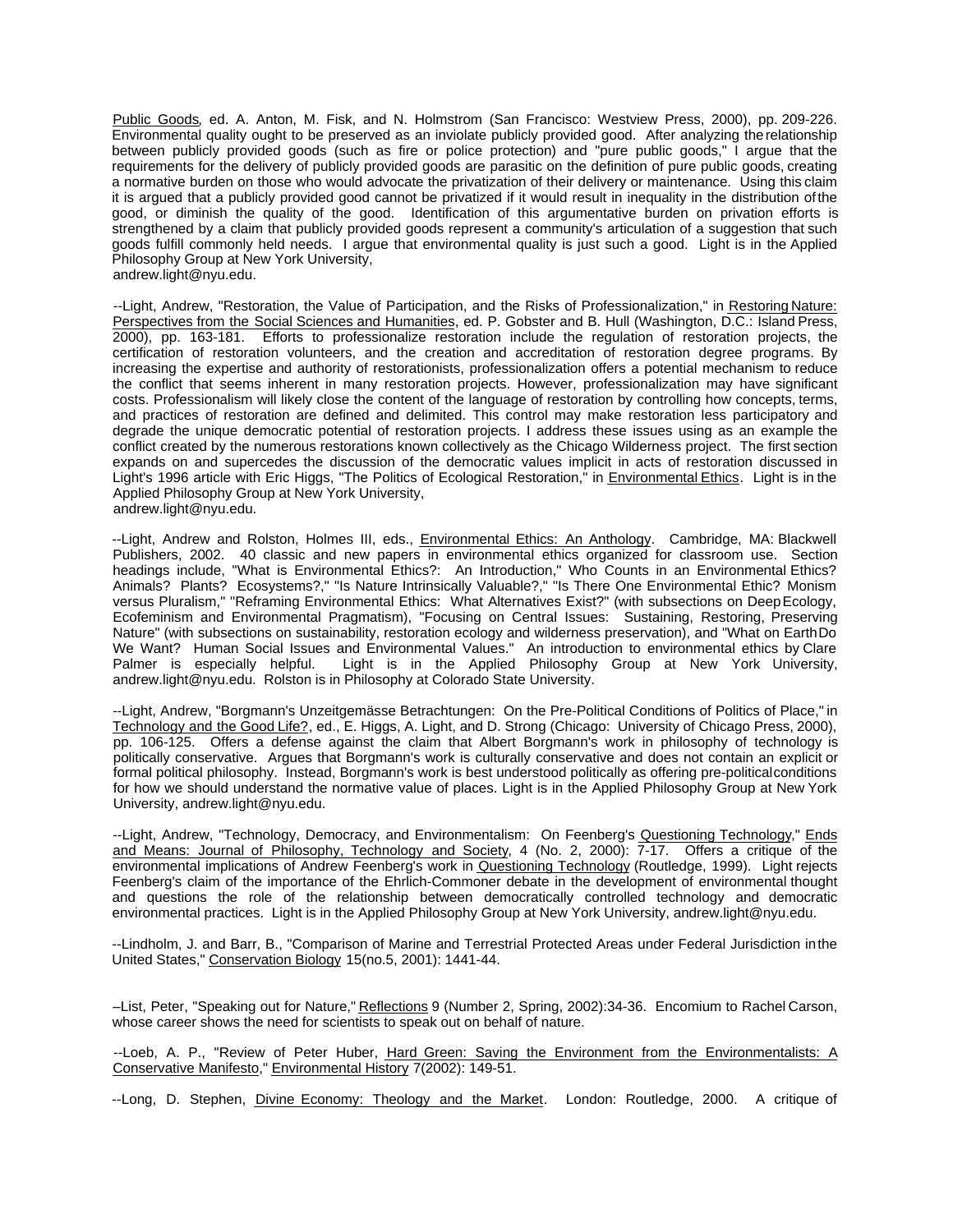contemporary capitalism and an argument that it must be baptized with Christian (if not Catholic) presumptions about the moral life. There are no objective perspectives (as postmodernists argue). Competing descriptions of the world cannot be objectively demonstrated to be either true or false. Rather, each narrator attempts to "out-narrate" the others and thereby persuade the listener. Scientific rationality, especially if claimed for the contemporary worldview, economics included, is but one tradition among others and should not have authority over modes of perception embodied in other traditions. Long argues (or at least narrates a story) that embodies concern for justice and community in economics, empowered by Christian vision, and hopes to persuade that this is a more attractive story to live by. Long teaches at Garrett-Evangelical Theological Seminary.

--Lowenthal, D., "Review of: Donald Worster, A River Running West: The Life of John Wesley Powell," Environmental History 6(no.4, 2001): 627-28.

--Luccarelli, Mark. Review of Terry Gifford, "Pastoral", Organization and Environment 14 (No. 3, September 2001) pp.369-72. Luccarelli is professor of American studies at the University of Oslo, Norway.

--Luccarelli, Mark. Review of Rebecca Bedell, "The Anatomy of Nature: Geology and American Landscape Painting 1825-1875", Organization and Environment 14 (No. 1, March 2002) pp.88-91. Luccarelli is professor of American studies at the University of Oslo, Norway.

--Luke, Timothy W. "SUVs and the Greening of Ford: Reimagining Industrial Ecology as an Environmental Corporate Strategy in Action", Organization and Environment 14 (No. 3, September 2001) pp.311-35. Ford Motor Company, in one of the more remarkable developments in business management in decades, recently began to remake their image by moves towards more ecological and sustainable practices. As this cultural critique shows, however, the continued production of SUVs, a highly profitable but possibly anti-ecological pursuit, is not the only contradiction in Ford's quest to reinvent itself as a green business leader. Its core belief (that the world can and should accommodate the desires of mobile consumers, most of whom are both auto enthusiasts and environmentalists) serves as a severely limiting condition. Ford's innovations are noteworthy, but its approach falls short of what is needed from big business to help create a more ecological society. Luke is a University Distinguished Professor of Political Science at Virginia Polytechnic Institute and State University in Blacksburg, Virginia.

--Mabogunje, A. L., "Poverty and Environmental Degradation: Challenges within the Global Economy," Environment 44(no.1, 2002): 8-19.

--MacDonald, E. K., "Playing by the Rules: The World Bank's Failure to Adhere to Policy in the Funding of Large-Scale Hydropower Projects," Environmental Law 31(no.4, 2001): 1011-50.

--Maehr, D. S., Land, E. D., Shindle, D. B., Bass, O. L. and Hoctor, T. S., "Florida Panther Dispersal and Conservation," Biological Conservation 106(no.2, 2002): 187-97.

--Mahanty, S. and Russell, D., "High Stakes: Lessons from Stakeholder Groups in the Biodiversity Conservation Network," Society and Natural Resources 15(no.2, 2002): 179-88.

--Martien, K. and Trojnar, K., "California: Pushing to Expand, Learning to Grow," Journal of Environment and Development 10(no.4, 2001): 391-95.

--Matthew, R. A., "Review of: Restoring Nature: Perspectives from the Social Sciences and Humanities, edited by Paul H. Gobster & R. Bruce Hull," Natural Resources Journal 41(no.4, 2001): 1023-26.

--Mazis, Glen A., Earthbodies: Rediscovering Our Planetary Senses. Albany: State University of New York Press, 2002. Can we understand our bodies without understanding how they are part of a rhythmic flow with the rest of the planet. How can we decide how to treat the animals around us when we fail to realize the nature of our kinship with them. Without hearing the voices of the earth, rocks, and ocean waves, how can we dialogue with the planet or understand ourselves. What kind of ethics would help us find a moral way to achieve an inclusive global community and cherish the environment? Mazis is professor of humanities and philosophy at Soka University and also Associate Professor of humanities and philosophy at Penn State at Harrisburg.

--McDonald, Bryan "Considering the Nature of Wilderness: Reflections on Roderick Nash's `Wilderness and the American Mind'" Organization and Environment 14 (No. 2, June 2001) pp.188-201. This piece considers both Nash's work and the continued relevance and impact of his ideas. The objective way Nash describes wilderness as a pristine place through much of his work has become increasingly problematic as scholars consider the ways in which humans construct and reconstruct different and often contradictory conceptualizations of nature. Although Nash's work does not definitively explore the concept of wilderness and its modern significance, it does provide a foundational consideration of the way Americans have interacted with the concept of a reality not modified by human industry, culture or technology. MacDonald is a doctoral student at the School of Social Ecology, University of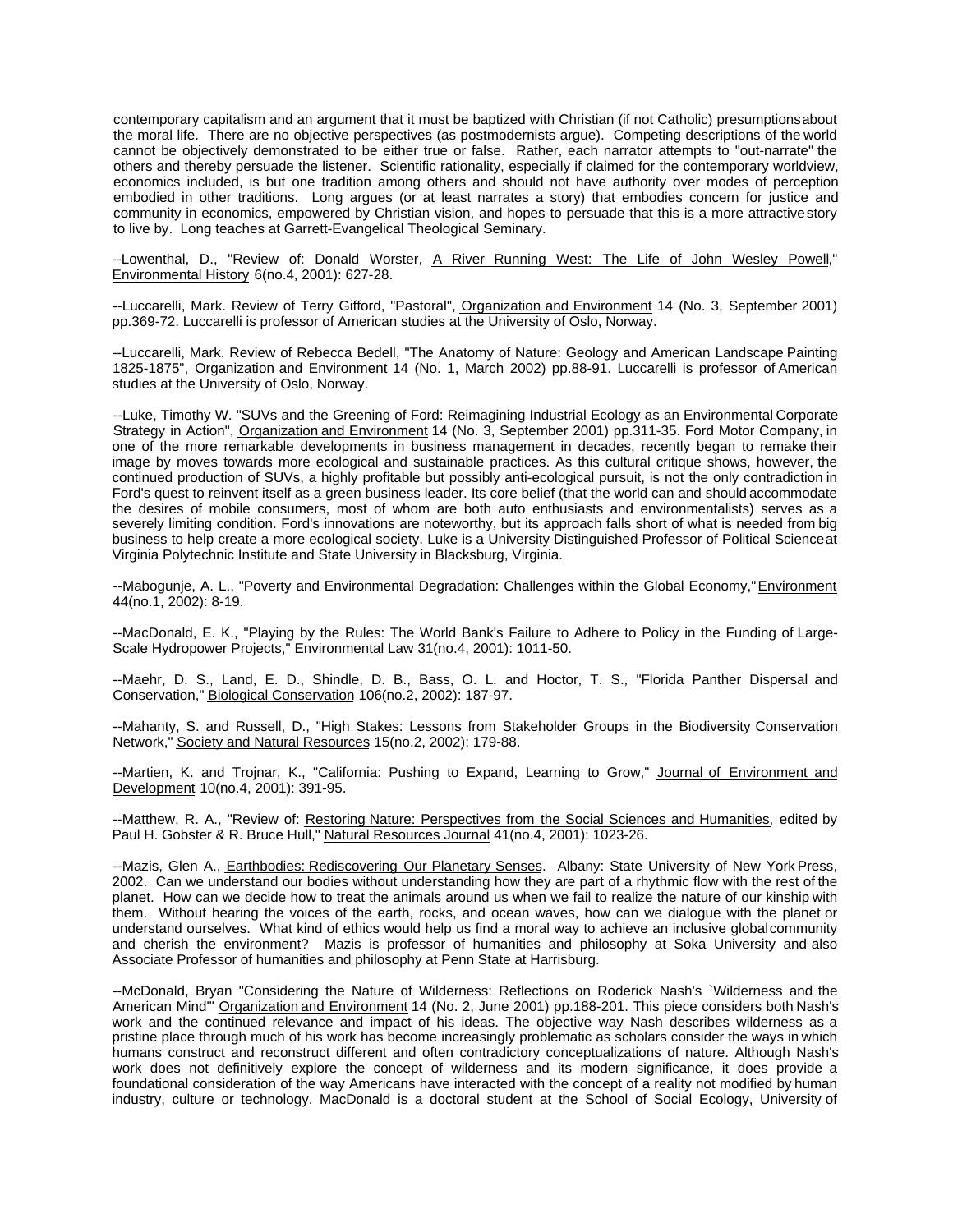California at Irvine.

--McLean, Samantha. Review of Brian Tokar (Ed.), "Redesigning Life? The Worldwide Challenge to Genetic Engineering", Organization and Environment 14 (No. 4, December 2001) pp.474-77. McLean is a PhD student working on sustainable agriculture issues in the School of Social Ecology and Lifelong Learning at the University of Western Sydney, Australia.

--McQueery, Margaret, and Gavrish, Tetyana, eds., Nuclear Legacy: Students of Two Atomic Cities. Columbus, OH: Battelle Press, 2000. Articles authored by students of the Tri-Cities area in the state of Washington, near the Hanford nuclear research facility, which produced plutonium, and Slavutych, Ukraine, near Chornobyl, who share a common inheritance--coming of age in a nuclear community.

--Melosi, M. V., "Review of: Ted Steinberg. Acts of God: The Unnatural History of Natural Disaster in America," Environmental History 7(no.1, 2002): 137.

--Michener, W. K., Baerwald, T. J., Firth, P., Palmer, M. A., Rosenberger, J. L., Sandlin, E. A. and Zimmerman, H., "Defining and Unraveling Biocomplexity," Bioscience 51(no.12, 2001):1018-23.

--Miller, J. K., Scott, J. M., Miller, C. R. and Waits, L. P., "The Endangered Species Act: Dollars and Sense?," Bioscience 52(no.2, 2002): 163-68.

--Minehart, D. and Neeman, Z., "Effective Siting of Waste Treatment Facilities," Journal of Environmental Economics and Management 43(no.2, 2002): 303-24.

--Mitchell, Lawrence E., Corporate Irresponsibility: America's Newest Export. New Haven: Yale University Press, 2001. U.S. law has frozen the business organization at a very early stage of moral development. Law encourages corporations to maximize stockholder profit and confines the major players--stockholders, managers and board members--to morally stunted roles in pursuit of this profit. Social good all too often fails before the desire for shareholder value. What corporations really need are knowledgeable investors who will tolerate and encourage the pursuit of long-term strategies that have no short-term profit payoff (which happens more often in Europe). But board members fester in a system that encourages them to stifle these larger fiduciary duties and long-term social interests. Alas, it is tough to fix this situation by giving executives more freedom and responsibility. Stockholders cannot ensure that the board members will not "self-deal"; corporate managers cannot protect themselves from the short-term greed of stockholders. And, with global capitalism, American is exporting this flawed system around the world. Needless to say, environmental protection and conservation is near the bottom of this agenda. Mitchell is a research professor at George Washington Law School.

--Mitchell, Ross E. "Thorstein Veblen: Pioneer in Environmental Sociology", Organization and Environment 14 (No. 4, December 2001) pp.389-408. This article investigates the writings of American institutional economist Thorstein Bunde Veblen (1857-1929) on capitalism and environment. The two main queries concern (a) Veblen's stand on natural resource utilization as a consequence of capitalism and (b) its current relevance to environmental sociology. Veblen's theories of conspicuous consumption, absentee ownership, and natural resource exploitation are examined from several of his seminal contributions. The article concludes that Veblen's pioneering analysis of wasteful use of natural resources and emulative consumerism is essential to environmental sociology and timely because of current environmental crises. Future research is suggested in two areas: (a) applying Veblen's theoretical approaches to the ecological aspects of capitalism and (b) comparing Veblen with other classical theorists such as Marx and Weber within the subfield of environmental sociology. Mitchell is a PhD candidate in the Department of Rural Economy at the University of Alberta.

--Monserud, Bruce, "Religion and Ecology: Visions for an Emerging Academic Field: Consultation Report," Worldviews 6(2002):81-93. Report of a consultation on a Ph.D. program with a specialization in religion and ecology at the University of Florida. Presentations of four speakers are summarized, with ensuing discussion, and an assessment of possibilities in the field.

--Moore, Jason W. Review of John Bellamy Foster, "Marx's Ecology: Materialism and Nature", Organization and Environment 14 (No. 2, June 2001) pp. 240-45. Moore is a world historian and a graduate student in the department of geography at the University of California at Berkeley.

--Moore, Jason W. Review of Walter L. Goldfrank, David Goodman, & Andrew Szasz, (Eds.) "Ecology and the World-System", Organization and Environment 14 (No. 1, March 2001) pp.117-20. Moore is a graduate student in sociology at Johns Hopkins University.

--Morton, R., "Review of: What Works: A Guide to Environmental Education and Communication Projects for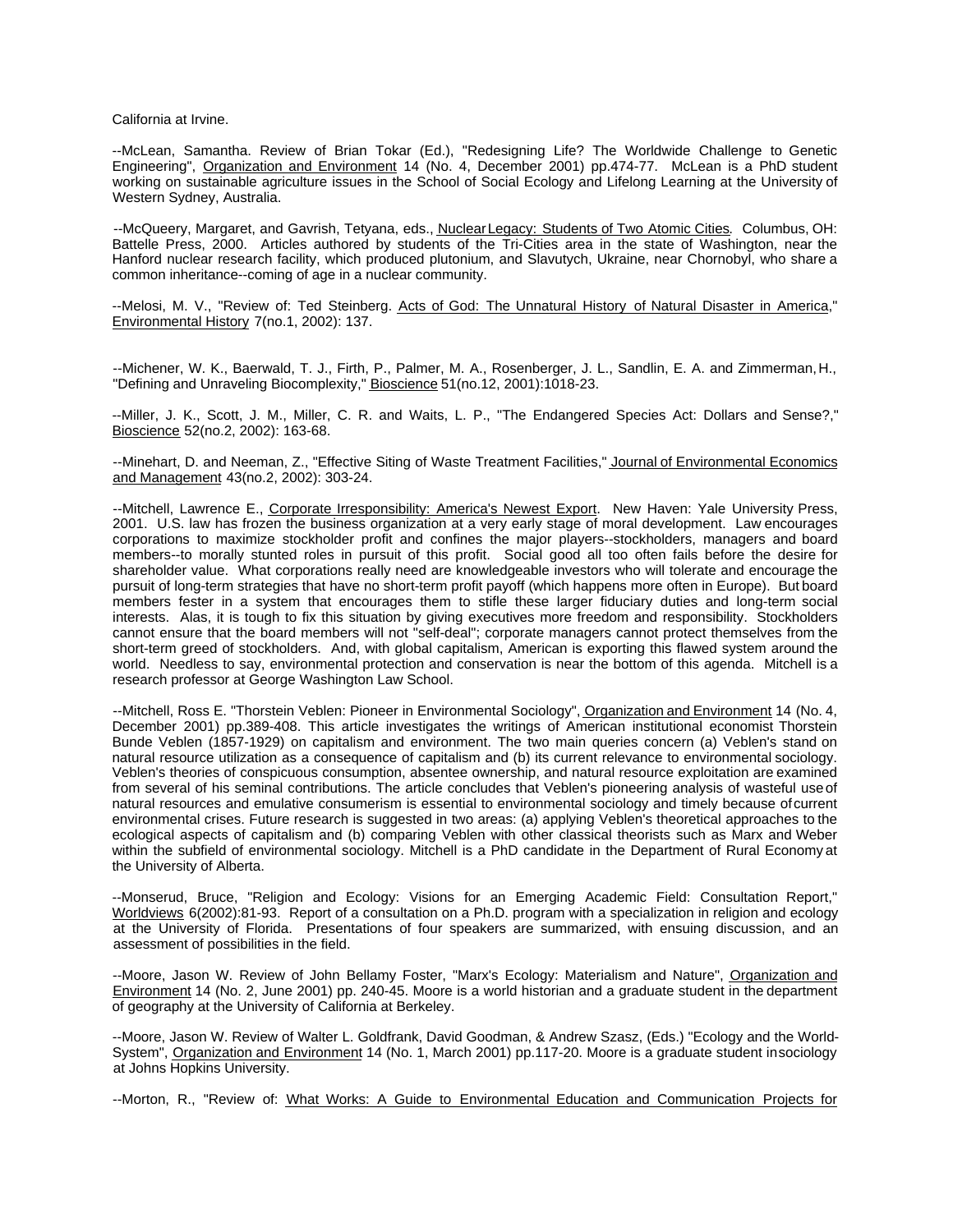Practitioners and Donors, edited by Martha C. Monroe," Environment and Behavior 33(no.6, 2001): 853-55.

--Muller Rommel, F. and Meyer, H., "Social Sciences and Environmental Sciences: A State of the Art Review," Environmental Politics 10(no.4, 2001): 49-62.

--Muller Rommel, F., "The Lifespan and the Political Performance of Green Parties in Western Europe," Environmental Politics 2002(no.11, 2002): 1.

--Mulvihill, P. R., Baker, D. C. and Morrison, W. R., "A Conceptual Framework for Environmental History in Canada's North," Environmental History 6(no.4, 2001): 611-26.

--Nash, J. R. and Revesz, R. L., "Markets and Geography: Designing Marketable Permit Schemes to Control Local and Regional Pollutants," Ecology Law Quarterly 28(no.3, 2001): 569-662.

--National Research Council, Environmental Effects of Transgenic Plants: The Scope and Adequacy of Regulation. Washington: National Academy Press, 2002. A Report of the Committee on Environmental Impacts Associated with Commercialization of Transgenic Plants. One of the leading authors/committee members is Paul B. Thompson, Department of Philosophy, Purdue University. Modern agricultural practices have substantial negative aspects, but the current standards used by the federal government to assure the safety of transgenic plants is higher than the standards used in assuring safety of other agricultural practices and technologies. Still, this does not mean the standard for transgenics is too high. In general older practices and technologies were not scrutinized well enough. The measurement of both hazard and exposure involves a complex blend of ecological and social factors. There is a need for both rigorous scientific analysis and communication of these results to the public. The report is neither simple black nor white, but offers various ways in which a functioning system can be improved.

--Nelson, G. and Dempster, B., "Urban Living and Environmental Change: Fostering Urban Environmental Management through Civic Process," Environments 2001(no.29, 2001): 1-16.

--Nevers, Patricia, Gebhard, Ulrich, and Billmann-Mahecha, Elfreide, "Patterns of Reasoning Exhibited by Children and Adolescents in Response to Moral Dilemmas Involving Plants, Animals and Ecosystems," Journal of Moral Education 26(no. 2, 1997):169-186. The values and attitudes that children and adolescents have toward nature has been insufficiently researched, despite the fact that there is a growing body of philosophical theory in environmental ethics that might provide a framework for such analysis. The authors outline basic positions in environmental ethics (largely from the English literature) and formulate survey questions addressed to German children and adolescents. One finding is widespread anthropomorphism (not anthropocentrism) in children up to 10-11 years of age, regarding plants as well as animals. Children's fascination with animals is striking. Children have difficulty weighing personal interests against those of certain animals, such as dogs and rabbits. Children and adolescents can defend the interests of other animals and plants (biocentric reasoning), but there is no unequivocal evidence that they can be ecocentric. Nevers and Gebhard are at the University of Hamburg, and Billmann-Mahecha at the University of Hanover, Germany.

--Niemeijer, D. and Mazzucato, V., "Soil Degradation in the West African Sahel: How Serious Is It?," Environment 44(no.2, 2002): 20-31.

--Norris, S., "Creatures of Culture? Making the Case for Cultural Systems in Whales and Dolphins," Bioscience 52(no.1, 2002): 9-14.

--Noss, R. and Hunter, M, "From Assemblage to Community," Conservation Biology 15(no.5, 2001): 1201-02.

–O'Brien, Mary, "How Rachel Carson Changed Lives," Reflections 9 (Number 2, Spring, 2002):28-30. Carson "used sympathy to evoke ethics" and treated her readers with respect-the keys to her success.

--O'Connell, M. and Yallop, M., "Research Needs in Relation to the Conservation of Biodiversity in the UK," Biological Conservation 103(no.ER2, 2002): 115-23.

--Olson, DM; Dinerstein, E; Wikramanayake, ED; Burgess, ND; Powell, GVN; Underwood, EC; Damico, JA; Itoua, I; Strand, HE; Morrison, JC, "Terrestrial Ecoregions of the World: A New Map of Life on Earth," Bioscience 51(no. 11, 2001):933-938. A global biodiversity map with sufficient resolution accurately to reflect the complex distribution of the Earth's natural communities. Copies are being placed in all public and private schools in the U.S.

--ONeill, John, "Environmental Virtues and Public Policy," Philosophy in the Contemporary World 8 (Number 2, Fall-Winter 2001):125-136. The Aristotelian view that public institutions should aim at the good life is sometimes criticized on the grounds that it makes for an authoritarian politics that is incompatible with the pluralism of modern society. The criticism seems to have particular power against modern environmentalism, that it offers a local vision of the good life which fails to appreciate the variety of possible human relationships to the natural environment, and so, as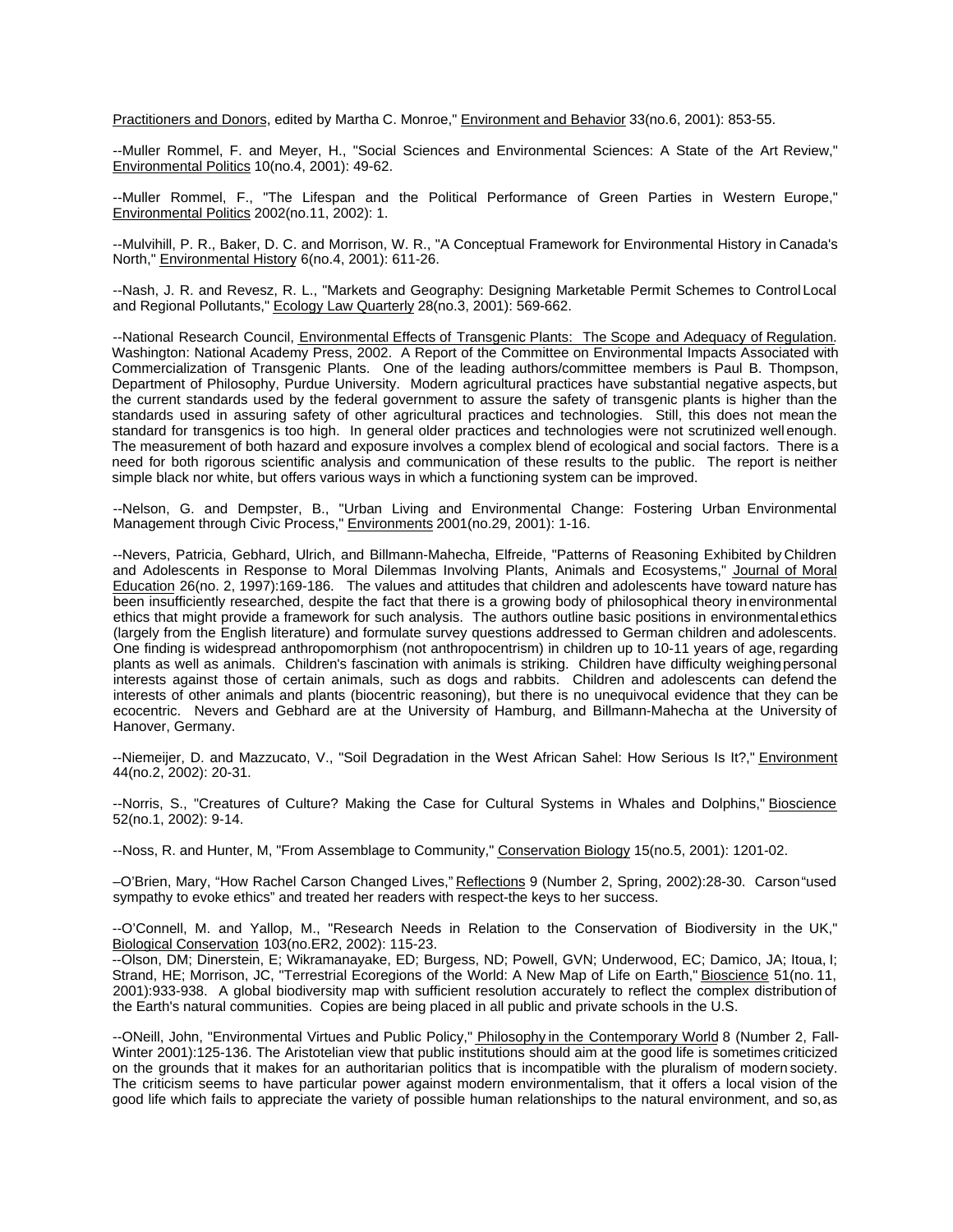a guide to public policy, it leads to green authoritarianism. This paper argues to the contrary that an Aristotelian position which defends environmental goods as constitutive of the good life is consistent with recognition of the plurality of ways our relations to the natural world can be lived. It is compatible with the recognition of distinct cultural expressions of such relations and of the special place particular histories of individuals and social groups have in constraining environmental policy.

--Organization & Environment, Vol. 15, March, 2002, is a theme issue on environmental sociology.

--Ostergren, D., "Review of: Dispossessing the Wilderness: Indian Removal and the Making of the National Parks, by Mark David Spence," Natural Resources Journal 41(no.3, 2001): 766-67.

--OToole, L., Fielding, A. H. and Haworth, P. F., "Re-Introduction of the Golden Eagle into the Republic of Ireland," Biological Conservation 103(no.ER2, 2002): 303-12.

--Paehlke, R., "Environmental Politics, Sustainability and Social Sciences," Environmental Politics 10(no.4, 2001): 1- 22.

--Panusz, Filip Henryk, Bodily Work and Value: Merleau-Ponty, Marx and Environmental Ethics. M.A. thesis, Colorado State University, spring 2002. A quasi-materialist approach to value theory. Bodily work is one of the means through which values arise, as with laboring on the land. Values are not created out of pure mind. They are not discovered through pure reason, independently of the material manifold that surrounds us. It is impossible to speak of value without phenomenological inquiry into the subject's immediate experience of the world.

Value is first approached here through Merleau-Ponty's phenomenology of the lived body and the Life-world. Continuing, values are not intellectual beliefs that one "has." A value exists when it is "lived." Value is next approached through Karl Marx's critique of idealism and his materialist emphasis upon praxis, as expressed in the labor theory of value.

Among the consequences for environmental ethics are that (a) environmental education must educate entire embodied beings, that (b) isolation from the sensuous environment may have deleterious ethical consequences, and (c) that some kinds of physical work on the land are particularly fruitful and salubrious in invoking a moral sense within the laborer. Panuz is originally from Poland, now resident in the United States.

--Parkins, J. R., "Review of: Sandberg, L. Anders, and Peter Clancy, Against the Grain: Forests and Politics in Nova Scotia," Society and Natural Resources 14(no.10, 2001): 929-32.

--Peet, R., "Review of: Blunt, A. and Wills, J., Dissident Geographies: An Introduction to Radical Ideas and Practice," Progress in Human Geography 25(no.4, 2001): 668.

--Pence, Gregory, E., ed., *The Ethics of Food: A Reader for the Twenty-First Century.* Blue Ridge Summit, PA: Rowman and Littlefield, 2002. The morally imperative questions surrounding food production, modification, and consumption, particularly their global impact on ecosystems.

--Pennisi, Elizabeth, "New Insect Order Speaks to Life's Diversity," Science 296(19 April 2002):445-446. A new species of insect has been discovered that is placed in a new order, the first new insect order in almost a century. There are three known specimens from Tanzania and Namibia, and, marvelously, a specimen preserved for 45 million years in amber. The new order has been named Mantophasmatodea. The insects are carnivorous and sticklike.

--Pfeffer, M. J., "Review of: Magdoff, Fred, John Bellamy Foster, and Frederick H. Buttel, eds., Hungry for Profit: The Agribusiness Threat to Farmers, Food and the Environment," Society and Natural Resources 15(no.3, 2002): 290-91.

--Pogge, Thomas W., ed. Global Justice. Cambridge, MA: Blackwell Publishers, 2002. The dramatic political, economic, and technological changes of the last decade raise new moral challenges. Contributors from several countries analyze the central moral issues arising in the emerging global order, bringing this to bear on the complex and evolving international politics of the new millenium. Pogge is in philosophy at Columbia University.

--Poguntke, T., "Green Parties in National Governments: From Protest to Acquiescence?," Environmental Politics 11(no.1, 2002): 133-45.

--Potter, H. R., "Review of: Gottlieb, Robert, Environmentalism Unbound: Exploring New Pathways for Change," Society and Natural Resources 15(no.2, 2002): 189-91.

--Proctor, James D., "Geography, Paradox and Environmental Ethics," Progress in Human Geography 22 (no. 2, 1998):234-255. As a diverse and divided discipline, geography embodies tensions central to the paradoxical nature of human dwelling on earth, from which questions of environmental ethics arise. This article reviews major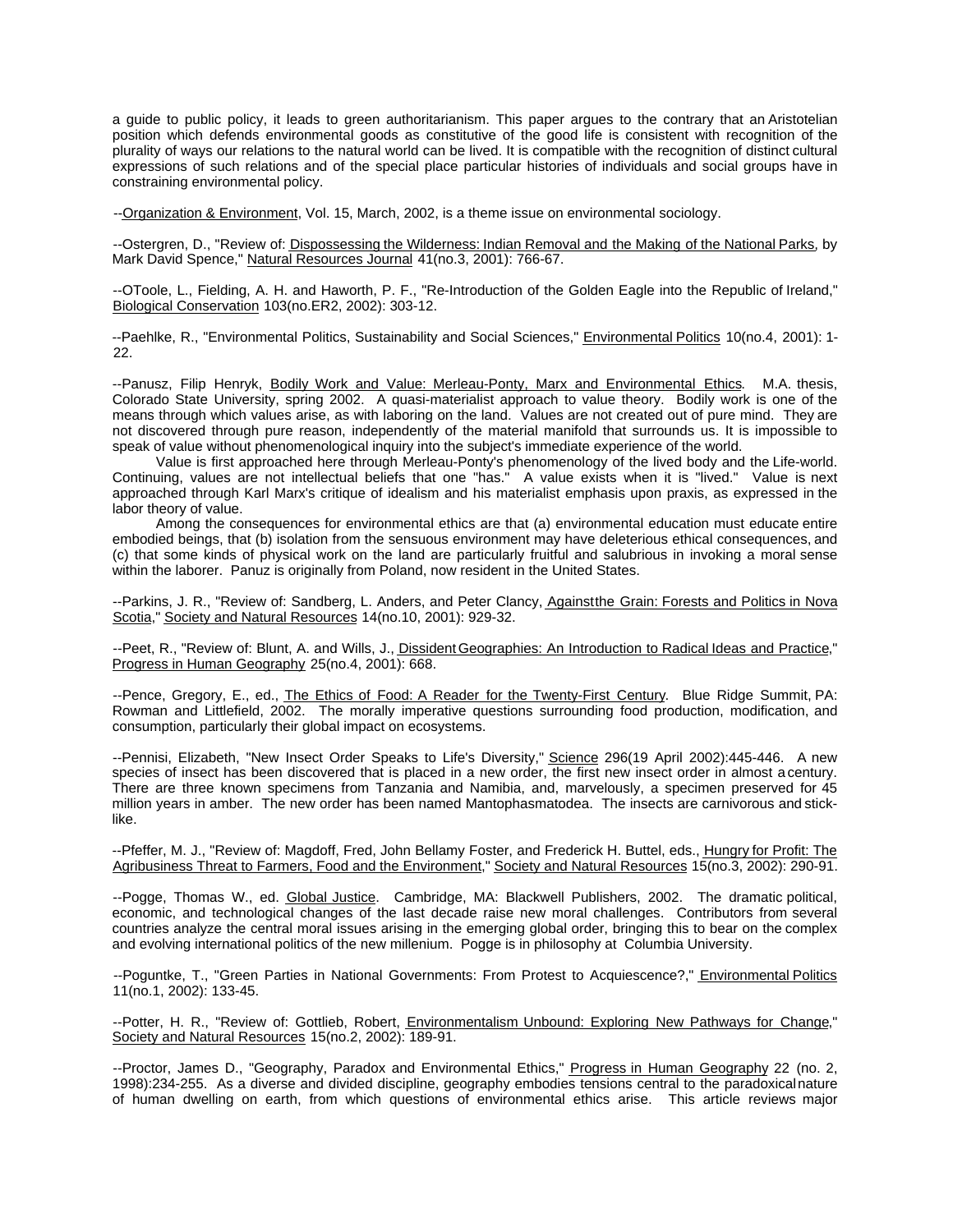ontological and epistemological tensions within geography--that between nature and culture, and objectivism and subjectivism--emphasizing the ways in which common resolutions to these tensions often represent flawed strategies of avoiding paradox. It then connects these tensions to important philosophical dimensions of environmental ethics. I argue that normative environmental ethics must be built on an adequate sensitivity to the nature/culture tension, and that environmental meta-ethics--specifically, the problem of relativism as applied to environmental discourse- must be similarly informed by the object/subject tension. The most fundamental contribution geography can make, therefore, lies in establishing a philosophical space for environmental ethics that takes paradox seriously and avoids its simplistic resolutions. Proctor is in geography, University of California, Santa Barbara.

--Restani, M. and Marzluff, J. M., "Funding Extinction? Biological Needs and Political Realities in the Allocation of Resources to Endangered Species Recovery," Bioscience 52(no.2, 2002): 169-78.

--Restani, M. and Marzluff, J. M., "Avian Conservation under the Endangered Species Act: Expenditures Versus Recovery Priorities," Cons. Biology 15(2001): 1292-99.

--Rodrigues, A. S. and Gaston, K. J., "Maximising Phylogenetic Diversity in the Selection of Networks of Conservation Areas," Biological Conservation 105(no.ER1, 2002): 103-11.

--Rodriguez, J. P., "Exotic Species Introductions into South America: An Underestimated Threat?," Biodiversity and Conservation 10(no.11, 2001): 1983-96.

--Roschke, S. H., "Review of: Colfer, Carol J. Pierce, and Yvonne Byron, eds. People Managing Forests: The Links between Human Well-Being and Sustainability," Society and Natural Resources 15(no.3, 2002): 287-89.

--Rubinoff, D., "Evaluating the California Gnatcatcher as an Umbrella Species for Conservation of Southern California Coastal Sage Scrub," Conservation Biology 15(no.5, 2001): 1374-83.

--Rudel, T. K., "Sociologists in the Service of Sustainable Development?: NGOs and Environment-Society Studies in the Developing World," Society and Natural Resources 15(no.3, 2002): 263-68.

--Rudig, W., "Between Ecotopia and Disillusionment: Green Parties in European Government," Environment 44(no.3, 2002): 20-33.

--Ryland, Elisabeth K. Review of Paul Hawken, Amory Lovins, & J. Hunter Lovins, "Natural Capitalism: Creating the Next Industrial Revolution", Organization and Environment 14 (No. 4, December 2001) pp. 466-69. Ryland is professor of management at California State University, San Bernardino.

--Salafsky, N., Cauley, H., Balachander, G., Cordes, B., Parks, J., Margoluis, C., Bhatt, S., Encarnacion, C., Russell, D. and Margoluis, R., "A Systematic Test of an Enterprise Strategy for Community-Based Biodiversity Conservation," Conservation Biology 15(no.6, 2001): 1585-95.

--Salazar, Debra J., Hewitt, John Jr. "Think Globally, Secure the Borders: The Oregon Environmental Movement and the Population/Immigration Debate", Organization and Environment 14 (No. 3, September 2001) pp.290-310. The authors examine the debate about the role of population and immigration in the environmental agenda as represented within the Oregon environmental movement, focusing on the role of race in shaping perspectives on immigration. Environmentalist immigration reformers in Oregon have framed the analysis in color-blind terms, but have been dogged by accusations of racism. The authors argue that these accusations can best be understood by examining (a) the broader context of immigration politics, (b) the limitations of color-blind discourse, (c) the incongruity of drawing on a discourse of ecology to make arguments focused on national borders, and (d) immigration reformers' political economic analysis. Salazar is professor of political science at Western Washington University, where Hewitt received his BA in political economy.

--Salleh, Ariel. Review of Mette Bryld & Nina Lykke, "Cosmodolphins: Feminist Cultural Studies of Technology, Animals and the Sacred", Organization and Environment 14 (No. 1, March 2002) pp.94-7. Salleh is associate professor in social ecology at the University of Western Sydney, and author of numerous papers on ecopolitical thought.

--Samson, F. B. and Knopf, F. L., "Archaic Agencies, Muddled Missions, and Conservation in the 21st Century," Bioscience 51(no.10, 2001): 869-73.

--Santos, T., Telleria, J. L. and Carbonell, R., "Bird Conservation in Fragmented Mediterranean Forests of Spain: Effects of Geographical Location, Habitat and Landscape Degradation," Biological Conservation 105(no.ER1, 2002): 113-25.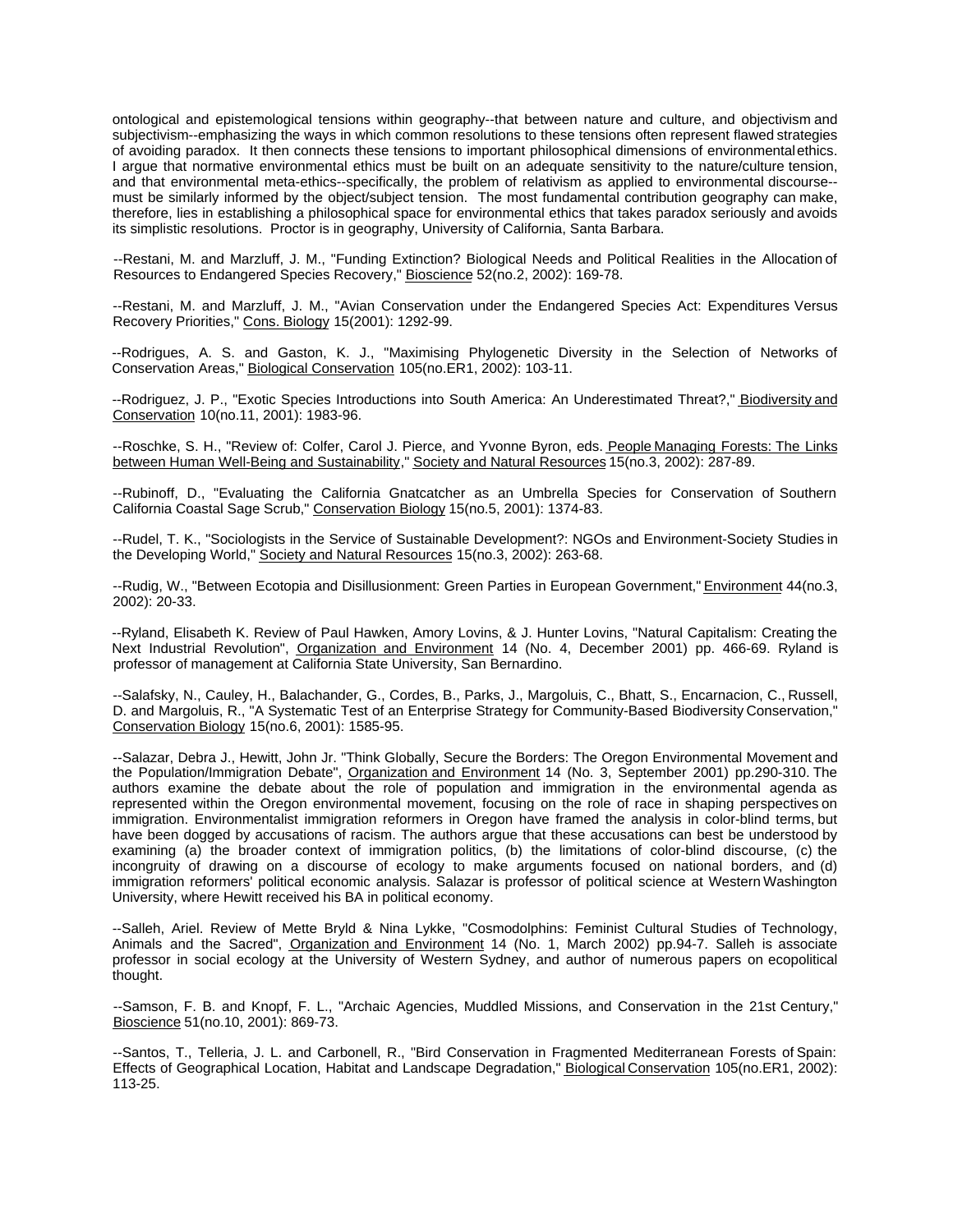--Saunders, S. C., Mislivets, M. R., Chen, J. and Cleland, D. T., "Effects of Roads on Landscape Structure within Nested Ecological Units of the Northern Great Lakes Region, USA," Biological Conservation 103(no.ER2, 2002): 209-25.

--Saurin, J., "Global Environmental Crisis as the `Disaster Triumphant': The Private Capture of Public Goods," Environmental Politics 10(no.4, 2001): 63-84.

--Schlossberger, Eugene, "Environmental Virtue Ethics: An Aristotelian Approach," Philosophy in the Contemporary World 8 (Number 2, Fall-Winter 2001): 15-26. This paper articulates a framework, "E," for developing ethical claims about environmental issues. "E" is a general framework for constructing arguments and working out disputes, rather than a particular theory. "E" is anthropocentric in the sense that it begins with ideas about human excellence and human interests. Arguments employing "E" suggest that we, as human beings, have certain duties regarding the environment. Since it may also be true that various duties attach to being an organism of any stripe, that nature has intrinsic value, and so forth, arguments employing E can be seen as supplementing, rather than replacing, nonanthropocentric moral arguments. Moreover, "E" is anthropocentric in its methodology but not necessarily in its results. Some accounts of human excellence yield the sorts of obligations that biocentrists advocate. Schlossberger is at Purdue University Calumet, Hammond, Indiana.

--Schneiderman, L. J., Fein, J. E. and Dubler, N., "The Limits of Dispute Resolution," Hastings Center Report 31(no.6, 2001): 10-11.

--Schoen, D. J. and Brown, A. H. D., "The Conservation of Wild Plant Species in Seed Banks," Bioscience 51(no.11, 2001): 960-66.

--Sears, R. R., Davalos, L. M. and Ferraz, G., "Missing the Forest for the Profits: The Role of Multinational Corporations in the International Forest Regime," Journal of Environment and Development 10(no.4, 2001): 345-64.

--Senkowsky, S., "A Burning Interest in Boreal Forests: Researchers in Alaska Link Fires with Climate Change," Bioscience 51(no.11, 2001): 916-21.

--Seno, S. K. and Shaw, W. W., "Land Tenure Policies, Maasai Traditions, and Wildlife Conservation in Kenya," Society and Natural Resources 15(no.1, 2002): 79-88.

--Shafqat, S, "Review of: Tussie, Diana, ed. The Environment and International Trade Negotiations: Developing Country," Society and Natural Resources 14(no.8, 2001): 732-33.

--Shah, S., "Where Have All the Tigers Gone?," Ecologist 31(no.7, 2001): 52.

--Shaw, J., "Irrigated Eden: The Making of an Agricultural Landscape in the American West," Land Use Policy 18(no.ER4, 2001): 365-66.

--Sheaffer, J. R., Mullan, J. D. and Hinch, N. B., "Encouraging Wise Use of Floodplains with Market-Based Incentives," Environment 44(no.1, 2002): 32-43.

--Shelden, K. E. W., De Master, D. P. , Rugh, D. J. and Olson, A. M., "Developing Classification Criteria under the U.S. Endangered Species Act: Bowhead Whales As," Conservation Biology 15(no.5, 2001): 1300-07.

--Sherry, Patrick, Spirit and Beauty: An Introduction to Theological Aesthetics. London, SCM Press, 2002 (originally published 1992). Includes but is not limited to beauty in nature. Sherry is in philosophical theology, Lancaster University, UK.

--Shiva, V., "Self-Imposed Sanctions. India Wants More Market Controls, Not Fewer, If It Is to Survive," Ecologist 31(no.9, 2001): 53.

–Sideris, Lisa, "Bodies of Knowledge: Fact-Facing and Humility in the Writings of Rachel Carson," Reflections 9 (Number 2, Spring, 2002):21-24. Explores "the subtleties and creative tensions" of Carson's environmental ethics.

--Singer, F. J., Zeigenfuss, L. C. and Spicer, L., "Role of Patch Size, Disease, and Movement in Rapid Extinction of Bighorn Sheep," Conservation Biology 15(no.5, 2001): 1347-54.

--Skinner, M. W., Kuhn, R. G. and Joseph, A. E., "Agricultural Land Protection in China: A Case Study of Local Governance in Zhejiang Province," Land Use Policy 18(no.ER4, 2001): 329-40.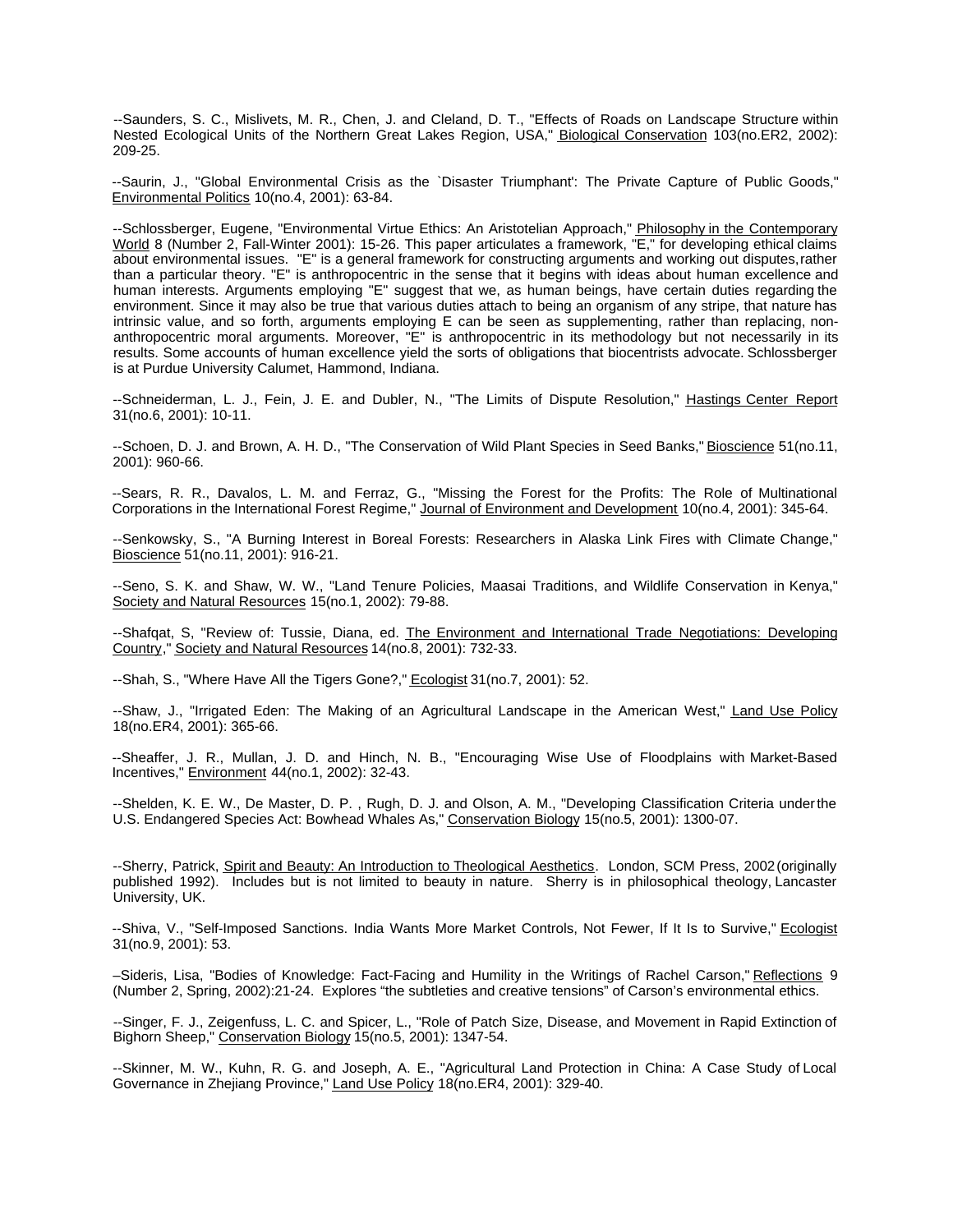--Smith, R. B. W. and Shogren, J. F., "Voluntary Incentive Design for Endangered Species Protection," Journal of Environmental Economics and Management 43(no.2, 2002): 169-87.

--Smolková, Eva, "K Otázke Vystavby Hodnotovych Systémov V Environmentálnej Etike (Problems of Value Hierarchies in Environmental Ethics)," Filozofia 52(no. 2, 1997):73-80. In Slovakian. How traditional valye hierarchies are altered in constructing environmental ethics. The ethical status of such revised moral systems and their impact on societies. With attention to the English language literature. Smolkova is in philosophy, Bratislava, Slovakia.

--Soares Filho, B. S., Assuncao, R. M. and Pantuzzo, A. E, "Modeling the Spatial Transition Probabilities of Landscape Dynamics in an Amazonian Colonization Frontier," Bioscience 51(no.12, 2001): 1059-68.

--Society and Natural Resources, Vol. 15, No. 3, 2002 is a theme issue on environmental sociology, with particular focus on the sociology of natural resources, wondering about the differences between rural sociology, natural resource sociology, and environmental sociology.

--Soderholm, P., "Environmental Policy in Transition Economies: Will Pollution Charges Work?," Journal of Environment and Development 10(no.4, 2001): 365-90.

--Starik, Mark. Review of R.E. Freeman, J. Pierce, & R. Dodd, "Environmentalism and the New Logic of Business: How Firms Can Be Profitable and Leave Our Children a Living Planet", Organization and Environment 14 (No. 2, June 2001) pp.248-51. Starik is associate professor of business and public management at George Washington University.

--Staver, K. W. and Brinsfield, R. B., "Agriculture and Water Quality on the Maryland Eastern Shore: Where Do We Go from Here?," Bioscience 51(no.10, 2001): 859-68.

--Stein, Taylor V., Anderson, Dorothy H., and Kelly, Tim, "Using Stakeholders' Values to Apply Ecosystem Management in an Upper Midwest Landscape," Environmental Management 24(no. 3, 1999):399-413. Much of the justification behind ecosystem management is biocentric. However clear connections that show how biodiversity benefits humans are rarely discussed. Many people are wary of the concept of ecosystem management because they believe it leaves humans out of the picture. The biocentric justifications need to be complemented by anthropocentric justifications. Stein is in the School of Forest Resources and Conservation, University of Florida. Anderson is in the Department of Forest Resources, University of Minnesota. Kelly is in the Office of Planning, Minnesota Department of Natural Resources.

--Stephens, Piers H.G. Review of Alan Carter, "A Radical Green Political Theory", Organization and Environment 14 (No. 1, March 2002) pp.99-102. Stephens is in philosophy at the University of Liverpool and the Manchester Metropolitan Metropolitan University, UK.

--Stephens, Piers H.G. "Blood, not Soil: Anna Bramwell and the Myth of `Hitler's Green Party'", Organization and Environment 14 (No. 2, June 2001) pp.173-87. The anti-green backlash that began in the 1990s has constantly advanced charges of misanthropic extremism against ecologists, most dramatically illustrated by claims of historical or thematic linkage between ecologism and Nazism, mainly drawn from Anna Bramwell's work. The author analyses Bramwell's work both historically and systematically, arguing first that her claims of association between ecologism and Nazism are historically flawed, and second, that her conceptual treatment fails to take into account the central motivational roles of Social Darwinism and absolutist purity in National Socialism. These factors effectively divorce green thought about nature from Nazi connection. The author concludes that Bramwell fails to demonstrate any clear historical or conceptual link between ecologism and Nazism, but that greens should nonetheless eschew dangerous purity notions if possible. Stephens is in philosophy at the University of Liverpool and the Manchester Metropolitan Metropolitan University, UK.

--Stephens, Piers H.G. Review of Andrew Dobson (Ed.), "Fairness and Futurity: Essays on Environmental Sustainability and Social Justice" Organization and Environment 14 (No. 3, September 2001) pp.372-5. Stephens is in philosophy at the University of Liverpool and the Manchester Metropolitan Metropolitan University, UK.

--Stepp, J. R., "Review of: Zerner, Charles, ed., People, Plants, & Justice," Society and Natural Resources 15(no.1, 2002): 98-99.

--Sterba, James, "A Morally Defensible Aristotelian Environmental Ethics: Comments on Gerber, O'Neill, Frasz and Cafaro on Environmental Virtue Ethics," Philosophy in the Contemporary World 8 (Number 2, Fall-Winter 2001): 63- 66. Professor Sterba delivered these comments as part of the International Society for Environmental Ethics panels on Environmental Virtue Ethics, held at the annual meeting of the Pacific Division of the American Philosophical Association, April 2000, in Albuquerque, New Mexico.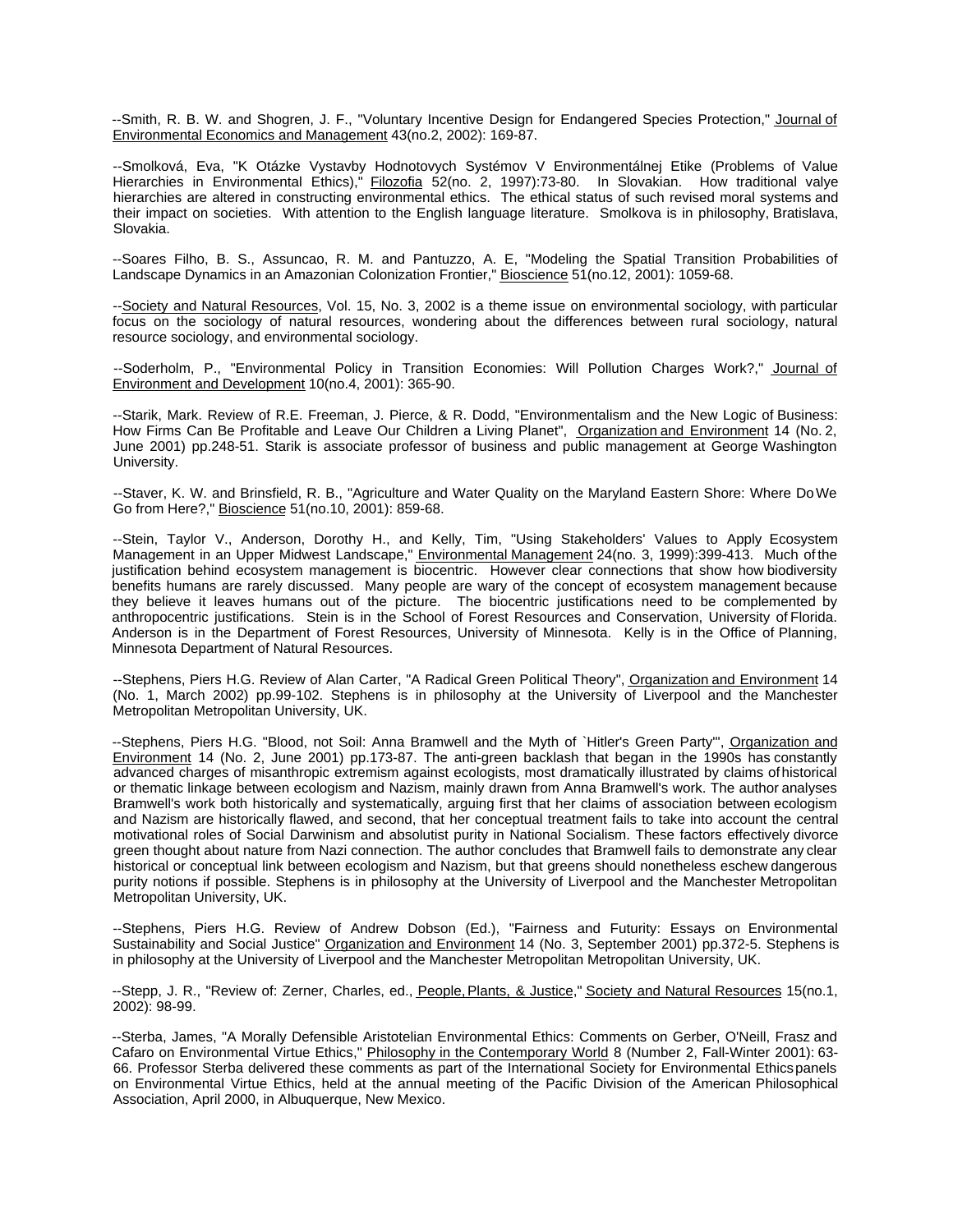--Stoll Kleemann, S. and O'Riordan, T., "From Participation to Partnership in Biodiversity Protection: Experience from Germany and South Africa," Society and Natural Resources 15(no.2, 2002): 161-78.

--Streever, B., "Science and Emotion, on Ice: The Role of Science on Alaska's North Slope," Bioscience 52(no.2, 2002): 179-84.

--Strittholt, J. R. and Dellasala, D. A., "Importance of Roadless Areas in Biodiversity Conservation in Forested Ecosystems: Case Study of the Klamath-Siskiyou Ecoregion of the United States," Conservation Biology 15(no.6, 2001): 1742-54.

--Tantillo, James, "Sport Hunting, Eudaimonia, and Tragic Wisdom," Philosophy in the Contemporary World 8 (Number 2, Fall-Winter 2001):101-112. Anti-hunters frequently overlook or underestimate the positive values associated with reflective sport hunting. In this essay I characterize the value of hunting in the context of an Aristotelian virtue ethic. Sport huunting done for the purpose of recreation contributes heavily to the eudaimonia (flourishing) of hunters. I employ Aristotelian insights about tragedy to defend hunting as an activity especially wellsuited for promoting a range of crucial intellectual and emotional virtues. Reflective sport hunters develop a "realistic awareness of death" and experience what may be called "tragic" pleasure, which yields the important intellectual virtue of tragic wisdom. Tantillo has just finished a Ph.D. on hunting ethics in the Department of Natural Resources, Cornell University.

--Taylor, J. E., "Review of: Margaret Beattie Bogue, *Fishing the Great Lakes: An Environmental History*," Environmental History 6(no.4, 2001): 639.

--Thompson, D. B., "Review of: Global Emissions Trading: Key Issues for Industrialized Countries, edited by Suzi Kerr," Natural Resources Journal 41(no.3, 2001): 755-65.

--Thompson, Paul B. "Risk, Consent and Public Debate: Some Preliminary Considerations for the Ethics of Food and Safety," International Journal of Food Science and Technology 36(2001):833-843.

--Thompson, Paul B. "The Reshaping of Conventional Farming: A North American Perspective," Journal of Agricultural and Environmental Ethics 14(2001):217-229.

--Thompson, Paul B., T.A. Ten Eyck, S.H. Priest. "Biotechnology in the United States: Mad or Moral Science?" Biotechnology 1996-2000: The Years of Controversy. G. Gaskell and M.W. Bauer, eds. London: The Science Museum, 2001, pp. 307-318.

-Thompson, Paul B. "Animal Welfare and Livestock Production in a Postindustrial Milieu," Journal of Applied Animal Welfare Science 4(No.3, 2001):191-205.

--Toke, D., "GM Crops: Science, Policy and Environmentalists," Environmental Politics 10(no.4, 2001): 115-20.

--Trumbo, C. W. and O'Keefe, G. J., "Intention to Conserve Water: Environmental Values, Planned Behavior, and Information Effects. A Comparison of Three Communities Sharing a Watershed," Society and Natural Resources 14(no.10, 2001): 889-900.

--Turnock, D., "Ecoregion-Based Conservation in the Carpathians and the Land-Use Implications," Land Use Policy 19(no.ER1, 2002): 47-63.

--Urbanik, Julie. Review of Mary Mellor, "Feminism and Ecology", Organization and Environment 14 (No. 1, March 2001) pp.116-7. Urbanik works for the Southwest Institute for Research on Women at the University of Arizona.

--Uzzell, D., Pol, E. and Badenas, D., "Place Identification, Social Cohesion, and Environmental Sustainability," Environment and Behavior 34(no.1, 2002): 26-53.

--Valiela, I., Bowen, J. L. and York, J. K., "Mangrove Forests: One of the World's Most Threatened Major Tropical Environments," Bioscience 51(no.10, 2001): 807-16.

--Vandenkoornhuyse, Phillippe et al, "Extensive Fungal Diversity in Plant Roots," Science 295(15 March 2002):2051. More biodiversity in surprising places, this time an extraordinary diversity of species inhabiting the roots of plants, from every major fungal group, including many unidentified species, and often involved in symbiotic relationships with the plants. The lead author is at the University of York, UK.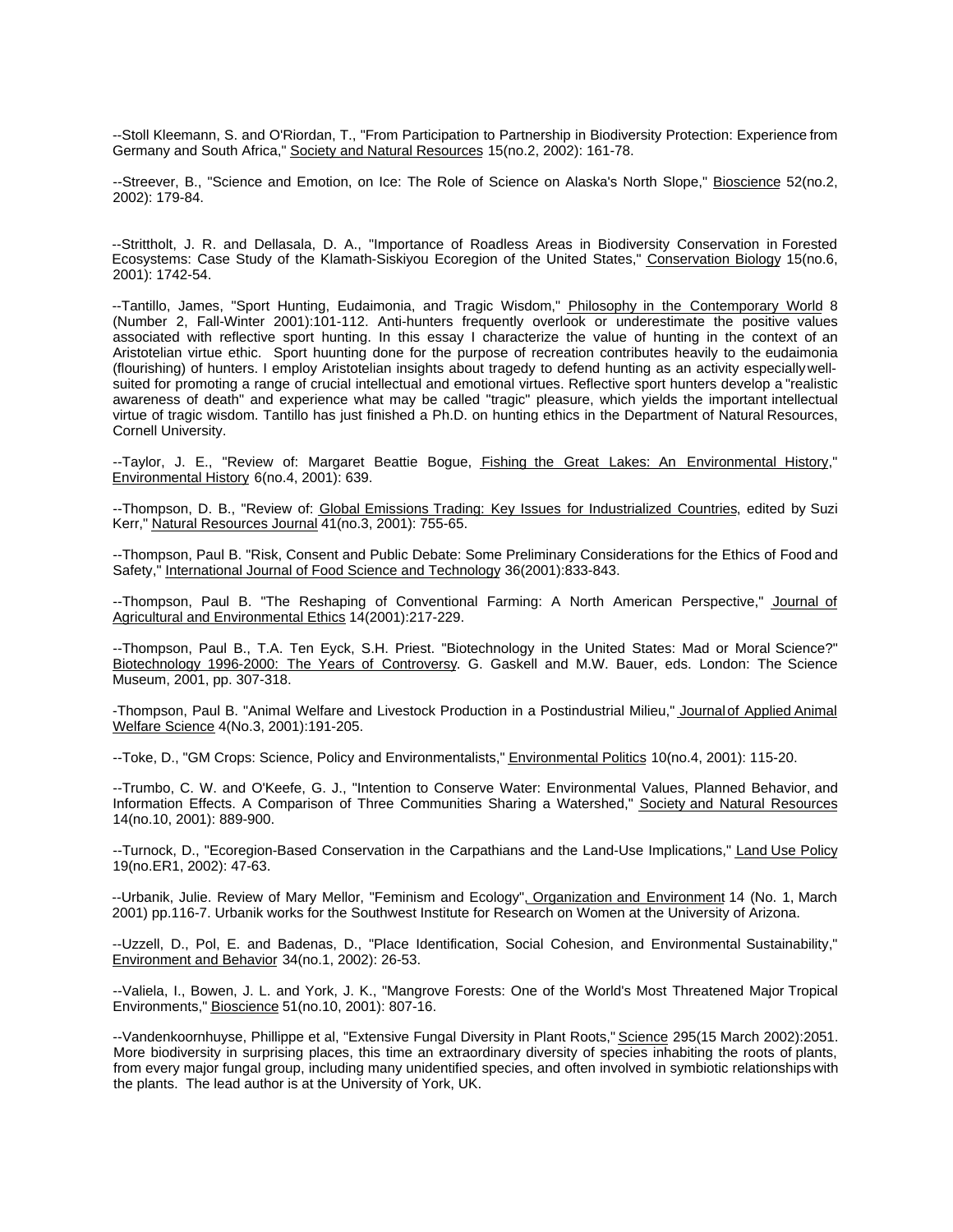--van Wensveen, Louke, "Attunement: An Ecological Spin on the Virtue of Temperance," Philosophy in the Contemporary World 8 (Number 2, Fall-Winter 2001):67-78. Within an environmental virtue ethic belongs moderation for the sake of ecojustice. Named attunement, this virtue both resembles and differs from Aristotelian and Thomistic articulations of temperance. Principally expressed as frugality and moderation in diet, it includes: sensitivity to limits, acceptance of limits, joyous contentment, creativity, and readiness to sacrifice. Van Wensveen is in the Department of Theological Studies, Loyola Marymount University, Los Angeles.

--Vaske, J. J., Donnelly, M. P., Williams, D. R. and Jonker, S., "Demographic Influences on Environmental Value Orientations and Normative Beliefs about National Forest Management," Society and Natural Resources 14(no.9, 2001): 761-76.

--Väyrynen, Kari, "Virtue Ethics and the Material Values of Nature," Philosophy in the Contemporary World 8 (Number 2, Fall-Winter 2001):137-148. For Aristotle, man is part of nature, a "political animal" with the faculty of reason. In this sense, Aristotelian virtue ethics can be said to relate virtues to nature. On the one hand, virtues lean on the natural dispositions of man as a social animal. On the other hand, virtues are connected to praxis, that is, with man's active realization of his inherent biological, social and cultural potential.Recently, the material value ethics of Max Scheler and Nicolai Hartmann developed the Aristotelian tradition in a naturalistic direction, posing the problem of the value of life and connecting this question to the question of virtue. Virtues sensitize us to values and are, therefore, especially important for ethical praxis. I claim that precisely because of its historical and cultural concreteness, virtue ethics can be successfully applied to environmental issues. In critical connection with common mentalities, naturalistic virtue ethics can be a politically effective way of ethical thinking.Vayrynen is in the Department of History, Academy of Finland, Oulu, Finland.

--Walck, Christa, Strong, Kelly C. "Using Aldo Leopold's Land Ethic to Read Environmental History: The Case of the Keweenaw Forest", Organization and Environment 14 (No. 3, September 2001) pp.261-89. Aldo Leopold's land ethic provides a useful conceptual framework for interpreting environmental histories, which may in turn be used to plan more effective future land use policies. The authors use a Leopoldian framework as a heuristic device to interpret the environmental history of the land in one small place – the Keweenaw Peninsula of Northern Michigan – where successive human purposes altered the landscape dramatically over time. This article identifies the historical role that power relations and the land ethic have played in land use and land health. The article concludes by identifying the need for community action based in a land ethic to maintain a healthy forest through sustainable use. Although it is unlikely the Keweenaw forest will return to its preindustrial state, the community can aim for a forest that exemplifies Leopold's qualities of integrity, stability, productivity and beauty. Walck and Strong are in management at Michigan Technological University.

--Walters, R. D. M. and Samways, M. J., "Sustainable Dive Ecotourism on a South African Coral Reef," Biodiversity and Conservation 10(no.12, 2001): 2167-79.

--Warriner, G. K., McSpurren, K. and Nabalamba, A., "Social Justice and Environmental Equity: Distributing Environmental Quality," Environments 29(no.1, 2001): 85-98.

--Watson, F., "Review Of: T. C. Smout, Nature Contested: Environmental History in Scotland and Northern England since 1600," Environmental History 7(no.1, 2002): 130.

--Weitzman, M. L., "Landing Fees Vs Harvest Quotas with Uncertain Fish Stocks," Journal of Environmental Economics and Management 43(no.2, 2002): 325-38.

--Welsh, I., "Science, Governance and Environmental Politics," Environmental Politics 11(no.1, 2002): 192-96.

--Wettestad, J., "Clearing the Air: Europe Tackles Transboundary Pollution," Environment 44(no.2, 2002): 32-40.

--White, D., "The Unhappy Legacy of Thomas Malthus," **Environmental Politics 10(no.4, 2001): 121-27.** 

--Wiebe, K., "The Nile River: Potential for Conflict and Cooperation in the Face of Water Degradation," Natural Resources Journal 41(no.3, 2001): 731-54.

--Williams, K. J. H. and Cary, J., "Landscape Preferences, Ecological Quality, and Biodiversity Protection," Environment and Behavior 34(no.2, 2002): 257-74.

--Wilshusen, P. R, "Review of: Brulle, Robert J. Agency, Democracy, and Nature: The U.S. Environmental Movement from a Critical Theory Perspective," Society and Natural Resources 14(no.8, 2001): 730-31.

--Winter, G. J., Vogt, C. and Fried, J. S., "Fuel Treatments at the Wildland-Urban Interface: Common Concerns in Diverse Regions," Journal of Forestry 100(no.1, 2002): 15-22.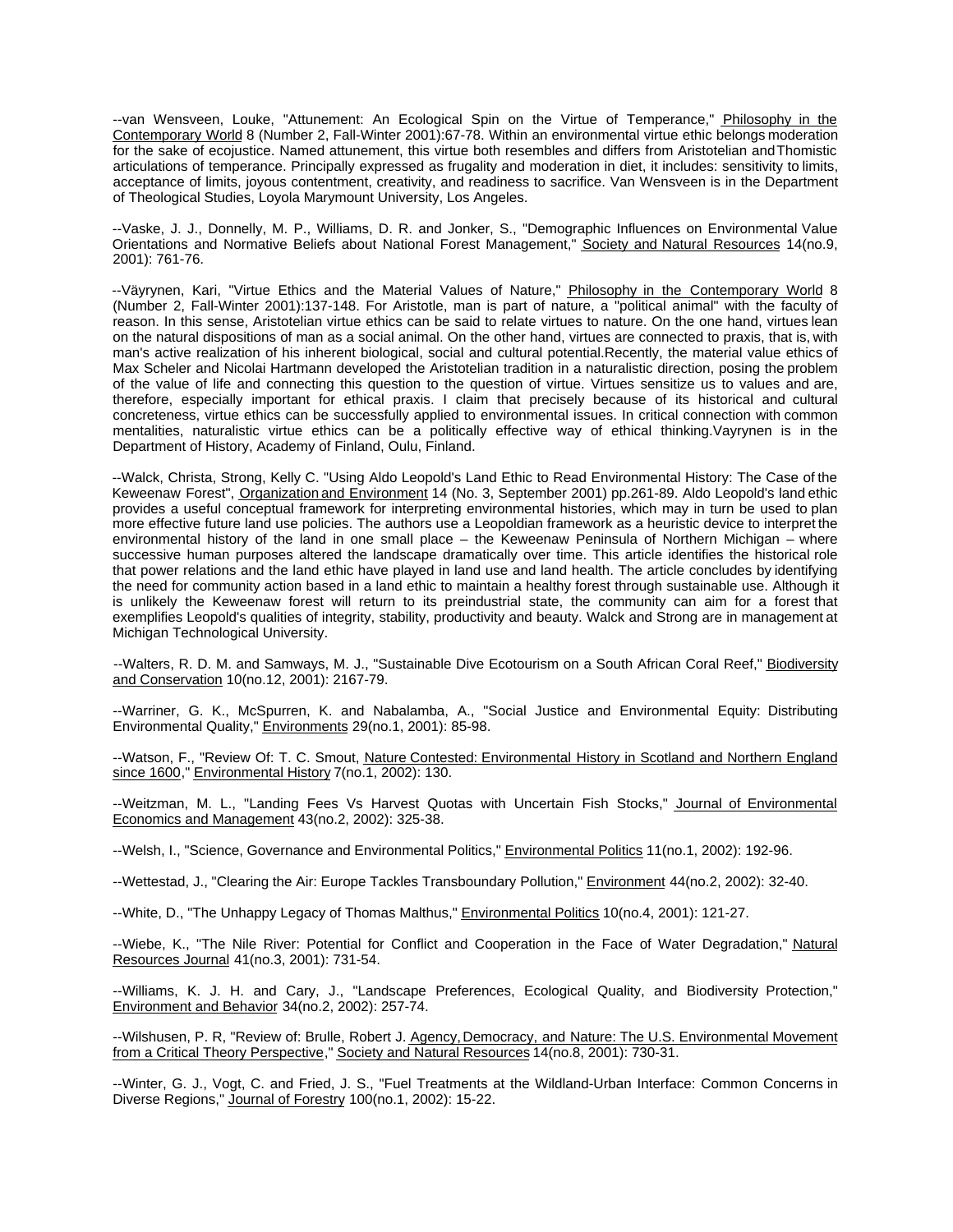--Withgott, Jay, "Ubiquitous Herbicide Emasculates Frogs," Science 296(19 April 2002):447-448. Scientists have been watching with alarm the decline of amphibians for a decade and wondering why. A new study implicates the most heavily used herbicide in the U.S., atrazine, which makes hermaphrodites of male frogs at concentrations commonly found in the environment, including rainwater.

--Yates, Michael D. Review of Walter LaFeber, "Michael Jordan and the New Global Capitalism", Organization and Environment 14 (No. 2, June 2001) pp.246-8. Yates is professor of economics at the University of Pittsburgh.

--Young, M. K. and Harig, A. L., "A Critique of the Recovery of Greenback Cutthroat Trout," Conservation Biology 15(no.6, 2001): 1575-84.

--Zavestoski, S., "Review of: Behan, Richard W., *Plundered Promise: Capitalism, Politics, and the Fate of Public* Lands," Society and Natural Resources 15(no.3, 2002): 282-84.

--Zedler, J. B., Callaway, J. C. and Sullivan, G., "Declining Biodiversity: Why Species Matter and How Their Functions Might Be Restored in Californian Tidal Marshes," Bioscience 51(no.12, 2001): 1005-17.

--Zinn, H. C. and Pierce, C. L., "Values, Gender, and Concern About Potentially Dangerous Wildlife," Environment and Behavior 34(no.2, 2002): 239-56.

### **ISSUES**

**Senators Stand Up For Roadless Forests: Legislation to Be Offered.** In response to overwhelming and vocal public support for wild forests, Congressional leaders in both bodies are refusing to let the Bush administration sink the most important forest conservation measure in recent history. On the one year anniversary of the day the Roadless Rule was to take affect, 25 Senators, including Majority Leader Tom Daschle, joined Senator Maria Cantwell (D-WA) in calling on the Bush Administration to immediately implement the Roadless Forest Protection Rule. They have also promised to bring legislation to the Senate to enforce those protections. A bipartisan coalition of over 160 Congressional Representatives have already joined together to introduce legislation in the House of Representatives to enact the Roadless Area Conservation Rule. You can help move the issue over the final hurdle and bring about permanent protection for our last wild national forests by calling your representative at 202-244-3121 and asking them to cosponsor the National Forest Roadless Area Conservation Act. For more facts go to www.ourforests.org. The Senators' letter reads:

Dear Mr. President,

A year ago, your Administration publicly promised to uphold and defend the Roadless Area Conservation Rule to protect 58.5 million acres of America's wild national forests from road-building. In a news conference on May 4, 2001, Agriculture Secretary Ann Veneman said:

"We're here today to announce the department's decision to uphold the Roadless Area Conservation Rule. Through this action, we are reaffirming the Department of Agriculture's commitment to the important challenge of protecting roadless values."

But over the last year, your Administration has not kept its promise. The Forest Service has taken a number of actions that undermine the core protections offered by the rule--issuing several directives that, on a cumulative basis, negate protections for our national forests.

Despite Attorney General Ashcroft's promise in his confirmation hearing to uphold the rule, the Administration has repeatedly failed to make a single argument in defense of it or even appear at all in the main legal challenge to the rule, and instead has issued "interim directives" that allow road building in direct contravention of the rule.

The Roadless Rule was the result of years of deliberation and the input of more than 1.6 million Americans. It is a balanced policy that allows for the continued management of roadless areas against catastrophic fire and other disturbances while also preserving these relatively limited acres of public forest lands as a legacy for our children. The Roadless Rule neither limits public access to existing roaded areas nor limits recreational opportunities throughout the forest land. Currently, our national forests contain over 383,000 miles of roads, many of which are in great disrepair. This policy allows the Forest Service to concentrate itsefforts on addressing the \$8.4 billion needed to maintain existing roads instead of constructing new roads that will add to the maintenance burden in the future.

The Roadless Rule protects our national forests in a sustainable manner to the benefit of all who seek to enjoy them, not only in this generation, but in generations to come. We believe that policies that promote new activities on these lands in a manner that will permanently diminish them are short-sighted, and contradicts what the American public wants, as well as the Administration's pledge to protect "roadless values."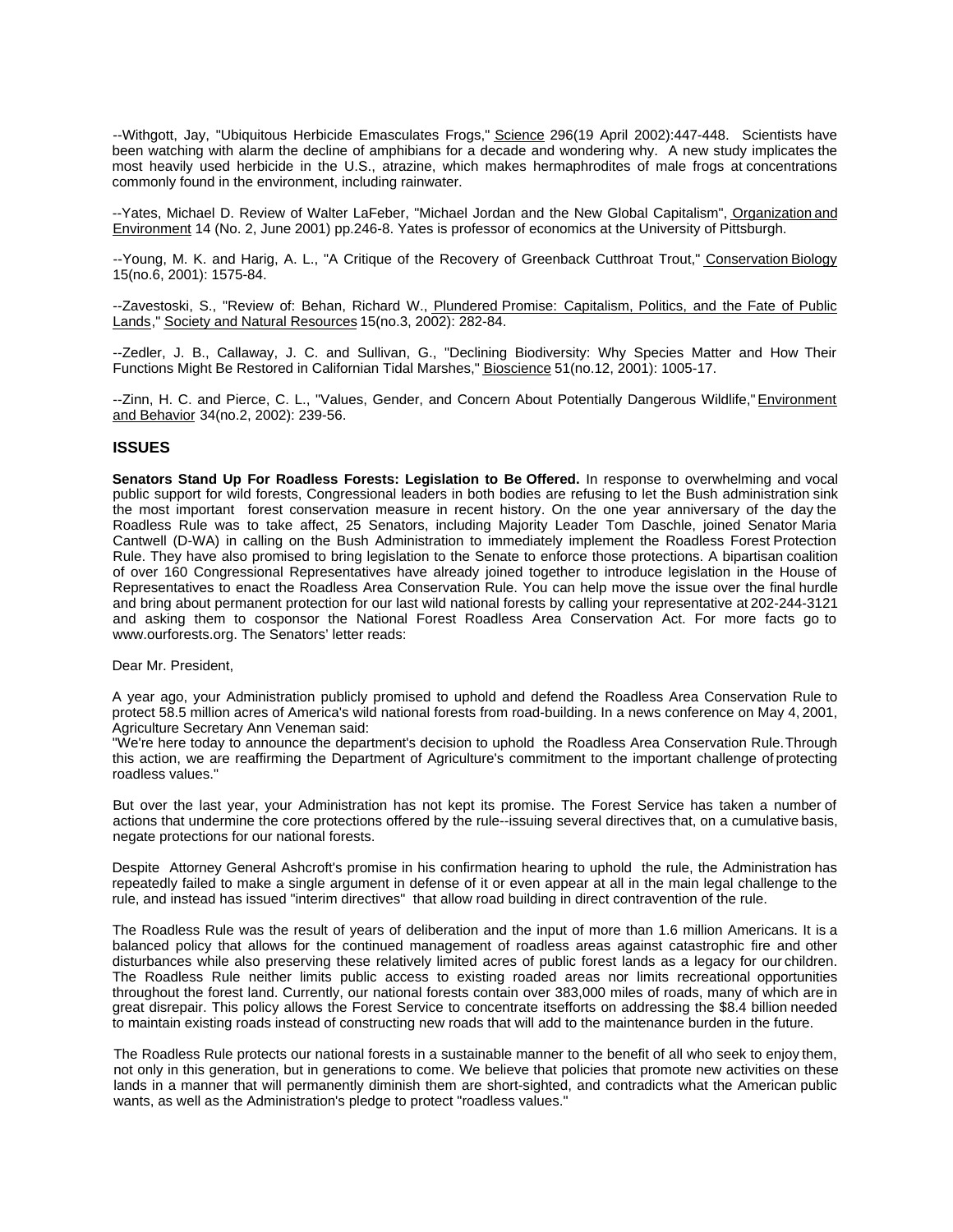The public has been waiting for a full year for the Administration to follow through on the promises of the Attorney General and the Secretary of Agriculture to uphold and defend the Roadless Rule and to preserve our national forests. Preserving America's national forests is a critical test of your commitment to environmental protection. We strongly encourage you to uphold and defend the Roadless Area Conservation Rule.

#### Sincerely,

Senator Maria Cantwell, Majority Leader Tom Daschle, Senator Jeff Bingaman, Senator Joe Biden, Senator Barbara Boxer, Senator Charles Schumer, Senator Jack Reed, Senator Jon Corzine, Senator Ted Kennedy, Senator John Kerry, Senator Patrick Leahy, Senator Barbara Mikulski, Senator Russell Feingold, Senator Paul Sarbanes, Senator Patty Murray, Senator Robert Torricelli, Senator John Edwards, Senator Max Cleland, Senator Ernest Hollings, Senator Richard Durbin, Senator Hillary Rodham Clinton, Senator Joseph Lieberman, Senator Tom Harkin, Senator Daniel Akaka, Senator Jim Jeffords, Senator Ron Wyden

**Windmills stir controversy.** 170 wind turbines, each the height of a 40 story building, are proposed for Nantucket Sound. They would provide half the electricity for Cape Cod and the islands of Martha's Vineyard and Nantucket (enough power for 500,000 homes and businesses). Advocates argue that harvesting the wind 5 \_ miles off the U.S. coast where there is an "awesome, inexhaustible supply of domestic energy" provides a nonpolluting, renewable, environmentally friendly energy source. Although dozens of wind farms exist in the U.S. and off the coast of Europe, none this large has been built in the U.S. or at sea. Concerns include harm to birds that fly into the turbines, possible effects on fisheries, whether vibrations will affect animals that live on or in the seabed floor, influence these towers might have on ocean currents and radio/T.V. frequencies, and negative consequences for tourism. One opponent argues that "if Nantucket Sound becomes an industrial electrical generation area, then it's no longer a national treasure . . . or wilderness." He also predicts that the turbines will kill so many birds that they will litter the beaches with their bodies. Aesthetics figure in the debate as well. Some claim the 5 by 5 mile grid of carbon-steal turbines each a half mile apart will be ugly; others claim to enjoy looking at wind turbines and see them as "a study in power and grace and a visual testimony to us working with nature." See Karen Lee Ziner, "Offshore Harvest of Wind is Proposed for Cape Cod," New York Times (4/16/02): D3.

**Stalemate in U.S. debate over energy.** This spring, the U.S. Senate voted down proposals to raise automobile fuel efficiency standards and to drill for oil in the Arctic National Wildlife Refuge (ANWR) in Alaska. The likely result is that neither measure will be included in any energy legislation that comes out of Congress this session. Despite yearly attempts, gasoline use standards have not risen since 1985. Average mileage of vehicles sold in the U.S. has been falling for years and now stands at 24 miles per gallon. The popularity of sport utility vehicles (SUVs) which use more fuel and are subject to less stringent standards than cars explains the decrease. Car makers, the Automobile Workers Union, and their Congressional supporters argued that higher fuel efficiency standards amounted to telling Americans what kind of vehicles they should drive. Said Senator Christopher Bond of Missouri: "I don't want to tell a mom in my home state that she should not get an SUV because Congress decided that would be a bad choice." The defeated amendment was offered by Massachusetts Senator John Kerry and Arizona Senator John McCain and would have raised mileage standards to 36 miles per gallon for all vehicles by 2016. This would save up to 2.5 million barrels of oil a day, about what is imported from the Middle East and on the order of what is likely to be recoverable from ANWR). Proponents argued that Detroit is quite able to produce more fuel efficient SUVs and that higher standards would not mean SUVs would become unavailable.

The issue of drilling for oil in the Arctic National Wildlife Refuge involved intense lobbying in the Senate. Since the House had approved the drilling and President Bush supports it, the Senate vote would decide the issue. Arctic Power, a multimillion dollar lobbying group funded mainly by the state of Alaska, sent Inupiat Eskimos to Washington to lobby the Senators in favor of drilling (and the economic development it would involve for some Native Alaskans). Stephen Moore, president of The Club for Growth, a fund-raising group for conservative political candidates, explained why conservatives see arctic drilling as a matter of principle: "There is a belief on the environmentalist side that we're running out of oil, that we have to conserve energy. I'm adamantly opposed to energy conservation. We're not running out. All we have to do is go out and find it and produce it." The League of Conservation voters, which publishes an annual scorecard of environmental votes, announced that the vote on drilling would count double, calling it a "litmus test on who favors a flawed energy policy that relies on fossil fuels." One Senator who was trying to promote a compromise of limited drilling in the Arctic for tougher fuel efficiency standards gave up when he realized environmental organizations would not budge in their opposition to drilling: "If you told the environmentalist we would end global warming once and for all in return for ANWR, they'd still say no." See David Rosenbaum, "Senate Deletes Higher Mileage Standard in Energy Bill," New York Times (3/14/02): A26, David Rosenbaum, Two Sides Push on Arctic Oil, but Proposal Lacks Votes," New York Times (4/18/02), and David Rosenbaum, "Senate Passes an Energy Bill Called Flawed by Both Sides," New York Times (4/26/02): A16.

**Wild horses in America: pest or symbol of the west?** 46,000 wild horses and burros roam the American West. They are descendants of horses used by cowboys and Indians, pioneers and miners, ranchers and explorers. While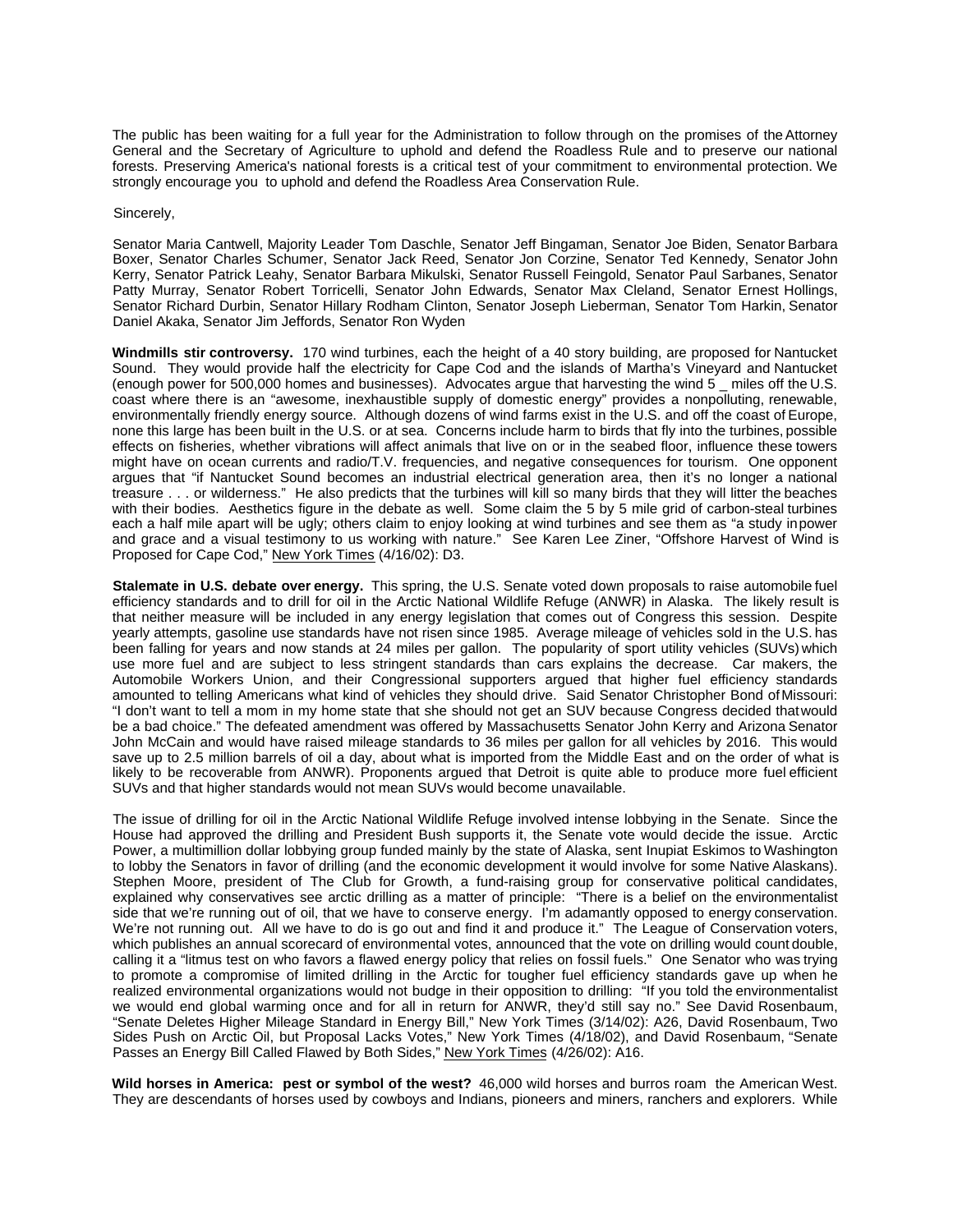some see these horses as a living legacy of the Wild West others view them as exotic pests who destroy the western range and steal grass from cattle and sheep. A decades old debate rages between these two viewpoints. The Bureau of Land Management manages these horses and is trying to resolve the issue by capturing half the herd and putting them up for adoption. This is necessary, they say, so that the habitat can be preserved for all animals who graze on it, including cattle and sheep owned by private ranchers who pay for grazing rights on public lands. Animal welfare advocates and the dozen or so wild horse protection organizations oppose this herd reduction program and have filed a lawsuit to prevent it. They object that the agency first factors in all the other users of the habitat before it comes up with its view of an "appropriate management level" for horses. They also view the adoption program as woefully inadequate, claiming that there are not enough takers for the horses, that public awareness of the program is insufficient, and that despite the BLM's regulations, adopted horses too often end up in slaughter houses. The Fund for Animals says its investigations show that most of the adopted horses end up in Canadian slaughterhouses for which there are no records. A 1997 investigation by the Associated Press found that BLM officials allowed the slaughter of hundreds of adopted wild horses and falsified records to thwart investigators. Radical animal rights groups firebombed a BLM corral and tore down fences to protest the roundups. Wild horse opponents are fierce in their opposition as well. A spokesperson for the National Cattlemen's Beef Association says: "The problem with wild horses running around is they screw up improvements such as water tanks and water developments. They run down fences. With their broad feet, they destroy water springs and other things consistent with historical grazing use." One might also argue that because the horses were brought over by Europeans and have not co-evolved with the land for a sufficient period, they are exotics that do not belong on the range. See Evelyn Nieves, "A Roundup of Wild Horses Stirs Up a Fight in the West," New York Times (2/25/02): A1.

**Scientific journal editorializes on animal rights**. The March 28 issue of the journal Nature includes an editorial suggesting that we don't know if rats suffer and arguing that the science of animal suffering and cognition needs to be given higher priority. It worries about the effects on animal experimentation of a possible new constitution right for animals in Germany (subsequently approved by the German Bundestag) and discusses two recent books by Steven Wise, Rattling the Cage: Towards Legal Rights for Animals (2000) and Drawing the Line: Science and the Case for Animal Rights (2002). Wise argues that because of our ignorance of the cognitive abilities of many

animals, we should apply the precautionary principle and err on the side of assigning minimal legal rights to many species. The Nature editorial argues that we should "apply the precautionary principle rather differently, factoring in the immense benefits of biomedical experimentation for human health." On the suffering of rats, it says "we have barely started to understand animal cognition. Even our knowledge of animal welfare is still rudimentary. We can measure levels of hormones that correlate with stress in people. But is a rat with high levels of corticosteroids suffering? We just don't know." See Nature 416 (28 March 2002): 351 and "Germany votes for animal rights," CNN.Com (May 17, 2002).

\$4.4m for environmentalists framed by FBI. Two radical environmentalists were awarded \$4.4m in damages in June after a jury in California agreed that nine FBI agents and police officers tried to frame them for planting a bomb in 1990 that destroyed the activists' own car. The unprecedented award to Darryl Cherney, and to the estate of Judi Bari, who died of cancer in 1997, came after 17 days of deliberations in a case that became a cause célèbre among US environmentalists. "This was the moment of truth," a tearful Mr Cherney told the Guardian last night. "It shows that even in the post-September 11 era, the FBI can be taken to task for violating the civil rights of Americans." Bari's pelvis was crushed and Mr Cherney was also hurt when a motion-triggered pipe bomb exploded in Bari's car. The pair had been working on a campaign against the "liquidation logging" of redwood. Before the bombing, Bari had reported death threats to the police but from the start the focus of the FBI investigation was on the pair themselves. They were arrested within hours and the media were told that Bari was believed to have been transporting the bomb to carry out environmental sabotage and tipped off that evidence had been found to link the pair to the bomb. No such evidence was presented in court and the case collapsed when the district attorney declined to press charges.

"Judi Bari and I were the victims of terrorism, but because the FBI and the Oakland police disagreed with our place on the political spectrum, they accused us of bombing our selves," Mr Cherney said. A year after the blast, Bari and Mr Cherney brought a civil rights action against the FBI and Oakland police, accusing six FBI agents and three Oakland officers of false arrest, unlawful search and seizure and violating their civil rights. The thrust of the action was that officials had never properly investigated the explosion because of their assumption that it was the environmentalists' own bomb. At the heart of the case was the accusation that the FBI set out to smear the two with bogus evidence when its investigation failed to produce any leads. Before she died, Bari said: "This case is about the rights of allpolitical activists to engage in dissent without having to fear the government's secret police." What still remains a mystery is who actually planted the bomb. The \$4.4m is made up of compensatory awards, which must be paid by the FBI and the Oakland police, and a punitive award made against the defendants personally, though it is likely that their unions will foot that bill (Wednesday June 12, 2002, The Guardian, London).

**Antarctic ice shelf collapses in largest event of last thirty years.** The northern section of the Larsen B ice shelf, a large floating ice mass attached to the eastern side of the Antarctic Peninsula broke loose in January, separated from the continent and shattered, a shelf area of 1,250 square miles. Over the last five years the shelf has broken up leaving about 40% of its former minimnum size. Some scientists believe that the cause is global warming; temperatures in the area have increased about 2.5 degrees Celsius sinced the late 1940's. Others claim that, in a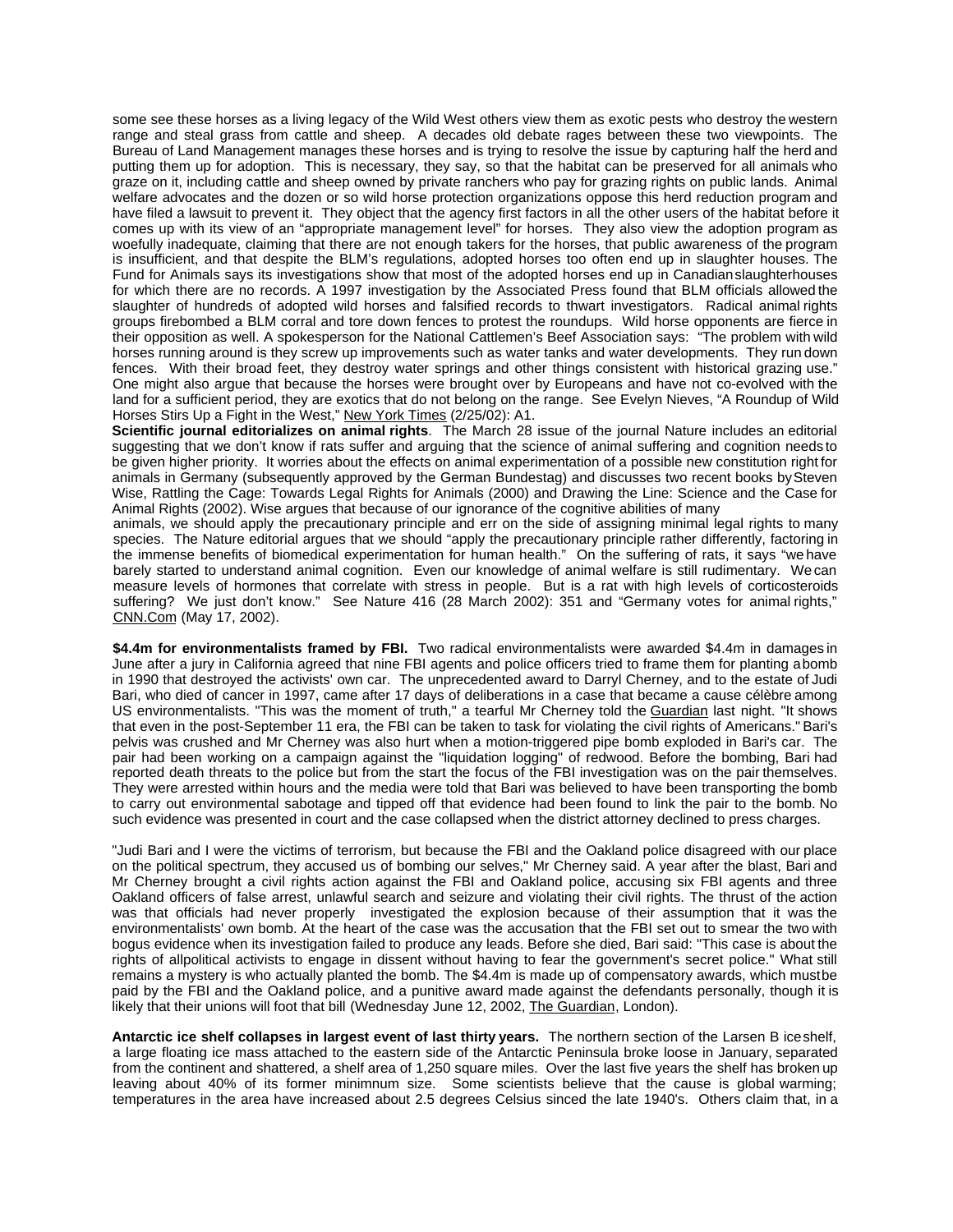longer-range view, the break off is not atypical. Antarctic Connection, March 2002, http:\\www.antarcticconnection.com/antarctic/news/2002/

**Caribou study fuels debate on drilling in Arctic refuge.** The US Department of Interior, US Geological Survey, released a report that said oil drilling would harm caribou in the Arctic National Wildlife Refuge (ANWR), a report that came out on the eve of a Senate vote on drilling. But a week later there was a hastily done addendum, with revised conclusions. Some interpreted this as Interior Secretary Gail Norton manipulating science to promote the Bush Administration's views. Other scientists say the first report was based on a larger drilling area, which has since been reduced in size, and hence the addendum. Also the debate turns not only on where the caribou calve, but on where they then go to escape insects. Meanwhile other geologists note that best estimates are that drilling in ANWR would reduce U.S. dependence on foreign oil from 62% to 60%, a drop in the bucket. See Kaiser, Jocelyn, "Caribou Study Fuels Debate on Drilling in Arctic Refuge," Science 296(19 April 2002):444-445.

Thanks to Ned Hettinger, Holmes Rolston III and Dale Jamieson for this issue's issues.

### **ISEE OFFICERS**

**President: Kristin Shrader-Frechette**. 336 O'Shaughnessy Hall, University of Notre Dame, Notre Dame, IN 46556. Email: Kristin.Shrader-Frechette.1@nd.edu.

**Vice-President: Dale Jamieson.** The University Center for Human Values, 305 Marx Hall, Princeton University, Princeton, NJ 08544-1006. Phone: 609-258-2660. Fax: 609-258-2729. E-mail: djamieso@princeton.edu.

**Secretary:** Vacant.

**Treasurer: Max Oelschlaeger.** Department of Humanities, Arts, and Religion, Northern Arizona University, PO Box 5634, Flagstaff, AZ 86011-5634 USA. E-mail: max.oelschlaeger@nau.edu.

### **ISEE REGIONAL REPRESENTATIVES**

**Africa: Johan P. Hattingh,** Department of Philosophy, University of Stellenbosch, 7600 Stellenbosch, South Africa. Hattingh heads the Unit for Environmental Ethics at Stellenbosch. Phone: 27 (country code) 21 (city code) 808-2058 (office), 808-2418 (secretary); 887-9025 (home); Fax: 886-4343. Email: jph2@akad.sun.ac.za.

**Australia and New Zealand: William Grey,** Room E338, Department of Philosophy, University of Queensland, 4067, Queensland 4072 AUSTRALIA. Email: wgrey@mailbox.uq.edu.au>

**China: Yu Mouchang,** Institute of Philosophy, Chinese Academy of Social Sciences, Beijing, 100732, China. **Yang Tongjin**, Institute of Philosophy, Chinese Academy of Social Sciences, Beijin,100732, China. E-mail: yangtong12@sina.com.

**Taiwan: Edgar Lin,** Biology Department, Tunghai University, Taichung, Taiwan 40704. Email: edgarlin@ms5.hinet.net. Phones: 886-4-3595622 office; 886-4-3590991 home. Fax: 886-4-3595953.

**Eastern Europe: Jan Wawrzyniak.** Department of Philosophy, Adam Mickiewicz University of Poznan, Poland. University address: Prof. Jan Wawrzyniak, Institut Filozofii, Adam Mickiewicz University, 60-569 Poznan, Szamarzewskiego 91c POLAND. Phone: +48 / 61 / 841-72-75; Fax: +48 / 61 / 8430309. Home address: 60-592 Poznan, Szafirowa 7, POLAND. Email: jawa@main.amu.edu.pl. Website: http://appliedphilosophy.mtsu.edu/ISEE/JanWaw/index.html.

**Western Europe and the Mediterranean: Martin Drenthen,** Center for Ethics University of Nijmegen (CEKUN), Postbox 9103, 6500 HD Nijmegen, THE NETHERLANDS. Office phone: 31 (country code) 24 (city code) 3612751. Fax: 31-24-3615564. E-mail:mdrenthen@hetnet.nl. Home: Van't Santstraat 122, 6523 BJ Nijmegen. Home Phone: (31) - (24) - 3238397.

**Mexico and Central America: Teresa Kwiatkowska,** Universidad Autonoma Metropolitana-Iztapalapa, Departamento de Filosofia, Av. Michoacan y Purissima s/n, 09340 Mexico D.F., MEXICO. Phone: +52 55 58 04 47 77. Fax: +52 55 58 04 47 78. E-mail: tkwiatkowska@yahoo.com.

**Canada: Laura Westra.** Osgoode Hall Law School, York University, 4700 Keele Street, Toronto, Ontario M3J 1P3. Phone: 905-303-8181. Fax: 905-303-8211 E-mail: lwestra@interlog.com.